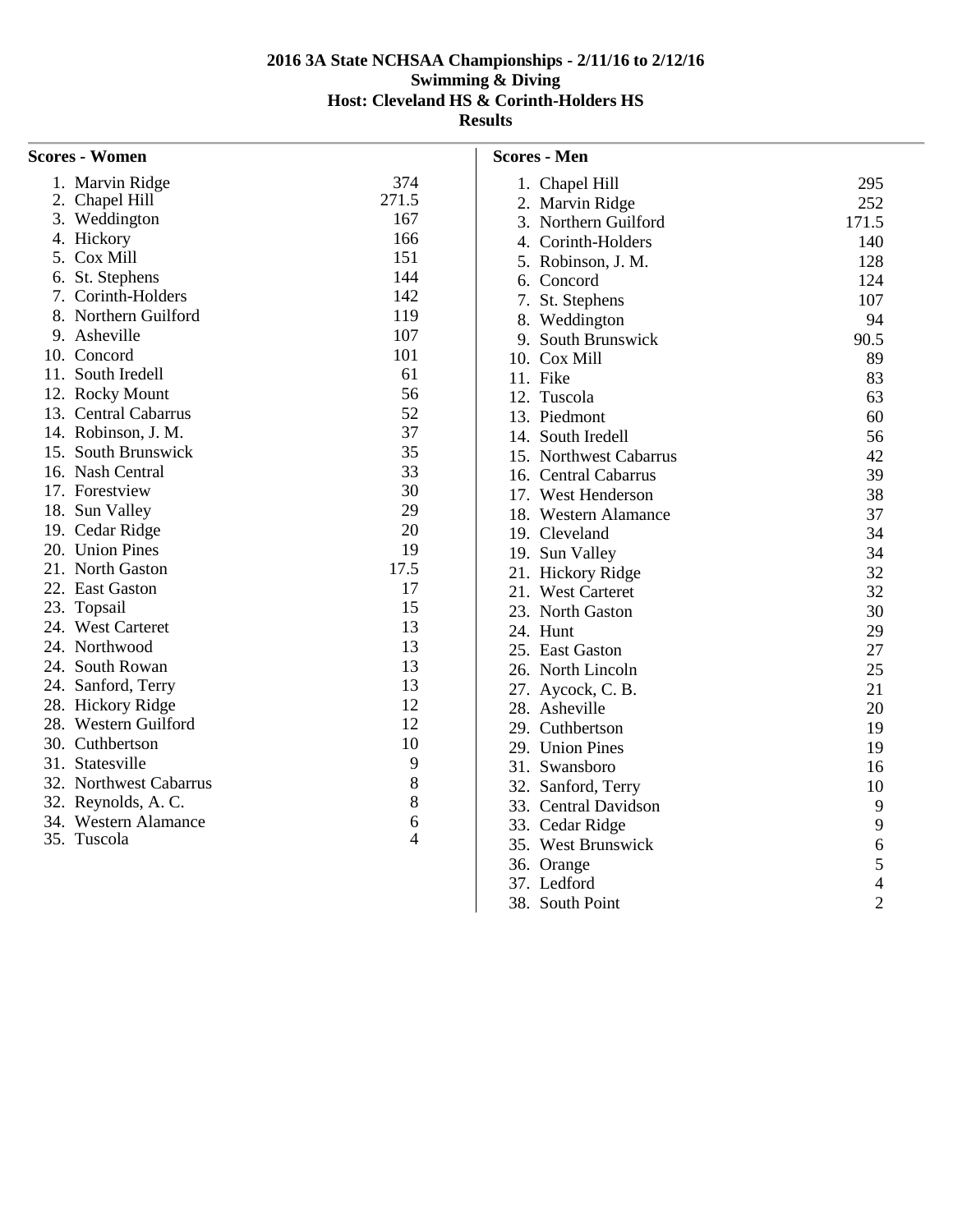|    | <b>Event 1 Women 200 Yard Medley Relay</b>  |                           |                        |                         |               |
|----|---------------------------------------------|---------------------------|------------------------|-------------------------|---------------|
|    | <b>State Record:</b><br>$1:43.21$ S<br>2016 | Hough, W.A.               |                        |                         |               |
|    | $1:45.52$ #<br>2013<br><b>3A State Rec:</b> | <b>Charlotte Catholic</b> |                        |                         |               |
|    | 1:45.59 AA-A                                | 1:47.45 AA-C              |                        |                         |               |
|    | <b>Team</b>                                 | <b>Relay</b>              | <b>Prelim Time</b>     | <b>Finals Time</b>      | <b>Points</b> |
|    | <b>Championship Final</b>                   |                           |                        |                         |               |
|    | 1 Marvin Ridge                              |                           | 1:48.80                | 1:47.11<br>AA-C         | 40            |
|    | 1) Caroline Hauder JR                       | 2) Alex Bonfilio SR       | 3) Katie Rivers JR     | 4) Ashley Baum JR       |               |
|    | 2 Chapel Hill                               |                           | 1:51.28                | 1:49.29                 | 34            |
|    | 1) Claire DeSelm SR                         | 2) Sarah Taekman SR       | 3) Uma Knaven JR       | 4) Paige Jones SR       |               |
| 3  | Cox Mill                                    |                           | 1:49.97                | 1:50.40                 | 32            |
|    | 1) Madison Holland JR                       | 2) Bailey Minnick JR      | 3) Cathleen Rogers JR  | 4) Madison Greenhall JR |               |
| 4  | Corinth-Holders                             |                           | 1:51.56                | 1:51.61                 | 30            |
|    | 1) Rachel E Strickland                      | 2) Stephanie Grandin SR   | 3) Callie E Blandford  | 4) Peyton Whitaker FR   |               |
|    | 5 Weddington                                |                           | 1:53.80                | 1:54.72                 | 28            |
|    | 1) Maddy Flickinger FR                      | 2) Hannah Morgan JR       | 3) Sydney Everhart SO  | 4) Sarah Corbi JR       |               |
| 6  | St. Stephens                                |                           | 1:55.33                | 1:54.92                 | 26            |
|    | 1) Kelsey Krumanocker JR                    | 2) Maria Turcanu SR       | 3) Sophia Cherkez JR   | 4) Nina Turcanu FR      |               |
|    | 7 Northern Guilford                         |                           | 1:56.96                | 1:57.07                 | 24            |
|    | 1) Madelaine Rountree FR                    | 2) Olivia Bene SO         | 3) Rachel Graham SO    | 4) Valerie King SR      |               |
|    | 8 Rocky Mount                               |                           | 1:58.93                | 2:00.02                 | 22            |
|    | 1) Kayla Miller FR                          | 2) Jillian Lavely SO      | 3) Megan Moss          | 4) Aimee Dalsimer       |               |
|    | <b>Consolation Final</b>                    |                           |                        |                         |               |
| 9  | Asheville                                   |                           | 1:59.22                | 1:58.00                 | 18            |
|    | 1) Annie Bowers JR                          | 2) Emma Page JR           | 3) Ashleigh Lechner SO | 4) Helen Ham JR         |               |
|    | 10 South Iredell                            |                           | 1:59.93                | 1:59.13                 | 14            |
|    | 1) Peyton Cox FR                            | 2) Ashley Powell SO       | 3) Madison Folstad FR  | 4) Rachel Snyder FR     |               |
|    | 11 Robinson, J. M.                          |                           | 1:58.94                | 1:59.92                 | 12            |
|    | 1) Alexa Woodard SO                         | 2) Ashton Brown SR        | 3) Laura Mundt JR      | 4) Chloe Brown FR       |               |
| 12 | South Brunswick                             |                           | 2:01.87                | 2:00.82                 | 10            |
|    | 1) Hannah Scharf SO                         | 2) Elizabeth Palmquist SO | 3) McKenzie White SO   | 4) Bailey Rudd JR       |               |
| 13 | <b>Central Cabarrus</b>                     |                           | 2:00.42                | 2:01.09                 | 8             |
|    | 1) Hannah Barbour                           | 2) Sydney Kramer SR       | 3) Alexa Federico FR   | 4) Erica Losey FR       |               |
|    | 14 Union Pines                              |                           | 2:01.52                | 2:01.50                 | 6             |
|    | 1) Madison Schmitz SO                       | 2) Hunter Atkinson SR     | 3) Emma Saunders FR    | 4) Lily Majuri          |               |
|    | 15 Northwest Cabarrus                       |                           | 2:01.89                | 2:02.51                 | 4             |
|    | 1) Abby Gribble SR                          | 2) Emma Prager SR         | 3) Kate Prager FR      | 4) Mackenzie Crowder SO |               |
|    | 16 Nash Central                             |                           | 2:00.15                | 2:04.42                 | 2             |
|    | 1) Mia Gibson SR                            | 2) Jennifer Jackson SR    | 3) Kaley Sharpe JR     | 4) Sarah Hicks FR       |               |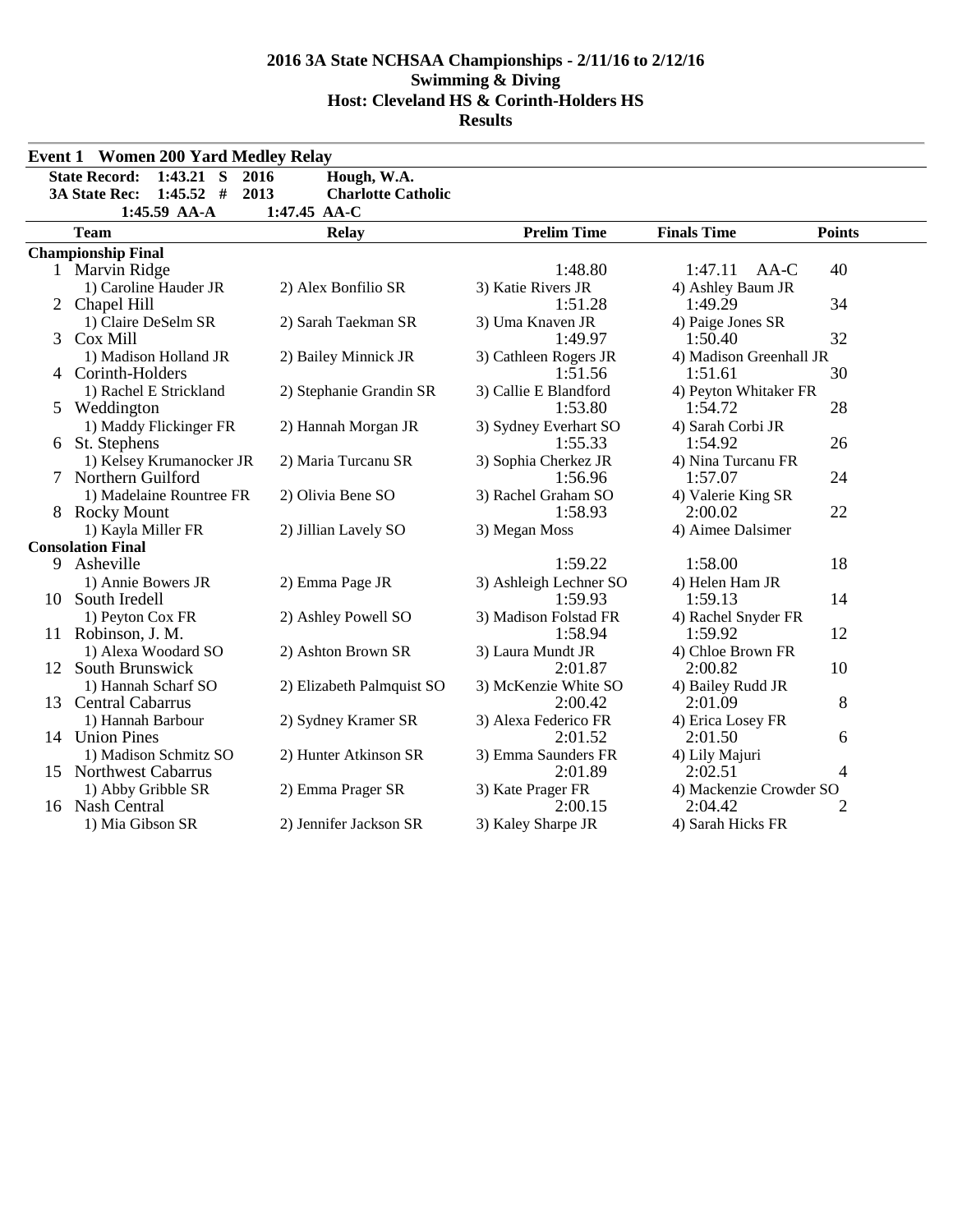|    | <b>Event 1 Women 200 Yard Medley Relay</b>   |                                   |                                     |                                    |  |  |  |  |  |
|----|----------------------------------------------|-----------------------------------|-------------------------------------|------------------------------------|--|--|--|--|--|
|    | $1:43.21$ S<br><b>State Record:</b>          | 2016<br>Hough, W.A.               |                                     |                                    |  |  |  |  |  |
|    | $1:45.52$ #<br><b>3A State Rec:</b>          | 2013<br><b>Charlotte Catholic</b> |                                     |                                    |  |  |  |  |  |
|    | 1:45.59 AA-A                                 | 1:47.45 AA-C                      |                                     |                                    |  |  |  |  |  |
|    | <b>Team</b>                                  | <b>Relay</b>                      | <b>Seed Time</b>                    | <b>Prelim Time</b>                 |  |  |  |  |  |
|    | <b>Preliminaries</b>                         |                                   |                                     |                                    |  |  |  |  |  |
|    | 1 Marvin Ridge                               |                                   | 1:51.45                             | 1:48.80                            |  |  |  |  |  |
|    | 1) Caroline Hauder JR                        | 2) Alex Bonfilio SR               | 3) Katie Rivers JR                  | 4) Ashley Baum JR                  |  |  |  |  |  |
|    | 2 Cox Mill                                   |                                   | 1:52.36                             | 1:49.97                            |  |  |  |  |  |
| 3  | 1) Madison Holland JR<br>Chapel Hill         | 2) Bailey Minnick JR              | 3) Cathleen Rogers JR<br>1:53.91    | 4) Madison Greenhall JR<br>1:51.28 |  |  |  |  |  |
|    | 1) Claire DeSelm SR<br>4 Corinth-Holders     | 2) Sarah Taekman SR               | 3) Uma Knaven JR<br>1:49.59         | 4) Katherine Acierno SO<br>1:51.56 |  |  |  |  |  |
|    | 1) Rachel E Strickland<br>5 Weddington       | 2) Stephanie Grandin SR           | 3) Callie E Blandford<br>1:55.35    | 4) Peyton Whitaker FR<br>1:53.80   |  |  |  |  |  |
|    | 1) Maddy Flickinger FR<br>6 St. Stephens     | 2) Hannah Morgan JR               | 3) Sydney Everhart SO<br>1:58.44    | 4) Sarah Corbi JR<br>1:55.33       |  |  |  |  |  |
|    | 1) Kelsey Krumanocker JR                     | 2) Maria Turcanu SR               | 3) Sophia Cherkez JR                | 4) Nina Turcanu FR                 |  |  |  |  |  |
|    | Northern Guilford                            |                                   | 1:53.36                             | 1:56.96                            |  |  |  |  |  |
|    | 1) Madelaine Rountree FR                     | 2) Olivia Bene SO                 | 3) Rachel Graham SO                 | 4) Valerie King SR                 |  |  |  |  |  |
|    | 8 Rocky Mount                                |                                   | 1:59.93                             | 1:58.93                            |  |  |  |  |  |
|    | 1) Kayla Miller FR                           | 2) Jillian Lavely SO              | 3) Megan Moss                       | 4) Aimee Dalsimer                  |  |  |  |  |  |
| 9  | Robinson, J. M.                              |                                   | 2:00.00                             | 1:58.94                            |  |  |  |  |  |
|    | 1) Alexa Woodard SO                          | 2) Ashton Brown SR                | 3) Laura Mundt JR                   | 4) Chloe Brown FR                  |  |  |  |  |  |
|    | 10 Asheville                                 |                                   | 2:00.82                             | 1:59.22                            |  |  |  |  |  |
| 11 | 1) Annie Bowers JR<br>South Iredell          | 2) Emma Page JR                   | 3) Ashleigh Lechner SO<br>1:58.42   | 4) Helen Ham JR<br>1:59.93         |  |  |  |  |  |
|    | 1) Peyton Cox FR<br>12 Nash Central          | 2) Ashley Powell SO               | 3) Madison Folstad FR<br>2:05.20    | 4) Rachel Snyder FR<br>2:00.15     |  |  |  |  |  |
|    | 1) Mia Gibson SR<br>13 Central Cabarrus      | 2) Jennifer Jackson SR            | 3) Kaley Sharpe JR<br>1:59.50       | 4) Sarah Hicks FR<br>2:00.42       |  |  |  |  |  |
|    | 1) Hannah Barbour                            | 2) Sydney Kramer SR               | 3) Alexa Federico FR                | 4) Erica Losey FR                  |  |  |  |  |  |
|    | 14 Union Pines                               |                                   | 2:02.09                             | 2:01.52                            |  |  |  |  |  |
| 15 | 1) Madison Schmitz SO<br>South Brunswick     | 2) Hunter Atkinson SR             | 3) Emma Saunders FR<br>2:01.38      | 4) Lily Majuri<br>2:01.87          |  |  |  |  |  |
|    | 1) Hannah Scharf SO<br>16 Northwest Cabarrus | 2) Elizabeth Palmquist SO         | 3) McKenzie White SO<br>2:00.32     | 4) Bailey Rudd JR<br>2:01.89       |  |  |  |  |  |
| 17 | 1) Abby Gribble SR<br>Cuthbertson            | 2) Emma Prager SR                 | 3) Kate Prager FR<br>2:01.83        | 4) Mackenzie Crowder SO            |  |  |  |  |  |
|    | 1) Adalaya Nemitz SO                         | 2) Ashley Hobensack JR            | 3) Ayden Cohen SO                   | 2:01.90<br>4) Alexia Noch JR       |  |  |  |  |  |
|    | 18 Sanford, Terry                            |                                   | 2:01.69                             | 2:02.24                            |  |  |  |  |  |
| 19 | 1) Annie Bresko SO<br>Sun Valley             | 2) Tara Hetherington SR           | 3) Libby Hetherington SR<br>2:02.86 | 4) Brooklyn Pierson SR<br>2:03.08  |  |  |  |  |  |
|    | 1) Samantha King SO<br>20 Kings Mountain     | 2) Camryn Dean SO                 | 3) Courtney Dean JR<br>2:01.88      | 4) Alexandra Wysocki SR<br>2:03.25 |  |  |  |  |  |
|    | 1) Bethany Wilson SR<br>21 West Carteret     | 2) Katie Tucker SO                | 3) Kassidy Hamrick JR<br>2:04.58    | 4) Ashley Strenger SO<br>2:04.92   |  |  |  |  |  |
|    | 1) Emily Rea JR<br>22 Orange                 | 2) Veronica Munagorri JR          | 3) Anna Loynes FR<br>2:06.75        | 4) Ellie Rose SO<br>2:07.18        |  |  |  |  |  |
| 23 | 1) Kirsten McCown SR<br>Swansboro            | 2) Anna Geib FR                   | 3) Amanda Jones FR<br>2:08.83       | 4) Stephanie Nolte JR<br>2:08.92   |  |  |  |  |  |
|    | 1) Maddison Baiotto SR                       | 2) Tara Fevang SR                 | 3) Elizabeth Brooks JR              | 4) Gabbie Frantz                   |  |  |  |  |  |
|    | Concord<br>1) Elena Adcock JR                | 2) Shae Knox SO                   | 1:53.69<br>3) Julia Patrum FR       | DQ<br>4) Katherine Epler SO        |  |  |  |  |  |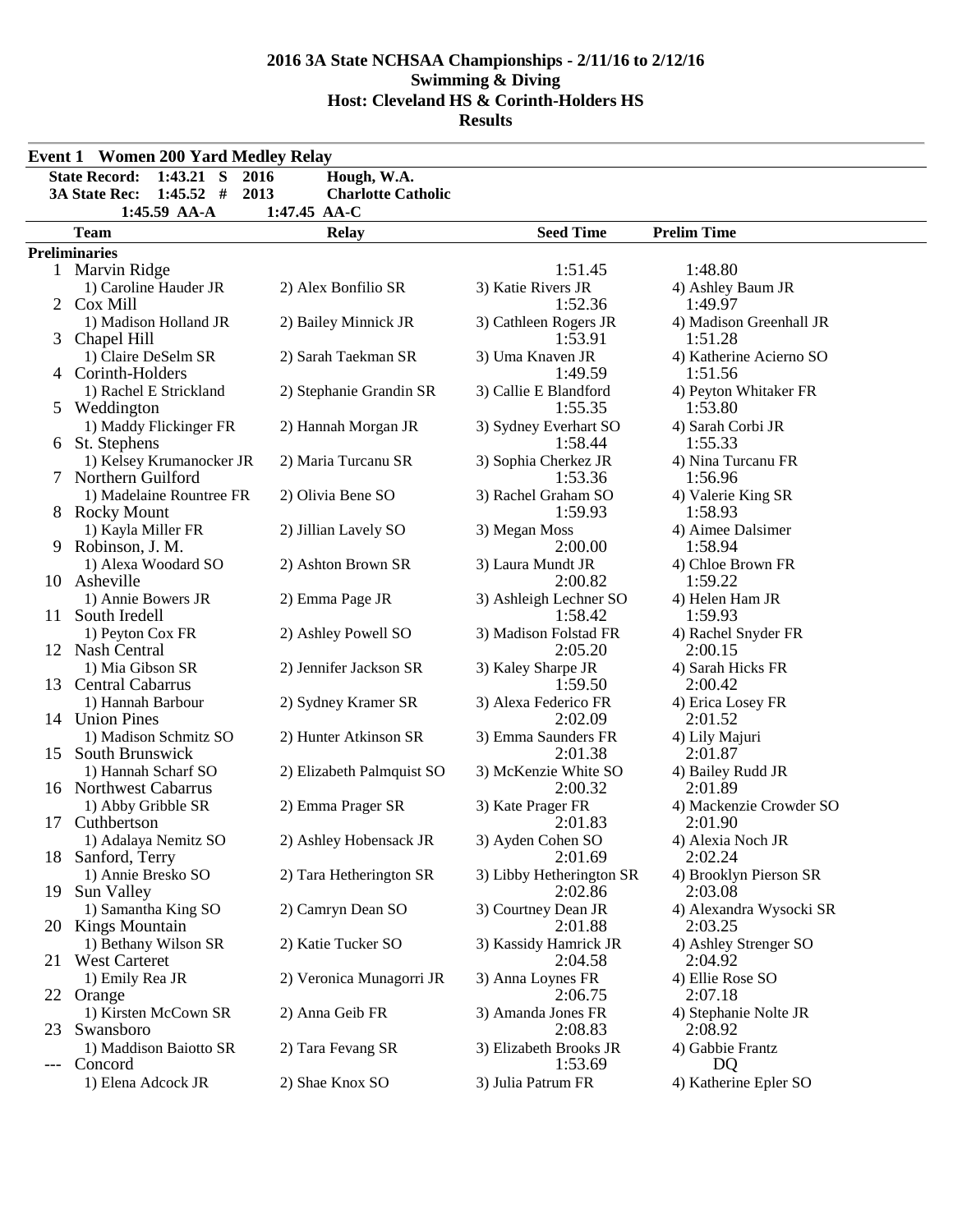|       | <b>Event 2 Men 200 Yard Medley Relay</b> |                                  |                        |                             |               |
|-------|------------------------------------------|----------------------------------|------------------------|-----------------------------|---------------|
|       | <b>State Record:</b><br>$1:32.58$ S      | 2016<br><b>South Mecklenburg</b> |                        |                             |               |
|       | $1:37.15$ #<br><b>3A State Rec:</b>      | 2015<br><b>Cardinal Gibbons</b>  |                        |                             |               |
|       | 1:34.13 AA-A                             | 1:35.69 AA-C                     |                        |                             |               |
|       | <b>Team</b>                              | <b>Relay</b>                     | <b>Prelim Time</b>     | <b>Finals Time</b>          | <b>Points</b> |
|       | <b>Championship Final</b>                |                                  |                        |                             |               |
|       | 1 Northern Guilford                      |                                  | 1:39.95                | 1:37.80                     | 40            |
|       | 1) Jordan Reed SR                        | 2) Jeremy Lalumondier SO         | 3) Bryan Hill SO       | 4) Jonathan Wachendorfer SO |               |
|       | Corinth-Holders                          |                                  | 1:40.83                | 1:39.24                     | 34            |
|       | 1) Connor Blandford SR                   | 2) Chris Carter SR               | 3) Christian Lower SO  | 4) Jacob Stokes JR          |               |
| 3     | Robinson, J. M.                          |                                  | 1:40.72                | 1:40.64                     | 32            |
|       | 1) Scott Connelly SO                     | 2) Travis Rogers SR              | 3) Tyler Williams SO   | 4) Kyle Evans JR            |               |
|       | 4 Marvin Ridge                           |                                  | 1:42.12                | 1:40.83                     | 30            |
|       | 1) Matthew Shen SO                       | 2) Nate Utesch JR                | 3) Adam Fisher JR      | 4) Connor Charette FR       |               |
| 5     | St. Stephens                             |                                  | 1:44.61                | 1:43.52                     | 28            |
|       | 1) Jacob Queen SR                        | 2) Austin Gorman JR              | 3) Stephan Procopii FR | 4) Brady Leatherman FR      |               |
|       | 6 Fike                                   |                                  | 1:44.17                | 1:43.53                     | 26            |
|       | 1) Robert Blackwell SR                   | 2) Luke Page JR                  | 3) Matthew Madar SR    | 4) John Holsten SR          |               |
|       | 7 Piedmont                               |                                  | 1:44.77                | 1:44.00                     | 24            |
|       | 1) Jay Austin SR                         | 2) Lee Belk SR                   | 3) Brice Helms SO      | 4) Chandler Parker SR       |               |
|       | South Brunswick                          |                                  | 1:44.61                | 1:44.56                     | 22            |
|       | 1) Owen Bell FR                          | 2) Tyler Bowersox JR             | 3) Chris Anselmo JR    | 4) Matt Anselmo FR          |               |
|       | <b>Consolation Final</b>                 |                                  | 1:45.54                | 1:44.39                     | 18            |
| 9     | Chapel Hill                              |                                  | 3) Jacob Werden JR     |                             |               |
| 10    | 1) Adam Batson SO<br>South Iredell       | 2) Andrew Zheng FR               | 1:45.58                | 4) Takoda Ren SR<br>1:46.21 | 14            |
|       | 1) Austin Dickinson FR                   | 2) Colson Zucker SO              | 3) Hunter Dickinson SR | 4) Lindley Williams JR      |               |
| 11.   | Cuthbertson                              |                                  | 1:46.74                | 1:46.45                     | 12            |
|       | 1) James Szczepkowski JR                 | 2) Gage Mayer SO                 | 3) Carter Gupton JR    | 4) Bailey Lupo SO           |               |
|       | 12 Weddington                            |                                  | 1:47.69                | 1:46.77                     | 10            |
|       | 1) Dillon Gasparek SR                    | 2) Zack Snowdon FR               | 3) John Morehead JR    | 4) Alec Boulware SR         |               |
|       | 13 Northwest Cabarrus                    |                                  | 1:45.60                | 1:46.89                     | 8             |
|       | 1) Dylan Rose SR                         | 2) Edward Enriquez FR            | 3) Jacob Weston JR     | 4) Connor Vandenbulcke SR   |               |
|       | 14 Hickory Ridge                         |                                  | 1:46.19                | 1:47.89                     | 6             |
|       | 1) Jake Southern SR                      | 2) Jared Aardema SR              | 3) Kieran Arbury JR    | 4) Cole Shimberg JR         |               |
| $*15$ | <b>Central Davidson</b>                  |                                  | 1:47.87                | 1:49.39                     | 3             |
|       | 1) Zeppelin Cuff JR                      | 2) Payton Tysinger JR            | 3) Isaac Byers SR      | 4) Jonah Parks JR           |               |
| $*15$ | North Lincoln                            |                                  | 1:49.92                | 1:49.39                     | 3             |
|       | 1) James Biondi SR                       | 2) Mason Lancaster SR            | 3) Kyle Engborg SR     | 4) Shane Miller SR          |               |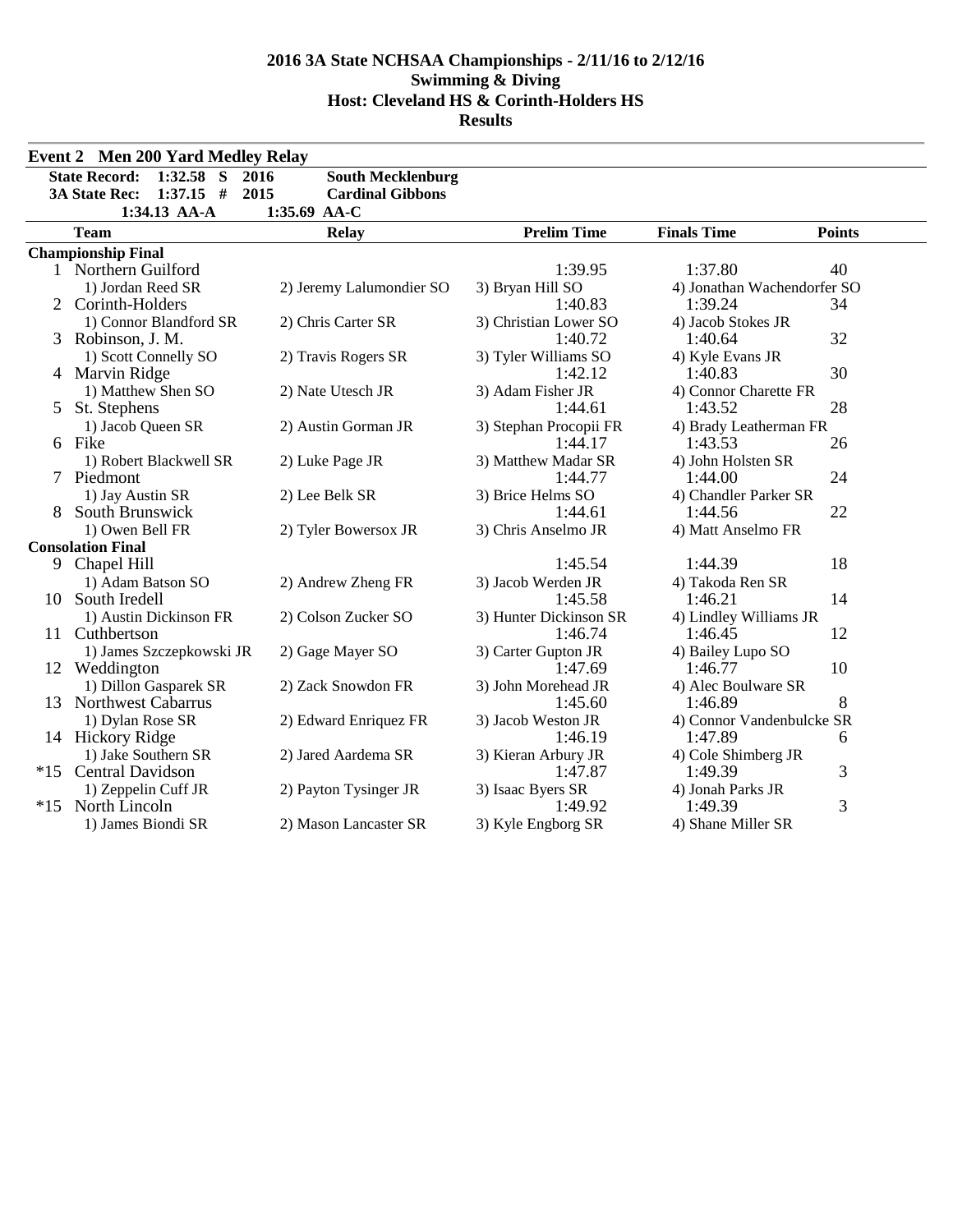|      | <b>Event 2 Men 200 Yard Medley Relay</b>     |                          |                                |                                  |  |  |  |  |
|------|----------------------------------------------|--------------------------|--------------------------------|----------------------------------|--|--|--|--|
|      | <b>State Record:</b><br>$1:32.58$ S<br>2016  | <b>South Mecklenburg</b> |                                |                                  |  |  |  |  |
|      | <b>3A State Rec:</b><br>$1:37.15$ #<br>2015  | <b>Cardinal Gibbons</b>  |                                |                                  |  |  |  |  |
|      | 1:34.13 AA-A                                 | 1:35.69 AA-C             |                                |                                  |  |  |  |  |
|      | <b>Team</b>                                  | <b>Relay</b>             | <b>Seed Time</b>               | <b>Prelim Time</b>               |  |  |  |  |
|      | <b>Preliminaries</b>                         |                          |                                |                                  |  |  |  |  |
|      | 1 Northern Guilford                          |                          | 1:40.69                        | 1:39.95                          |  |  |  |  |
|      | 1) Jordan Reed SR                            | 2) Jacques Bene SR       | 3) Bryan Hill SO               | 4) Jonathan Wachendorfer SO      |  |  |  |  |
|      | 2 Robinson, J. M.                            |                          | 1:39.96                        | 1:40.72                          |  |  |  |  |
|      | 1) Scott Connelly SO                         | 2) Travis Rogers SR      | 3) Tyler Williams SO           | 4) Kyle Evans JR                 |  |  |  |  |
| 3    | Corinth-Holders                              |                          | 1:39.63                        | 1:40.83                          |  |  |  |  |
|      | 1) Connor Blandford SR                       | 2) Chris Carter SR       | 3) Christian Lower SO          | 4) Eric Svadeba SR               |  |  |  |  |
|      | 4 Marvin Ridge                               |                          | 1:43.36                        | 1:42.12                          |  |  |  |  |
|      | 1) Matthew Shen SO                           | 2) Nate Utesch JR        | 3) Adam Fisher JR              | 4) Connor Charette FR            |  |  |  |  |
|      | 5 Fike                                       |                          | 1:44.21                        | 1:44.17                          |  |  |  |  |
|      | 1) Robert Blackwell SR<br>*6 South Brunswick | 2) Luke Page JR          | 3) Matthew Madar SR<br>1:44.26 | 4) John Holsten SR<br>1:44.61    |  |  |  |  |
|      | 1) Owen Bell FR                              | 2) Tyler Bowersox JR     | 3) Chris Anselmo JR            | 4) Matt Anselmo FR               |  |  |  |  |
| $*6$ | St. Stephens                                 |                          | 1:44.56                        | 1:44.61                          |  |  |  |  |
|      | 1) Jacob Queen SR                            | 2) Austin Gorman JR      | 3) Stephan Procopii FR         | 4) Brady Leatherman FR           |  |  |  |  |
|      | Piedmont                                     |                          | 1:43.99                        | 1:44.77                          |  |  |  |  |
|      | 1) Jay Austin SR                             | 2) Lee Belk SR           | 3) Brice Helms SO              | 4) Chandler Parker SR            |  |  |  |  |
| 9    | Chapel Hill                                  |                          | 1:44.80                        | 1:45.54                          |  |  |  |  |
|      | 1) Adam Batson SO                            | 2) Andrew Zheng FR       | 3) Jacob Werden JR             | 4) Takoda Ren SR                 |  |  |  |  |
|      | 10 South Iredell                             |                          | 1:47.00                        | 1:45.58                          |  |  |  |  |
|      | 1) Austin Dickinson FR                       | 2) Colson Zucker SO      | 3) Hunter Dickinson SR         | 4) Lindley Williams JR           |  |  |  |  |
|      | 11 Northwest Cabarrus                        |                          | 1:44.98                        | 1:45.60                          |  |  |  |  |
|      | 1) Dylan Rose SR                             | 2) Edward Enriquez FR    | 3) Jacob Weston JR             | 4) Connor Vandenbulcke SR        |  |  |  |  |
|      | 12 Hickory Ridge                             |                          | 1:46.99                        | 1:46.19                          |  |  |  |  |
|      | 1) Jake Southern SR                          | 2) Jared Aardema SR      | 3) Kieran Arbury JR            | 4) Cole Shimberg JR              |  |  |  |  |
|      | 13 Cuthbertson                               | 2) Gage Mayer SO         | 1:47.46<br>3) Carter Gupton JR | 1:46.74<br>4) Bailey Lupo SO     |  |  |  |  |
|      | 1) James Szczepkowski JR<br>14 Weddington    |                          | 1:49.43                        | 1:47.69                          |  |  |  |  |
|      | 1) Dillon Gasparek SR                        | 2) Zack Snowdon FR       | 3) John Morehead JR            | 4) Alec Boulware SR              |  |  |  |  |
|      | 15 Central Davidson                          |                          | 1:50.22                        | 1:47.87                          |  |  |  |  |
|      | 1) Zeppelin Cuff JR                          | 2) Payton Tysinger JR    | 3) Isaac Byers SR              | 4) Jonah Parks JR                |  |  |  |  |
|      | 16 North Lincoln                             |                          | 1:49.98                        | 1:49.92                          |  |  |  |  |
|      | 1) James Biondi SR                           | 2) Mason Lancaster SR    | 3) Kyle Engborg SR             | 4) Shane Miller SR               |  |  |  |  |
| 17   | Orange                                       |                          | 1:48.85                        | 1:50.13                          |  |  |  |  |
|      | 1) Gabe Walker FR                            | 2) Collin Montague SO    | 3) Colin Moore JR              | 4) Reilly Geise SR               |  |  |  |  |
|      | 18 Hunt                                      |                          | 1:49.26                        | 1:50.44                          |  |  |  |  |
|      | 1) Hunter Boyette SR                         | 2) Jess Merrick SR       | 3) Zachary Compton SR          | 4) Thomas Helms JR               |  |  |  |  |
|      | 19 Cox Mill                                  |                          | 1:51.24                        | 1:51.86                          |  |  |  |  |
|      | 1) Michael Kocher JR                         | 2) Grant Brown SR        | 3) Josh Allen SO               | 4) Max Haskins JR                |  |  |  |  |
| 20   | Sanford, Terry<br>1) Jake Guerrero SO        | 2) David Li FR           | 1:52.41                        | 1:52.02<br>4) Matthew Huffman JR |  |  |  |  |
| 21   | Sun Valley                                   |                          | 3) Shiyu Jing SR<br>1:52.39    | 1:52.24                          |  |  |  |  |
|      | 1) Dalton Stier SO                           | 2) Braydon Willett JR    | 3) Tate McAllister SR          | 4) Alex Valentine SO             |  |  |  |  |
| 22   | Swansboro                                    |                          | 1:52.86                        | 1:53.16                          |  |  |  |  |
|      | 1) Nate Taylor SO                            | 2) Nick Olkeriil JR      | 3) Devan Yates JR              | 4) Thomas Copeland SR            |  |  |  |  |
| 23   | Northern Vance                               |                          | 1:53.80                        | 1:53.50                          |  |  |  |  |
|      | 1) Julian Perry SR                           | 2) Charlie Chiem JR      | 3) Todd McKoon JR              | 4) Brooks Falkner JR             |  |  |  |  |
| 24   | South Rowan                                  |                          | 1:53.01                        | 1:54.40                          |  |  |  |  |
|      | 1) Stetson Johnston SR                       | 2) John Fulton SR        | 3) Andrew Perry SR             | 4) Dakota Dennis SR              |  |  |  |  |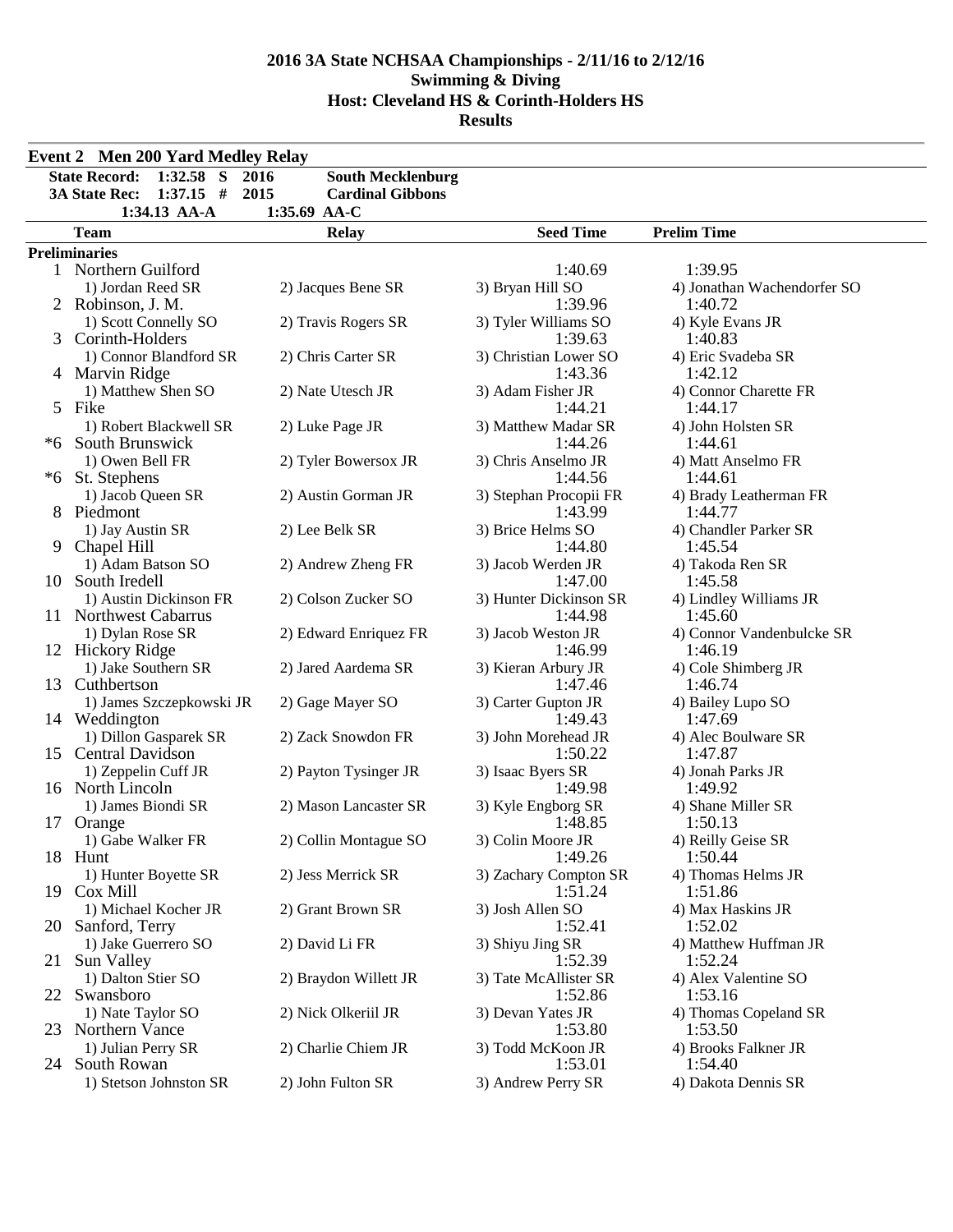|                                                                          | <b>Event 3 Women 200 Yard Freestyle</b> |              |                                                             |                    |                    |                                                 |  |
|--------------------------------------------------------------------------|-----------------------------------------|--------------|-------------------------------------------------------------|--------------------|--------------------|-------------------------------------------------|--|
| <b>State Record:</b><br>$1:46.47$ S<br>2015<br>Erika Brown (Hough, W.A.) |                                         |              |                                                             |                    |                    |                                                 |  |
|                                                                          | $1:47.98$ #<br><b>3A State Rec:</b>     | 2013         | Lauren Rhodes (Char. Catholic)                              |                    |                    |                                                 |  |
|                                                                          | 1:49.09 AA-A                            | 1:50.82 AA-C |                                                             |                    |                    |                                                 |  |
|                                                                          | <b>Name</b>                             |              | Yr School                                                   | <b>Prelim Time</b> | <b>Finals Time</b> | <b>Points</b>                                   |  |
|                                                                          | <b>Championship Final</b>               |              |                                                             |                    |                    |                                                 |  |
|                                                                          | 1 Anna Durak                            |              | <b>SO</b> Hickory                                           | 1:52.67            | 1:50.14            | 20<br>AA-C                                      |  |
| 2                                                                        | Maria Turcanu                           |              | SR St. Stephens                                             | 1:55.14            | 1:52.49            | 17                                              |  |
| 3                                                                        | <b>Emmaline Peterson</b>                |              | JR Hickory                                                  | 1:52.93            | 1:53.01            | 16                                              |  |
| 4                                                                        | Ashleigh Lechner                        |              | SO Asheville                                                | 1:55.04            | 1:54.56            | 15                                              |  |
| 5                                                                        | Ellie VanNote                           |              | FR Marvin Ridge                                             | 1:54.54            | 1:55.37            | 14                                              |  |
| 6                                                                        | <b>Jaylyn Forrest</b>                   |              | JR Chapel Hill                                              | 1:56.06            | 1:56.33            | 13                                              |  |
| 7                                                                        | <b>Maly Shores</b>                      |              | JR Hickory                                                  | 1:56.43            | 1:57.27            | 12                                              |  |
| 8                                                                        | Erica Losey                             |              | FR Central Cabarrus                                         | 1:57.55            | 1:59.57            | 11                                              |  |
|                                                                          | <b>Consolation Final</b>                |              |                                                             |                    |                    |                                                 |  |
| 9                                                                        | Hannah Kloetzer                         |              | JR Cedar Ridge                                              | 1:57.77            | 1:57.33            | 9                                               |  |
| 10                                                                       | Rebecca Glebus                          |              | SO Northern Guilford                                        | 2:00.90            | 1:59.49            | $\overline{7}$                                  |  |
| 11                                                                       | Sarah Helen Shepherd                    |              | JR Northwood                                                | 1:59.56            | 1:59.86            | 6                                               |  |
| 12                                                                       | <b>Natalie Thomas</b>                   |              | SR Chapel Hill                                              | 2:02.43            | 1:59.89            | $\begin{array}{c} 5 \\ 4 \\ 3 \\ 2 \end{array}$ |  |
| 13                                                                       | Sarah Helfert                           |              | JR St. Stephens                                             | 2:00.97            | 1:59.97            |                                                 |  |
| 14                                                                       | <b>Rachel Snyder</b>                    |              | FR South Iredell                                            | 2:01.09            | 2:01.51            |                                                 |  |
| 15                                                                       | Katrina Nunez                           |              | FR Chapel Hill                                              | 2:03.89            | 2:03.13            |                                                 |  |
| 16                                                                       | Julia Volz                              |              | SO Hickory Ridge                                            | 2:04.45            | 2:05.00            | $\mathbf{1}$                                    |  |
|                                                                          |                                         |              |                                                             |                    |                    |                                                 |  |
|                                                                          | <b>Event 3 Women 200 Yard Freestyle</b> |              |                                                             |                    |                    |                                                 |  |
|                                                                          | <b>State Record:</b><br>$1:46.47$ S     | 2015<br>2013 | Erika Brown (Hough, W.A.)<br>Lauren Rhodes (Char. Catholic) |                    |                    |                                                 |  |
|                                                                          |                                         |              |                                                             |                    |                    |                                                 |  |
|                                                                          | $1:47.98$ #<br><b>3A State Rec:</b>     |              |                                                             |                    |                    |                                                 |  |
|                                                                          | 1:49.09 AA-A                            | 1:50.82 AA-C |                                                             |                    |                    |                                                 |  |
|                                                                          | <b>Name</b>                             |              | Yr School                                                   | <b>Seed Time</b>   | <b>Prelim Time</b> |                                                 |  |
|                                                                          | <b>Preliminaries</b>                    |              |                                                             |                    |                    |                                                 |  |
|                                                                          | Anna Durak                              |              | SO Hickory                                                  | 1:54.45            | 1:52.67            |                                                 |  |
| 2                                                                        | <b>Emmaline Peterson</b>                |              | JR Hickory                                                  | 1:55.25            | 1:52.93            |                                                 |  |
| 3                                                                        | Ellie VanNote                           |              | FR Marvin Ridge                                             | 1:58.73            | 1:54.54            |                                                 |  |
| 4                                                                        | Ashleigh Lechner                        |              | SO Asheville                                                | 1:55.85            | 1:55.04            |                                                 |  |
| 5                                                                        | Maria Turcanu                           |              | SR St. Stephens                                             | 1:58.03            | 1:55.14            |                                                 |  |
| 6                                                                        | <b>Jaylyn Forrest</b>                   |              | JR Chapel Hill                                              | 1:58.53            | 1:56.06            |                                                 |  |
|                                                                          | <b>Maly Shores</b>                      |              | JR Hickory                                                  | 1:59.53            | 1:56.43            |                                                 |  |
| 8                                                                        | Erica Losey                             |              | FR Central Cabarrus                                         | 1:59.71            | 1:57.55            |                                                 |  |
| 9                                                                        | Hannah Kloetzer                         |              | JR Cedar Ridge                                              | 2:03.29            | 1:57.77            |                                                 |  |
|                                                                          | 10 Sarah Helen Shepherd                 |              | JR Northwood                                                | 2:02.97            | 1:59.56            |                                                 |  |
| 11                                                                       | Rebecca Glebus                          |              | SO Northern Guilford                                        | 1:58.82            | 2:00.90            |                                                 |  |
| 12                                                                       | Sarah Helfert                           |              | JR St. Stephens                                             | 1:59.06            | 2:00.97            |                                                 |  |
| 13                                                                       | Rachel Snyder                           |              | FR South Iredell                                            | 2:00.30            | 2:01.09            |                                                 |  |
| 14                                                                       | <b>Natalie Thomas</b>                   |              | SR Chapel Hill                                              | 2:02.35            | 2:02.43            |                                                 |  |
| 15                                                                       | Katrina Nunez                           |              | FR Chapel Hill                                              | 2:03.13            | 2:03.89            |                                                 |  |
| 16                                                                       | Julia Volz                              |              | <b>SO</b> Hickory Ridge                                     | 2:03.54            | 2:04.45            |                                                 |  |
| 17                                                                       | Hunter Atkinson                         |              | SR Union Pines                                              | 2:03.16            | 2:05.61            |                                                 |  |
| 18                                                                       | <b>Abby Sauls</b>                       |              | SO Aycock, C. B.                                            | 2:06.83            | 2:06.04            |                                                 |  |
| 19                                                                       | Lexi Rohrer                             |              | SR Concord                                                  | 2:09.52            | 2:08.72            |                                                 |  |
| 20                                                                       | <b>Faith Meacham</b>                    |              | JR Williams                                                 | 2:08.53            | 2:09.00            |                                                 |  |
| 21                                                                       | Samantha Houghton                       |              | JR Cox Mill                                                 | 2:08.60            | 2:10.32            |                                                 |  |
| 22<br>23                                                                 | Alex Vandenberg<br><b>Jess Clapp</b>    |              | Central Cabarrus<br>JR Chapel Hill                          | 2:09.71<br>2:12.61 | 2:13.86<br>2:16.28 |                                                 |  |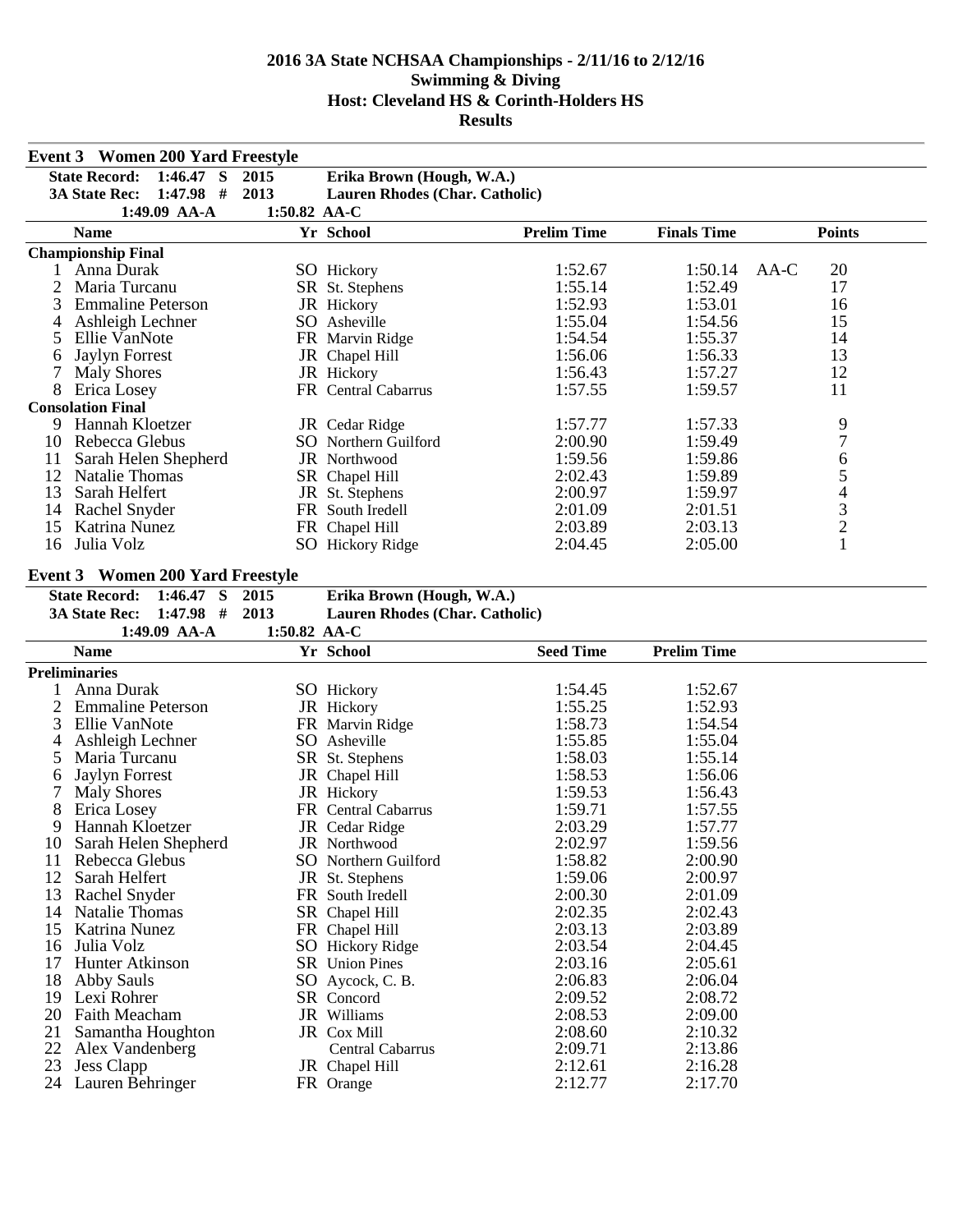|          | <b>Event 4 Men 200 Yard Freestyle</b>  |                |                                      |                    |                    |                  |  |
|----------|----------------------------------------|----------------|--------------------------------------|--------------------|--------------------|------------------|--|
|          | <b>State Record:</b><br>$1:37.95$ S    | 2006           | <b>Charlie Houchin (Enloe)</b>       |                    |                    |                  |  |
|          | $1:40.89$ #<br><b>3A State Rec:</b>    | 2006           | <b>Chip Peterson (West Carteret)</b> |                    |                    |                  |  |
|          | 1:39.07 AA-A                           | 1:40.69 $AA-C$ |                                      |                    |                    |                  |  |
|          | <b>Name</b>                            |                | Yr School                            | <b>Prelim Time</b> | <b>Finals Time</b> | <b>Points</b>    |  |
|          | <b>Championship Final</b>              |                |                                      |                    |                    |                  |  |
| $\bf{l}$ | <b>Jeffrey Murray</b>                  |                | JR Marvin Ridge                      | 1:42.84            | 1:42.23            | 20               |  |
| 2        | Sam Jones                              |                | SR Concord                           | 1:44.37            | 1:43.90            | 17               |  |
| 3        | <b>Curtis Wiltsey</b>                  |                | SO Weddington                        | 1:44.96            | 1:44.82            | 16               |  |
| 4        | Will Anderson                          |                | JR North Gaston                      | 1:46.02            | 1:45.09            | 15               |  |
| 5        | Jake Johnson                           |                | SO West Henderson                    | 1:46.41            | 1:46.43            | 14               |  |
| 6        | Jacob Werden                           |                | JR Chapel Hill                       | 1:47.54            | 1:47.01            | 13               |  |
| 7        | Thomas Bretzmann                       |                | SO Chapel Hill                       | 1:47.64            | 1:47.13            | 12               |  |
| 8        | John Morehead                          |                | JR Weddington                        | 1:48.98            | 1:48.83            | 11               |  |
|          | <b>Consolation Final</b>               |                |                                      |                    |                    |                  |  |
| 9        | <b>Grant Meadows</b>                   |                | FR Swansboro                         | 1:50.95            | 1:50.25            | 9                |  |
| 10       | <b>Ryan Partrick</b>                   |                | SO Corinth-Holders                   | 1:50.66            | 1:50.80            | $\overline{7}$   |  |
| 11       | <b>Austin Gorman</b>                   |                | JR St. Stephens                      | 1:50.99            | 1:51.17            | 6<br>5<br>4<br>3 |  |
| 12       | Adam Fisher                            |                | JR Marvin Ridge                      | 1:49.42            | 1:51.49            |                  |  |
| 13       | Eli Rose                               |                | SR Chapel Hill                       | 1:52.19            | 1:51.70            |                  |  |
| 14       | Christian Fischer                      |                | Cedar Ridge                          | 1:50.44            | 1:52.44            |                  |  |
| 15       | Agrim Sharma                           |                | JR Marvin Ridge                      | 1:52.84            | 1:52.58            | $\overline{2}$   |  |
| $---$    | Dustin Ruppart                         |                | <b>SR</b> West Brunswick             | 1:50.23            | <b>DFS</b>         |                  |  |
|          | <b>Event 4 Men 200 Yard Freestyle</b>  |                |                                      |                    |                    |                  |  |
|          | <b>State Record:</b><br>$1:37.95$ S    | 2006           | <b>Charlie Houchin (Enloe)</b>       |                    |                    |                  |  |
|          | <b>3A State Rec:</b><br>$1:40.89$ #    | 2006           | <b>Chip Peterson (West Carteret)</b> |                    |                    |                  |  |
|          |                                        |                |                                      |                    |                    |                  |  |
|          |                                        |                |                                      |                    |                    |                  |  |
|          | 1:39.07 AA-A                           | 1:40.69 AA-C   |                                      |                    |                    |                  |  |
|          | <b>Name</b>                            |                | Yr School                            | <b>Seed Time</b>   | <b>Prelim Time</b> |                  |  |
|          | <b>Preliminaries</b>                   |                |                                      |                    |                    |                  |  |
|          | Jeffrey Murray                         |                | JR Marvin Ridge                      | 1:42.69            | 1:42.84            |                  |  |
| 2        | Sam Jones                              |                | SR Concord                           | 1:47.33            | 1:44.37            |                  |  |
| 3        | <b>Curtis Wiltsey</b>                  |                | SO Weddington                        | 1:47.15            | 1:44.96            |                  |  |
| 4<br>5   | Will Anderson                          |                | <b>JR</b> North Gaston               | 1:47.68            | 1:46.02            |                  |  |
| 6        | Jake Johnson                           |                | SO West Henderson                    | 1:49.83<br>1:49.48 | 1:46.41            |                  |  |
| 7        | Jacob Werden                           |                | JR Chapel Hill                       |                    | 1:47.54            |                  |  |
| 8        | Thomas Bretzmann<br>John Morehead      |                | SO Chapel Hill                       | 1:49.93<br>1:53.64 | 1:47.64            |                  |  |
| 9        | Adam Fisher                            |                | JR Weddington                        | 1:51.46            | 1:48.98<br>1:49.42 |                  |  |
|          |                                        |                | JR Marvin Ridge                      |                    |                    |                  |  |
| 11       | 10 Dustin Ruppart<br>Christian Fischer |                | SR West Brunswick                    | 1:48.45<br>1:50.77 | 1:50.23<br>1:50.44 |                  |  |
| 12       | <b>Ryan Partrick</b>                   |                | Cedar Ridge<br>SO Corinth-Holders    | 1:50.06            | 1:50.66            |                  |  |
| 13       | <b>Grant Meadows</b>                   |                | FR Swansboro                         | 1:50.43            | 1:50.95            |                  |  |
| 14       | <b>Austin Gorman</b>                   |                |                                      | 1:52.72            |                    |                  |  |
| 15       | Eli Rose                               |                | JR St. Stephens<br>SR Chapel Hill    | 1:51.26            | 1:50.99<br>1:52.19 |                  |  |
| 16       | Agrim Sharma                           |                | JR Marvin Ridge                      | 1:53.77            | 1:52.84            |                  |  |
| 17       | Chris Anselmo                          |                | <b>JR</b> South Brunswick            | 1:51.25            | 1:53.85            |                  |  |
| 18       | Alexander Setzer                       |                | FR Ledford                           | 1:55.01            | 1:54.09            |                  |  |
| 19       | <b>Scott Connelly</b>                  |                | SO Robinson, J. M.                   | 1:51.95            | 1:58.06            |                  |  |
| 20       | Jordan Cross                           |                | SR Rockingham County                 | 1:56.19            | 1:58.49            |                  |  |
| 21       | Max Holt                               |                | SO Cox Mill                          | 1:59.42            | 1:59.01            |                  |  |
| 22       | Josh Allen                             |                | SO Cox Mill                          | 2:00.10            | 1:59.18            |                  |  |
| 23<br>24 | Parker Allred<br><b>Chance Brown</b>   |                | SR Central Davidson                  | 2:00.10<br>2:03.40 | 2:00.30<br>2:04.88 |                  |  |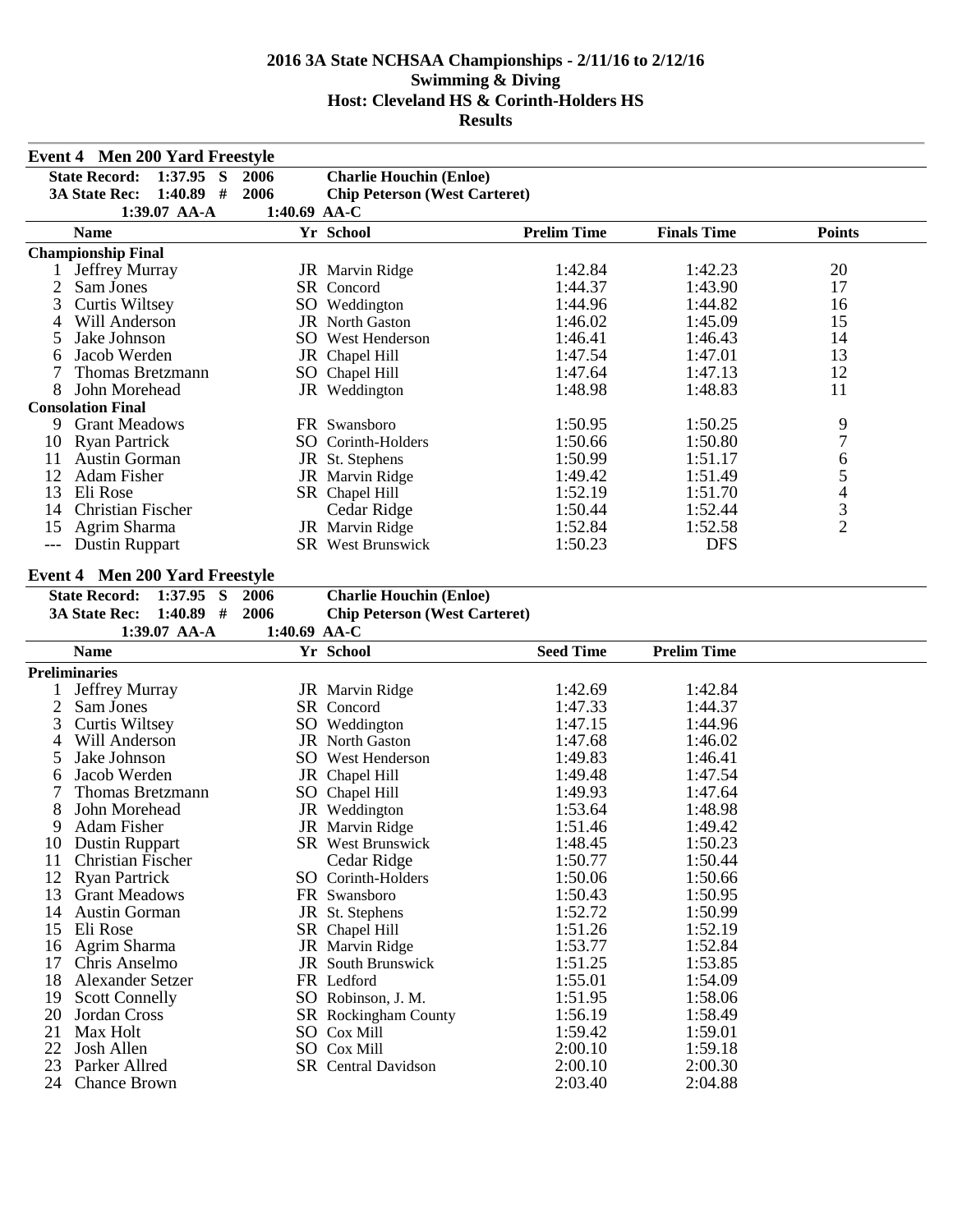|          | <b>Event 5 Women 200 Yard IM</b>    |                |                                      |                    |                    |                |
|----------|-------------------------------------|----------------|--------------------------------------|--------------------|--------------------|----------------|
|          | <b>State Record:</b><br>$1:59.76$ S | 2016           | Julia Poole (Middle Creek)           |                    |                    |                |
|          | $2:02.01$ #<br><b>3A State Rec:</b> | 2013           | <b>Nicole Emery (Char. Catholic)</b> |                    |                    |                |
|          | 2:02.49 AA-A                        | 2:04.60 AA-C   |                                      |                    |                    |                |
|          | <b>Name</b>                         |                | Yr School                            | <b>Prelim Time</b> | <b>Finals Time</b> | <b>Points</b>  |
|          | <b>Championship Final</b>           |                |                                      |                    |                    |                |
|          | Caroline Hauder                     |                | JR Marvin Ridge                      | 2:05.20            | 1:58.85S AA-A      | 20             |
| 2        | Alex Bonfilio                       |                | SR Marvin Ridge                      | 2:07.53            | 2:05.53            | 17             |
| 3        | Sophia Cherkez                      |                | JR St. Stephens                      | 2:07.76            | 2:07.59            | 16             |
| 4        | Claire DeSelm                       |                | SR Chapel Hill                       | 2:09.21            | 2:07.81            | 15             |
| 5        | <b>Maddy Flickinger</b>             |                | FR Weddington                        | 2:08.82            | 2:08.59            | 14             |
| 6        | Uma Knaven                          |                | JR Chapel Hill                       | 2:09.48            | 2:11.08            | 13             |
| 7        | <b>Emerson Graham</b>               |                | SO Marvin Ridge                      | 2:13.00            | 2:13.80            | 12             |
| 8        | <b>Bailey Minnick</b>               |                | JR Cox Mill                          | 2:11.64            | 2:15.34            | 11             |
|          | <b>Consolation Final</b>            |                |                                      |                    |                    |                |
|          | 9 Sarah Taekman                     |                | SR Chapel Hill                       | 2:13.98            | 2:13.28            | 9              |
| 10       | <b>Sydney Haynes</b>                |                | SO Marvin Ridge                      | 2:14.07            | 2:13.56            | $\overline{7}$ |
| 11       | Anna Vess                           |                | SR Reynolds, A.C.                    | 2:16.49            | 2:13.68            | 6              |
| 12       | Stephanie Grandin                   |                | SR Corinth-Holders                   | 2:14.26            | 2:16.68            |                |
| 13       | Alison Burge                        |                | <b>SO</b> Western Alamance           | 2:18.42            | 2:17.82            |                |
| 14       | Callie Blandford                    |                | FR Corinth-Holders                   | 2:19.47            | 2:18.72            |                |
| 15       | <b>Ellesse Stevens</b>              |                | SR Statesville                       | 2:18.66            | 2:20.16            | 54321          |
| 16       | Rachel Graham                       |                | SO Northern Guilford                 | 2:18.82            | 2:20.80            |                |
|          |                                     |                |                                      |                    |                    |                |
|          | <b>Event 5 Women 200 Yard IM</b>    |                |                                      |                    |                    |                |
|          | <b>State Record:</b><br>$1:59.76$ S | 2016           | Julia Poole (Middle Creek)           |                    |                    |                |
|          | $2:02.01$ #<br><b>3A State Rec:</b> | 2013           | <b>Nicole Emery (Char. Catholic)</b> |                    |                    |                |
|          |                                     |                |                                      |                    |                    |                |
|          | $2:02.49$ AA-A                      | $2:04.60$ AA-C |                                      |                    |                    |                |
|          | <b>Name</b>                         |                | Yr School                            | <b>Seed Time</b>   | <b>Prelim Time</b> |                |
|          | <b>Preliminaries</b>                |                |                                      |                    |                    |                |
|          | Caroline Hauder                     |                | JR Marvin Ridge                      | 2:05.33            | 2:05.20            |                |
| 2        | Alex Bonfilio                       |                | SR Marvin Ridge                      | 2:07.85            | 2:07.53            |                |
| 3        | Sophia Cherkez                      |                | JR St. Stephens                      | 2:11.44            | 2:07.76            |                |
| 4        | <b>Maddy Flickinger</b>             |                | FR Weddington                        | 2:09.31            | 2:08.82            |                |
| 5        | Claire DeSelm                       |                | SR Chapel Hill                       | 2:09.99            | 2:09.21            |                |
| 6        | Uma Knaven                          |                | JR Chapel Hill                       | 2:11.76            | 2:09.48            |                |
| 7        | <b>Bailey Minnick</b>               |                | JR Cox Mill                          | 2:10.52            | 2:11.64            |                |
| 8        | <b>Emerson Graham</b>               |                | SO Marvin Ridge                      | 2:13.16            | 2:13.00            |                |
| 9        | Sarah Taekman                       |                | SR Chapel Hill                       | 2:18.72            | 2:13.98            |                |
|          | 10 Sydney Haynes                    |                | SO Marvin Ridge                      | 2:15.83            | 2:14.07            |                |
| 11       | Stephanie Grandin                   |                | SR Corinth-Holders                   | 2:14.82            | 2:14.26            |                |
| 12       | Anna Vess                           |                | SR Reynolds, A.C.                    | 2:17.20            | 2:16.49            |                |
| 13       | Alison Burge                        |                | <b>SO</b> Western Alamance           | 2:22.86            | 2:18.42            |                |
| 14       | <b>Ellesse Stevens</b>              |                | SR Statesville                       | 2:18.57            | 2:18.66            |                |
| 15       | Rachel Graham                       |                | SO Northern Guilford                 | 2:20.82            | 2:18.82            |                |
| 16       | Callie Blandford                    |                | FR Corinth-Holders                   | 2:19.01            | 2:19.47            |                |
| 17       | Augusta McGhee                      |                | SO Cedar Ridge                       | 2:22.44            | 2:21.99            |                |
| 18       | Emma Prager                         |                | <b>SR</b> Northwest Cabarrus         | 2:19.84            | 2:22.10            |                |
| 19       | Brynne Hardman                      |                | FR Carson, Jesse                     | 2:20.80            | 2:22.95            |                |
| 20       | Olivia Bene                         |                | SO Northern Guilford                 | 2:20.25            | 2:23.27            |                |
| 21       | Hannah Barbour                      |                | <b>Central Cabarrus</b>              | 2:21.86            | 2:24.87            |                |
| 22       | Veronica Munagorri                  |                | <b>JR</b> West Carteret              | 2:24.30            | 2:25.46            |                |
| 23<br>24 | Cassie Jones<br>Tara Hetherington   |                | SO Fike<br>SR Sanford, Terry         | 2:28.51<br>2:24.16 | 2:27.20<br>2:28.10 |                |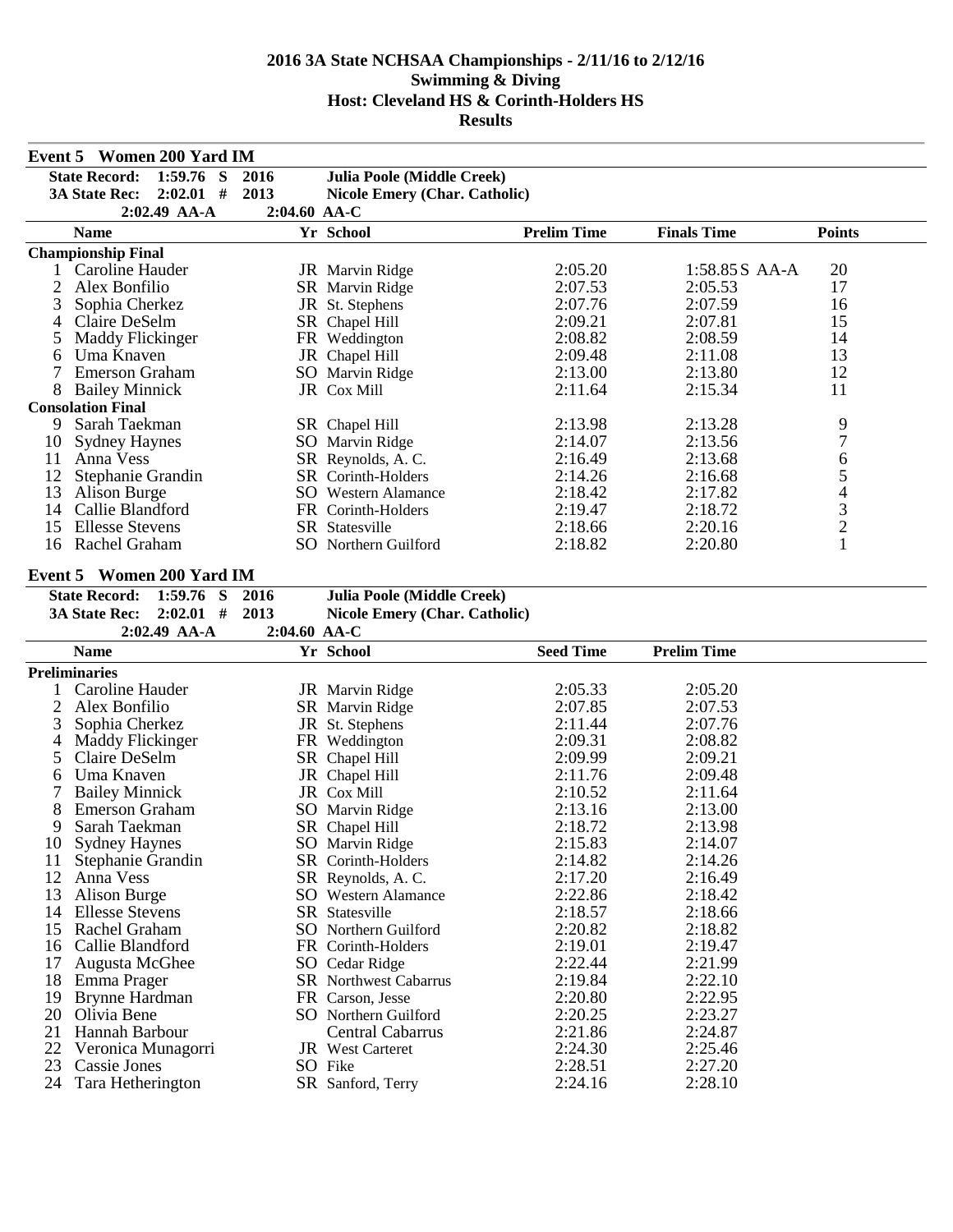|    | Event 6 Men 200 Yard IM              |              |                             |                    |                    |                |
|----|--------------------------------------|--------------|-----------------------------|--------------------|--------------------|----------------|
|    | <b>State Record:</b><br>$1:48.26$ S  | 2009         | Matt Houser (Rose, J. H.)   |                    |                    |                |
|    | <b>3A State Rec:</b><br>1:51.63<br># | 2013         | Dalton Shaw (Conley, D. H.) |                    |                    |                |
|    | $1:50.28$ AA-A                       | 1:52.59 AA-C |                             |                    |                    |                |
|    | <b>Name</b>                          |              | Yr School                   | <b>Prelim Time</b> | <b>Finals Time</b> | <b>Points</b>  |
|    | <b>Championship Final</b>            |              |                             |                    |                    |                |
|    | <b>Connor Blandford</b>              |              | <b>SR</b> Corinth-Holders   | 1:54.33            | $1:50.72#$ AA-C    | 20             |
|    | Jacob Queen                          |              | SR St. Stephens             | 1:54.88            | 1:52.85            | 17             |
| 3  | Jordan Ren                           |              | SO Chapel Hill              | 1:54.77            | 1:53.07            | 16             |
|    | Jay Austin                           |              | SR Piedmont                 | 2:01.02            | 1:57.34            | 15             |
|    | Kyle Evans                           |              | JR Robinson, J. M.          | 1:59.58            | 1:59.52            | 14             |
| 6  | Dalton Stier                         | SO.          | Sun Valley                  | 2:01.26            | 1:59.79            | 13             |
|    | Jason White                          |              | <b>Central Cabarrus</b>     | 2:01.52            | 2:02.23            | 12             |
| 8  | Andrew Zheng                         |              | FR Chapel Hill              | 2:03.32            | 2:02.24            | 11             |
|    | <b>Consolation Final</b>             |              |                             |                    |                    |                |
| 9  | Beau Brauer                          |              | SO Chapel Hill              | 2:03.82            | 2:01.70            | 9              |
| 10 | Jacques Bene                         |              | <b>SR</b> Northern Guilford | 2:07.62            | 2:04.45            | 7              |
| 11 | <b>Christian Lower</b>               |              | SO Corinth-Holders          | 2:04.36            | 2:05.00            | 6              |
| 12 | <b>Charles Rothenberger</b>          |              | FR Marvin Ridge             | 2:08.02            | 2:05.92            | 5              |
| 13 | Jeremy Lalumondier                   |              | <b>SO</b> Northern Guilford | 2:06.59            | 2:08.37            | 4              |
| 14 | Aleksander Fajtek                    |              | SO Concord                  | 2:09.87            | 2:08.92            | 3              |
| 15 | <b>Edward Enriquez</b>               |              | FR Northwest Cabarrus       | 2:09.29            | 2:12.07            | $\overline{2}$ |
| 16 | <b>Mason MacDonald</b>               |              | SO Tuscola                  | 2:11.03            | 2:12.82            |                |

#### **Event 6 Men 200 Yard IM**

| State Record: 1:48.26 S 2009   |                |                | Matt Houser (Rose, J. H.)   |
|--------------------------------|----------------|----------------|-----------------------------|
| 3A State Rec: $1:51.63$ # 2013 |                |                | Dalton Shaw (Conley, D. H.) |
|                                | $1:50.28$ AA-A | 1:52.59 $AA-C$ |                             |

|    | 1100120 INI II              | 10 <i>01</i> 07 1111 0 |                             |                  |                    |  |
|----|-----------------------------|------------------------|-----------------------------|------------------|--------------------|--|
|    | Name                        |                        | Yr School                   | <b>Seed Time</b> | <b>Prelim Time</b> |  |
|    | Preliminaries               |                        |                             |                  |                    |  |
|    | Connor Blandford            |                        | <b>SR</b> Corinth-Holders   | 1:52.77          | 1:54.33            |  |
|    | Jordan Ren                  |                        | SO Chapel Hill              | 1:55.60          | 1:54.77            |  |
| 3  | Jacob Queen                 |                        | SR St. Stephens             | 1:55.88          | 1:54.88            |  |
|    | Kyle Evans                  |                        | JR Robinson, J. M.          | 2:01.88          | 1:59.58            |  |
|    | Jay Austin                  |                        | SR Piedmont                 | 2:00.07          | 2:01.02            |  |
|    | Dalton Stier                |                        | SO Sun Valley               | 2:00.74          | 2:01.26            |  |
|    | Jason White                 |                        | Central Cabarrus            | 2:04.28          | 2:01.52            |  |
| 8  | Andrew Zheng                |                        | FR Chapel Hill              | 2:03.97          | 2:03.32            |  |
| 9  | Beau Brauer                 |                        | SO Chapel Hill              | 2:06.26          | 2:03.82            |  |
| 10 | <b>Christian Lower</b>      |                        | SO Corinth-Holders          | 2:03.61          | 2:04.36            |  |
| 11 | Jeremy Lalumondier          |                        | <b>SO</b> Northern Guilford | 2:04.74          | 2:06.59            |  |
| 12 | Jacques Bene                |                        | <b>SR</b> Northern Guilford | 2:09.78          | 2:07.62            |  |
| 13 | <b>Charles Rothenberger</b> |                        | FR Marvin Ridge             | 2:09.90          | 2:08.02            |  |
| 14 | <b>Edward Enriquez</b>      |                        | FR Northwest Cabarrus       | 2:05.98          | 2:09.29            |  |
| 15 | Aleksander Fajtek           |                        | SO Concord                  | 2:10.54          | 2:09.87            |  |
| 16 | <b>Mason MacDonald</b>      |                        | SO Tuscola                  | 2:09.26          | 2:11.03            |  |
| 17 | Payton Tysinger             |                        | JR Central Davidson         | 2:12.29          | 2:12.51            |  |
| 18 | <b>Ryan Snow</b>            |                        | JR Ledford                  | 2:15.48          | 2:14.99            |  |
| 19 | <b>Hunter Dickinson</b>     |                        | SR South Iredell            | 2:15.95          | 2:15.23            |  |
| 20 | Matthew Shen                |                        | SO Marvin Ridge             | 2:12.98          | 2:15.35            |  |
| 21 | Langdon Norris              |                        | SO Nash Central             | 2:18.83          | 2:18.29            |  |
| 22 | Shreyas Pyati               |                        | SR Chapel Hill              | 2:23.65          | 2:19.86            |  |
| 23 | <b>Crayton Morrow</b>       |                        | JR Tuscola                  | 2:19.82          | 2:21.34            |  |
|    | Eric Svadeba                |                        | SR Corinth-Holders          | 2:05.51          | <b>DFS</b>         |  |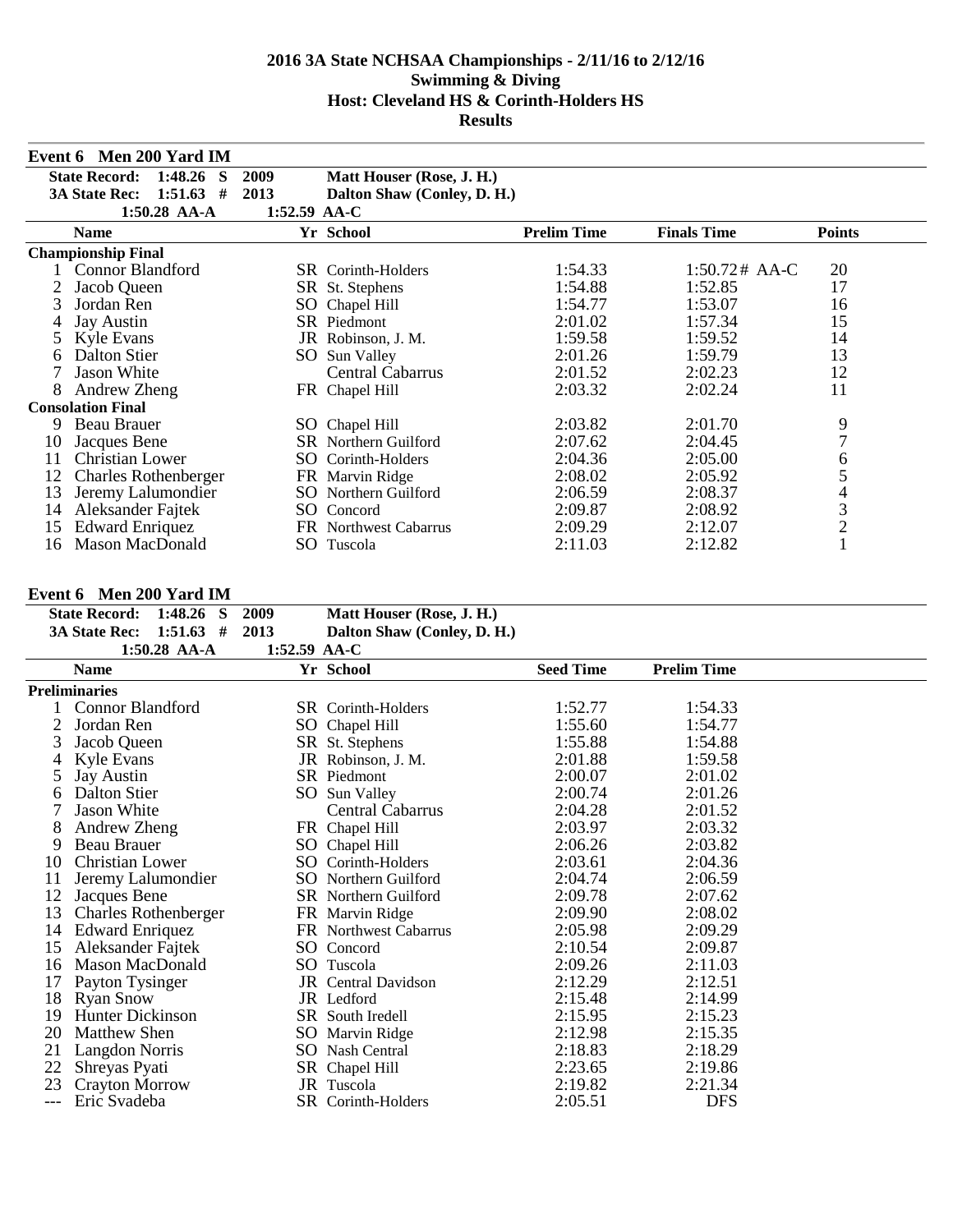|              | <b>Event 7 Women 50 Yard Freestyle</b>           |            |                                       |                    |                    |                |
|--------------|--------------------------------------------------|------------|---------------------------------------|--------------------|--------------------|----------------|
|              | <b>State Record:</b><br>22.75 S                  | 2016       | <b>Grace Countie (Leesville Rd)</b>   |                    |                    |                |
|              | $22.92$ #<br><b>3A State Rec:</b>                | 2013       | <b>Nora McCullagh (Char Catholic)</b> |                    |                    |                |
|              | 23.31 AA-A                                       | 23.71 AA-C |                                       |                    |                    |                |
|              | <b>Name</b>                                      |            | Yr School                             | <b>Prelim Time</b> | <b>Finals Time</b> | <b>Points</b>  |
|              | <b>Championship Final</b>                        |            |                                       |                    |                    |                |
|              | 1 Katie Corbi                                    |            | FR Weddington                         | 24.36              | 24.27              | 20             |
| 2            | Jennifer Jackson                                 |            | SR Nash Central                       | 24.85              | 24.48              | 17             |
| 3            | <b>Cathleen Rogers</b>                           |            | JR Cox Mill                           | 24.68              | 24.81              | 16             |
| $*4$         | Paige Jones                                      |            | SR Chapel Hill                        | 25.09              | 24.90              | 14.50          |
| $*4$         | Alicia Hutchins                                  |            | FR North Gaston                       | 24.96              | 24.90              | 14.50          |
| 6            | <b>Ashley Baum</b>                               |            | JR Marvin Ridge                       | 25.18              | 25.08              | 13             |
| 7            | Kate Marshall                                    |            | JR Marvin Ridge                       | 25.04              | 25.19              | 12             |
| 8            | Kayla Miller                                     |            | FR Rocky Mount                        | 25.25              | 25.47              | 11             |
|              | <b>Consolation Final</b>                         |            |                                       |                    |                    |                |
| 9            | <b>Ashton Brown</b>                              |            | SR Robinson, J. M.                    | 25.35              | 24.92              | 9              |
| 10           | Caroline Daly                                    |            | SO Northern Guilford                  | 25.35              | 25.25              | 7              |
| 11           | Delaney Popella                                  |            | FR Topsail                            | 25.36              | 25.34              | 6              |
| 12           | Shae Knox                                        |            | SO Concord                            | 25.65              | 25.46              | 5              |
| 13           | Isabella Forst                                   |            | JR Northern Guilford                  | 25.48              | 25.85              | $\overline{4}$ |
| 14           | Jillian Lavely                                   |            | <b>SO</b> Rocky Mount                 | 25.38              | 25.97              | 3              |
| 15           | Paige Bauer                                      |            | Corinth-Holders                       | 25.58              | 26.10              | $\overline{c}$ |
| 16           | Katherine Epler                                  |            | SO Concord                            | 25.64              | 26.11              | $\mathbf{1}$   |
|              |                                                  |            |                                       |                    |                    |                |
|              | <b>Event 7 Women 50 Yard Freestyle</b>           |            |                                       |                    |                    |                |
|              | <b>State Record:</b><br>S<br>22.75               | 2016       | <b>Grace Countie (Leesville Rd)</b>   |                    |                    |                |
|              | $22.92$ #<br><b>3A State Rec:</b>                | 2013       | <b>Nora McCullagh (Char Catholic)</b> |                    |                    |                |
|              | 23.31 AA-A                                       | 23.71 AA-C |                                       |                    |                    |                |
|              | <b>Name</b>                                      |            | Yr School                             | <b>Seed Time</b>   | <b>Prelim Time</b> |                |
|              | <b>Preliminaries</b>                             |            |                                       |                    |                    |                |
|              | Katie Corbi                                      |            | FR Weddington                         | 24.78              | 24.36              |                |
| 2            | <b>Cathleen Rogers</b>                           |            | JR Cox Mill                           | 24.98              | 24.68              |                |
| 3            | Jennifer Jackson                                 |            | SR Nash Central                       | 25.50              | 24.85              |                |
| 4            | Alicia Hutchins                                  |            | FR North Gaston                       | 25.12              | 24.96              |                |
| 5            | Kate Marshall                                    |            | JR Marvin Ridge                       | 25.27              | 25.04              |                |
| 6            | Paige Jones                                      |            | SR Chapel Hill                        | 24.97              | 25.09              |                |
|              | <b>Ashley Baum</b>                               |            | JR Marvin Ridge                       | 25.15              | 25.18              |                |
| 8            | Kayla Miller                                     |            | FR Rocky Mount                        | 25.11              | 25.25              |                |
| *9           | Caroline Daly                                    |            | SO Northern Guilford                  | 25.25              | 25.35              |                |
| *9           | <b>Ashton Brown</b>                              |            | SR Robinson, J. M.                    | 24.91              | 25.35              |                |
| 11           | Delaney Popella                                  |            | FR Topsail                            | 25.66              | 25.36              |                |
| 12           | Jillian Lavely                                   |            | <b>SO</b> Rocky Mount                 | 25.58              | 25.38              |                |
| 13           | Isabella Forst                                   |            | JR Northern Guilford                  | 25.38              | 25.48              |                |
| 14           | Paige Bauer                                      |            | Corinth-Holders                       | 25.89              | 25.58              |                |
| 15           | Katherine Epler                                  |            | SO Concord                            | 25.55              | 25.64              |                |
| 16           | Shae Knox                                        |            | SO Concord                            | 25.18              | 25.65              |                |
| 17           | Samantha Bitter                                  |            | SR Marvin Ridge                       | 25.90              | J25.65             |                |
| 18           | Kaylea Tolchin                                   |            | JR Weddington                         | 25.48              | 25.67              |                |
| 19           | Kaylee Davis                                     |            | JR Cleveland                          | 25.81              | 26.04              |                |
| 20           | Kenzie Folstad                                   |            | SO South Iredell                      | 25.62              | 26.19              |                |
| 21           | Julia Patrum                                     |            | FR Concord                            | 26.44              | 26.22              |                |
| 22           | Elizabeth Evanko                                 |            |                                       | 26.17              | 26.30              |                |
| 23           |                                                  |            | SO Freedom                            | 26.21              | 26.50              |                |
| 24           | Virginia Sparks<br>Katherine Acierno             |            | JR Concord                            | 26.00              | 26.57              |                |
|              |                                                  |            | SO Chapel Hill                        |                    |                    |                |
|              | <b>Event 7S</b> Women 50 Yard Freestyle Swim-off |            |                                       |                    |                    |                |
|              | <b>Name</b>                                      |            | Yr School                             | <b>Seed Time</b>   | <b>Finals Time</b> |                |
|              | - Swim-off                                       |            |                                       |                    |                    |                |
| $\mathbf{1}$ | Shae Knox                                        |            | SO Concord                            | NT                 | 25.40              |                |

# 2 Samantha Bitter SR Marvin Ridge NT 25.59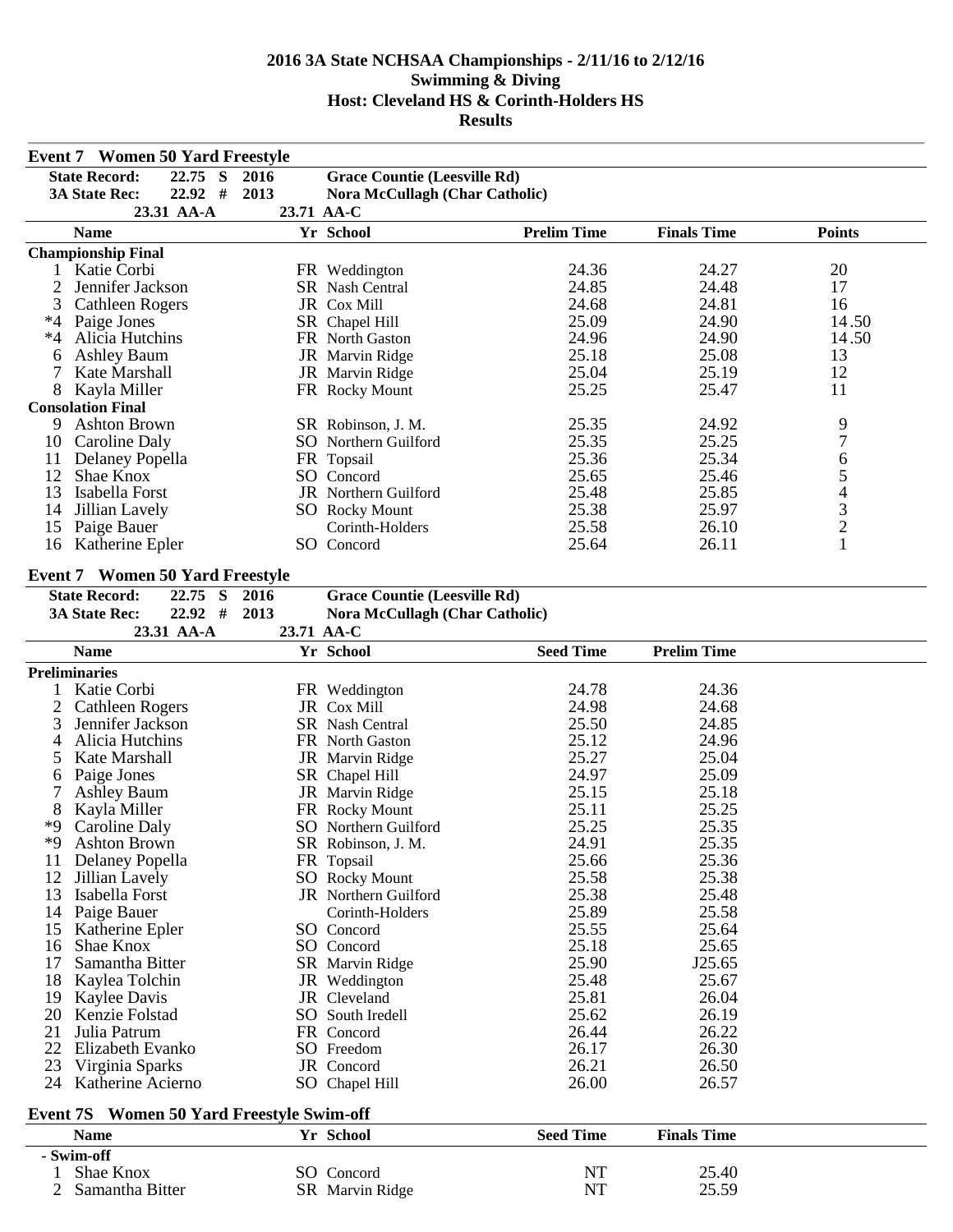|              | <b>Event 8 Men 50 Yard Freestyle</b>         |             |                                         |                    |                    |                |  |  |  |
|--------------|----------------------------------------------|-------------|-----------------------------------------|--------------------|--------------------|----------------|--|--|--|
|              | $\mathbf S$<br><b>State Record:</b><br>20.44 | <b>1990</b> | <b>Chris Compton (T.W. Andrews)</b>     |                    |                    |                |  |  |  |
|              | $20.44$ #<br><b>3A State Rec:</b>            | 1990        | <b>Chris Compton (T.W. Andrews)</b>     |                    |                    |                |  |  |  |
|              | 20.72 AA-A                                   | 21.04 AA-C  |                                         |                    |                    |                |  |  |  |
|              | <b>Name</b>                                  |             | Yr School                               | <b>Prelim Time</b> | <b>Finals Time</b> | <b>Points</b>  |  |  |  |
|              | <b>Championship Final</b>                    |             |                                         |                    |                    |                |  |  |  |
| $\mathbf{1}$ | Robbie Epler                                 |             | SO Concord                              | 21.37              | 21.48              | 20             |  |  |  |
| 2            | Noah Henderson                               |             | FR Western Alamance                     | 21.79              | 21.52              | 17             |  |  |  |
| 3            | Jack MacDonald                               |             | SR Tuscola                              | 21.64              | 21.53              | 16             |  |  |  |
| 4            | Jeffrey Murray                               |             | JR Marvin Ridge                         | 21.64              | 21.58              | 15             |  |  |  |
| 5            | <b>Zachary Compton</b>                       |             | SR Hunt                                 | 21.85              | 21.73              | 14             |  |  |  |
| 6            | Louis Jensen                                 |             | JR Cox Mill                             | 21.86              | 21.99              | 13             |  |  |  |
| 7            | <b>Travis Rogers</b>                         |             | SR Robinson, J. M.                      | 22.22              | 22.09              | 12             |  |  |  |
| 8            | Christopher Eron                             |             | SR Chapel Hill                          | 22.31              | 22.48              | 11             |  |  |  |
|              | <b>Consolation Final</b>                     |             |                                         |                    |                    |                |  |  |  |
| 9            | Shane Miller                                 |             | SR North Lincoln                        | 22.32              | 22.33              | 9              |  |  |  |
| 10           | Shane McLeary                                |             | JR Union Pines                          | 22.37              | 22.41              | $\tau$         |  |  |  |
| 11           | Jonathan Wachendorfer                        |             | SO Northern Guilford                    | 22.46              | 22.58              | 6              |  |  |  |
| 12           | Jacob Weston                                 |             | <b>JR</b> Northwest Cabarrus            | 22.95              | 22.83              | 5              |  |  |  |
| 13           | <b>Brady Leatherman</b>                      |             | FR St. Stephens                         | 22.67              | 22.84              | $\overline{4}$ |  |  |  |
| 14           | <b>Reilly Geise</b>                          |             | SR Orange                               | 23.22              | 23.02              | $\frac{3}{2}$  |  |  |  |
| 15           | Malcolm Skinner                              |             | SO Cox Mill                             | 22.95              | 23.30              |                |  |  |  |
| 16           | <b>Austin Dickinson</b>                      |             | FR South Iredell                        | 23.18              | 23.59              | $\mathbf{1}$   |  |  |  |
|              |                                              |             |                                         |                    |                    |                |  |  |  |
|              | <b>Event 8 Men 50 Yard Freestyle</b>         |             |                                         |                    |                    |                |  |  |  |
|              | <b>State Record:</b><br>20.44<br>S           | <b>1990</b> | <b>Chris Compton (T.W. Andrews)</b>     |                    |                    |                |  |  |  |
|              | $20.44$ #<br><b>3A State Rec:</b>            | 1990        | <b>Chris Compton (T.W. Andrews)</b>     |                    |                    |                |  |  |  |
|              | 20.72 AA-A                                   | 21.04 AA-C  |                                         |                    |                    |                |  |  |  |
|              | <b>Name</b>                                  |             | Yr School                               | <b>Seed Time</b>   | <b>Prelim Time</b> |                |  |  |  |
|              | <b>Preliminaries</b>                         |             |                                         |                    |                    |                |  |  |  |
| 1            | Robbie Epler                                 |             | SO Concord                              | 22.04              | 21.37              |                |  |  |  |
| $*2$         | Jeffrey Murray                               |             | JR Marvin Ridge                         | 21.62              | 21.64              |                |  |  |  |
| $*2$         | Jack MacDonald                               |             | SR Tuscola                              | 21.94              | 21.64              |                |  |  |  |
| 4            | Noah Henderson                               |             | FR Western Alamance                     | 21.61              | 21.79              |                |  |  |  |
| 5            | <b>Zachary Compton</b>                       |             | SR Hunt                                 | 22.00              | 21.85              |                |  |  |  |
| 6            | Louis Jensen                                 |             | JR Cox Mill                             | 22.11              | 21.86              |                |  |  |  |
| 7            | <b>Travis Rogers</b>                         |             | SR Robinson, J. M.                      | 21.97              | 22.22              |                |  |  |  |
| 8            | Christopher Eron                             |             | SR Chapel Hill                          | 22.54              | 22.31              |                |  |  |  |
| 9            | Shane Miller                                 |             | SR North Lincoln                        | 22.66              | 22.32              |                |  |  |  |
| 10           | Shane McLeary                                |             | <b>JR</b> Union Pines                   | 22.58              | 22.37              |                |  |  |  |
| 11           | Jonathan Wachendorfer                        |             | <b>SO</b> Northern Guilford             | 23.13              | 22.46              |                |  |  |  |
| 12           | Brady Leatherman                             |             | FR St. Stephens                         | 22.91              | 22.67              |                |  |  |  |
| $*13$        | Jacob Weston                                 |             | <b>JR</b> Northwest Cabarrus            | 22.89              | 22.95              |                |  |  |  |
| $*13$        | Malcolm Skinner                              |             | <b>SO</b> Cox Mill                      | 22.83              | 22.95              |                |  |  |  |
| 15           | <b>Austin Dickinson</b>                      |             | FR South Iredell                        | 23.26              | 23.18              |                |  |  |  |
| 16           | <b>Reilly Geise</b>                          |             | SR Orange                               | 23.06              | 23.22              |                |  |  |  |
| 17           | <b>Zachary Bridges</b>                       |             | SR South Johnston                       | 23.39              | 23.23              |                |  |  |  |
| 18           | <b>Wyatt Phillips</b>                        |             | SR Rocky Mount                          | 23.71              | 23.37              |                |  |  |  |
| 19           | <b>Bryce Sherrill</b>                        |             | SR Corinth-Holders                      | 23.34              | 23.50              |                |  |  |  |
| 20           | Gage Mayer                                   |             | SO Cuthbertson                          | 23.69              | 23.59              |                |  |  |  |
| 21           | <b>Connor Charette</b>                       |             | FR Marvin Ridge                         | 23.67              | 23.79              |                |  |  |  |
|              |                                              |             |                                         |                    |                    |                |  |  |  |
| 22           | Owen Bell                                    |             | FR South Brunswick                      | 23.55              | 24.24              |                |  |  |  |
| 23<br>24     | <b>Redmon Parker</b><br>Julian Perry         |             | SR Piedmont<br><b>SR</b> Northern Vance | 23.80<br>23.72     | 24.26<br>24.35     |                |  |  |  |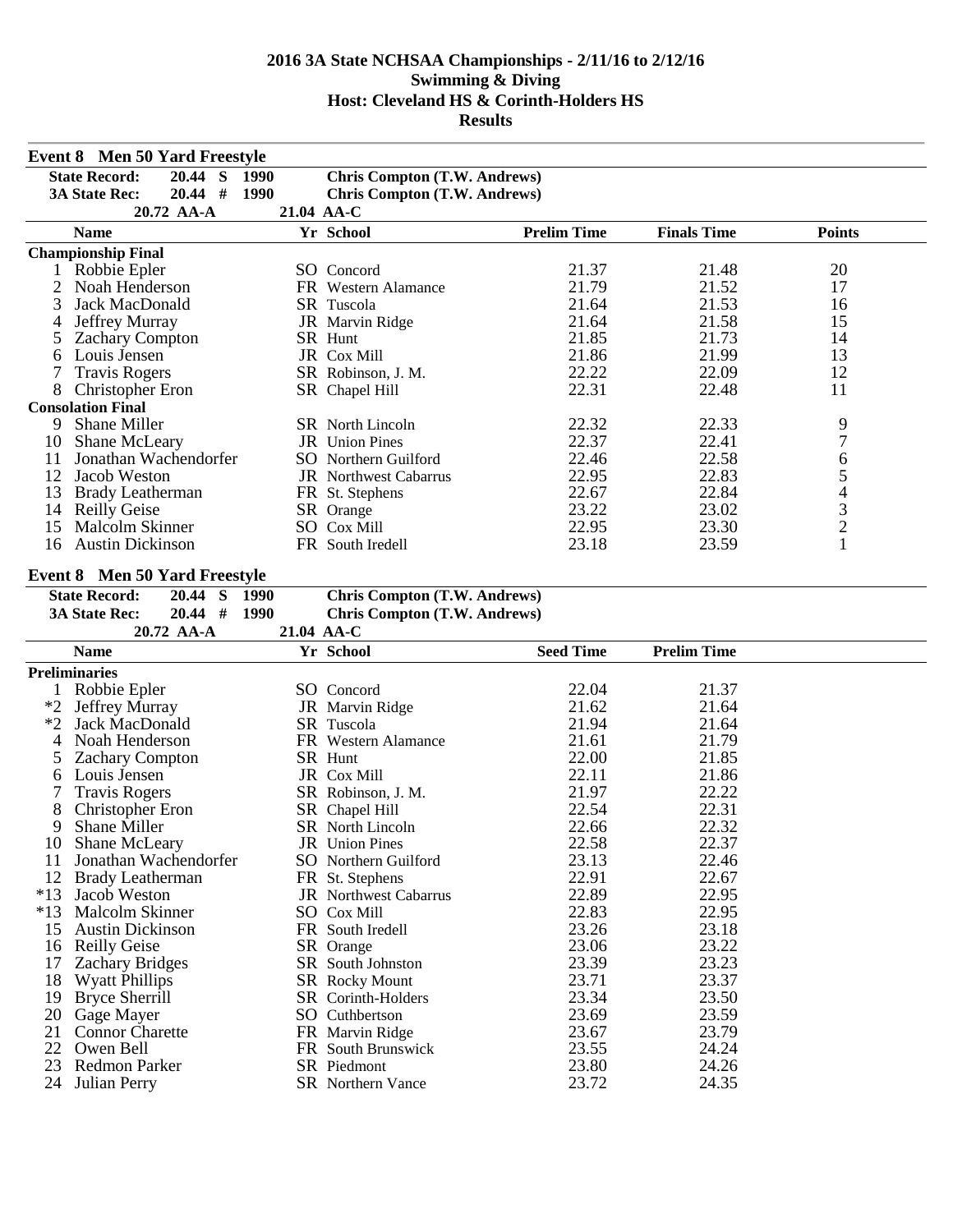| Event 9 Women 1 mtr Diving                  |                                    |        |                     |               |
|---------------------------------------------|------------------------------------|--------|---------------------|---------------|
| <b>State Record:</b><br>2015<br>511.60<br>S | Nikki Canale (Marvin Ridge)        |        |                     |               |
| <b>3A State Rec:</b><br>511.60<br>2015<br># | <b>Nikki Canale (Marvin Ridge)</b> |        |                     |               |
| <b>Name</b>                                 | Yr School                          |        | <b>Finals Score</b> | <b>Points</b> |
| Nikki Canale                                | JR Marvin Ridge                    | 530.65 | 499.70              | 20            |
| 2 Kyndal Knight                             | SO.<br><b>East Gaston</b>          | 353.85 | 337.05              | 17            |
| Addie Whitehead                             | SO Marvin Ridge                    | 308.85 | 292.95              | 16            |
| Lauren Ridgeway                             | FR Sun Valley                      | 276.20 | 287.25              | 15            |
| 5 Clara Diekman                             | <b>SR</b> South Iredell            | 324.95 | 274.40              | 14            |
| Madyson Campbell<br>6                       | <b>SR</b> South Rowan              | 253.25 | 266.20              | 13            |
| Rebecca Scothorn                            | SO.<br>Asheville                   | 260.30 | 254.90              | 12            |
| Louise Farrell                              | <b>SR</b> Northern Guilford        | 220.55 | 211.75              | 11            |
| Catherine Bell                              | JR Chapel Hill                     | 229.95 | 199.25              | 9             |

# **Event 10 Men 1 mtr Diving**

|    | <b>State Record:</b> | 637.30   | -S | 2008 | <b>Nick McCroy(East Chapel Hill)</b> |        |                     |               |  |
|----|----------------------|----------|----|------|--------------------------------------|--------|---------------------|---------------|--|
|    | <b>3A State Rec:</b> | 454.85 # |    | 2008 | <b>Ben Lane (T.C. Roberson)</b>      |        |                     |               |  |
|    | <b>Name</b>          |          |    |      | Yr School                            |        | <b>Finals Score</b> | <b>Points</b> |  |
|    | Patrick O'Brien      |          |    |      | FR Cox Mill                          | 280.65 | 296.25              | 20            |  |
|    | 2 Gareth Williams    |          |    |      | FR Northern Guilford                 | 345.30 | 281.80              | 17            |  |
|    | 3 Saim Alam          |          |    |      | SR Asheville                         | 249.95 | 245.90              | 16            |  |
|    | <b>Andrew Swoope</b> |          |    |      | SR Marvin Ridge                      | 226.15 | 241.75              | 15            |  |
|    | 5 Jordan Helms       |          |    |      | <b>SO</b> East Gaston                | 227.00 | 221.70              | 14            |  |
| h. | Jacob Hawkins        |          |    |      | <b>JR</b> East Gaston                | 179.85 | 202.10              | 13            |  |
|    | Braydon Willett      |          |    |      | JR Sun Valley                        | 206.40 | 193.65              | 12            |  |
| 8  | Ethan Burkett        |          |    |      | SO Chapel Hill                       | 184.50 | 193.10              | 11            |  |
| 9  | Mario Evotrokritou   |          |    |      | Marvin Ridge                         | 209.75 | 166.90              | 9             |  |
| 10 | Alexander Knight     |          |    |      | FR Chapel Hill                       | 176.25 | 161.05              |               |  |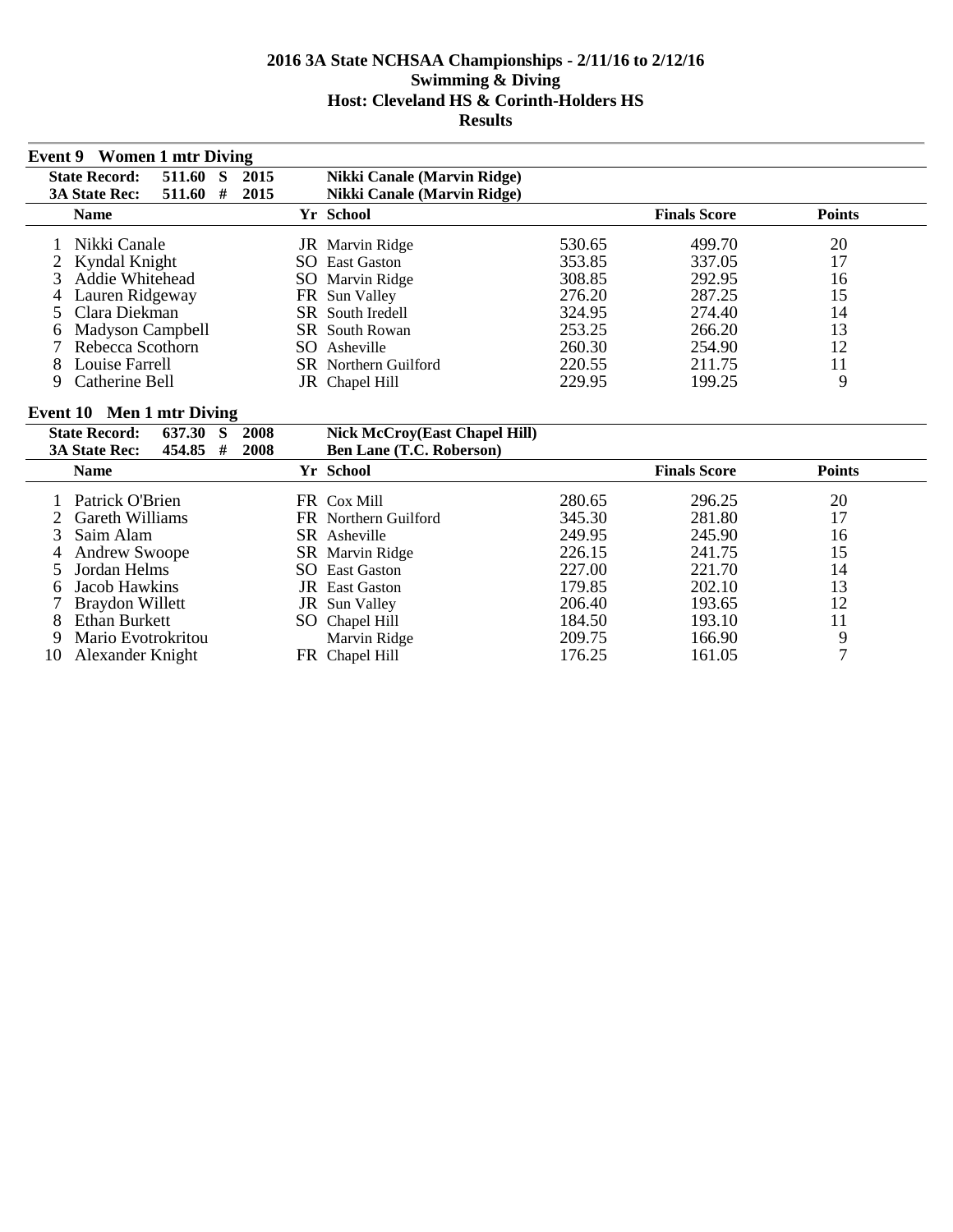|          | <b>Event 11 Women 100 Yard Butterfly</b> |            |                                      |                    |                    |                |  |
|----------|------------------------------------------|------------|--------------------------------------|--------------------|--------------------|----------------|--|
|          | <b>State Record:</b><br>53.72 S          | 2014       | Alyssa Marsh (Pine Lake Prep)        |                    |                    |                |  |
|          | 54.69 #<br><b>3A State Rec:</b>          | 2013       | Elsa Welshofer (Char. Catholic       |                    |                    |                |  |
|          | 54.84 AA-A                               | 55.98 AA-C |                                      |                    |                    |                |  |
|          | <b>Name</b>                              |            | Yr School                            | <b>Prelim Time</b> | <b>Finals Time</b> | <b>Points</b>  |  |
|          | <b>Championship Final</b>                |            |                                      |                    |                    |                |  |
|          | Claire DeSelm                            |            | SR Chapel Hill                       | 58.36              | 56.32              | 20             |  |
| 2        | Ellie VanNote                            |            | FR Marvin Ridge                      | 58.57              | 57.47              | 17             |  |
| 3        | Katie Corbi                              |            | FR Weddington                        | 58.53              | 57.90              | 16             |  |
| 4        | Cassie Ward                              |            | SR Forestview                        | 58.43              | 58.87              | 15             |  |
| 5        | <b>Sydney Everhart</b>                   |            | SO Weddington                        | 59.64              | 59.19              | 14             |  |
| 6        | <b>Madison Holland</b>                   |            | JR Cox Mill                          | 58.95              | 59.99              | 13             |  |
| 7        | Anna Fiore                               |            | SO Asheville                         | 59.83              | 1:00.26            | 12             |  |
|          | 8 Peyton Whitaker                        |            | FR Corinth-Holders                   | 59.87              | 1:00.56            | 11             |  |
|          | <b>Consolation Final</b>                 |            |                                      |                    |                    |                |  |
| 9        | <b>Katie Rivers</b>                      |            | JR Marvin Ridge                      | 1:00.17            | 58.92              | 9              |  |
| 10       | Elena Adcock                             |            | JR Concord                           | 1:00.51            | 1:00.24            | $\overline{7}$ |  |
| 11       | Annie Bowers                             |            | JR Asheville                         | 1:00.64            | 1:00.58            |                |  |
| 12       | <b>Rachel Strickland</b>                 |            | FR Corinth-Holders                   | 1:01.45            | 1:01.38            |                |  |
| 13       | McKenzie White                           |            | <b>SO</b> South Brunswick            | 1:01.57            | 1:01.44            |                |  |
| 14       | Hunter Atkinson                          |            | SR Union Pines                       | 1:02.22            | 1:01.50            |                |  |
| 15       | Alison Burge                             |            | <b>SO</b> Western Alamance           | 1:02.03            | 1:02.29            | 654321         |  |
| 16       | Virginia Gilliland                       |            | SO Western Guilford                  | 1:02.06            | 1:03.26            |                |  |
|          |                                          |            |                                      |                    |                    |                |  |
|          | <b>Event 11 Women 100 Yard Butterfly</b> |            |                                      |                    |                    |                |  |
|          | <b>State Record:</b><br>53.72 S          | 2014       | <b>Alyssa Marsh (Pine Lake Prep)</b> |                    |                    |                |  |
|          |                                          |            |                                      |                    |                    |                |  |
|          | 54.69 #<br><b>3A State Rec:</b>          | 2013       | Elsa Welshofer (Char. Catholic       |                    |                    |                |  |
|          | 54.84 AA-A                               | 55.98 AA-C |                                      |                    |                    |                |  |
|          | <b>Name</b>                              |            | Yr School                            | <b>Seed Time</b>   | <b>Prelim Time</b> |                |  |
|          | <b>Preliminaries</b>                     |            |                                      |                    |                    |                |  |
|          | Claire DeSelm                            |            | SR Chapel Hill                       | 58.11              | 58.36              |                |  |
| 2        | Cassie Ward                              |            | <b>SR</b> Forestview                 | 59.29              | 58.43              |                |  |
| 3        | Katie Corbi                              |            | FR Weddington                        | 1:00.07            | 58.53              |                |  |
| 4        | Ellie VanNote                            |            | FR Marvin Ridge                      | 59.95              | 58.57              |                |  |
| 5        | Madison Holland                          |            | JR Cox Mill                          | 1:00.58            | 58.95              |                |  |
| 6        | <b>Sydney Everhart</b>                   |            | SO Weddington                        | 59.87              | 59.64              |                |  |
| 7        | Anna Fiore                               |            | SO Asheville                         | 1:01.64            | 59.83              |                |  |
| 8        | Peyton Whitaker                          |            | FR Corinth-Holders                   | 59.05              | 59.87              |                |  |
| 9        | <b>Katie Rivers</b>                      |            | JR Marvin Ridge                      | 1:02.14            | 1:00.17            |                |  |
|          | 10 Elena Adcock                          |            | JR Concord                           | 1:01.48            | 1:00.51            |                |  |
| 11       | <b>Annie Bowers</b>                      |            | JR Asheville                         | 1:01.09            | 1:00.64            |                |  |
| 12       | Rachel Strickland                        |            | FR Corinth-Holders                   | 1:00.39            | 1:01.45            |                |  |
| 13       | McKenzie White                           |            | <b>SO</b> South Brunswick            | 1:01.14            | 1:01.57            |                |  |
| 14       | Alison Burge                             |            | <b>SO</b> Western Alamance           | 1:03.19            | 1:02.03            |                |  |
| 15       | Virginia Gilliland                       |            | SO Western Guilford                  | 1:00.84            | 1:02.06            |                |  |
| 16       | Hunter Atkinson                          |            | <b>SR</b> Union Pines                | 1:01.08            | 1:02.22            |                |  |
| 17       | Rebecca Glebus                           |            | SO Northern Guilford                 | 1:02.90            | 1:03.17            |                |  |
| 18       | Callie Blandford                         |            | FR Corinth-Holders                   | 1:03.19            | 1:03.68            |                |  |
| 19       | Kenzie Folstad                           |            | SO South Iredell                     | 1:02.45            | 1:04.56            |                |  |
| 20       | Anna Loynes                              |            | FR West Carteret                     | 1:05.14            | 1:04.81            |                |  |
| 21       | Niki Billman                             |            | JR Chapel Hill                       | 1:06.47            | 1:05.50            |                |  |
| 22<br>23 | Brynne Hardman<br>Anna MacKinnon         |            | FR Carson, Jesse<br>JR Chapel Hill   | 1:05.73<br>1:06.37 | 1:05.84<br>1:06.59 |                |  |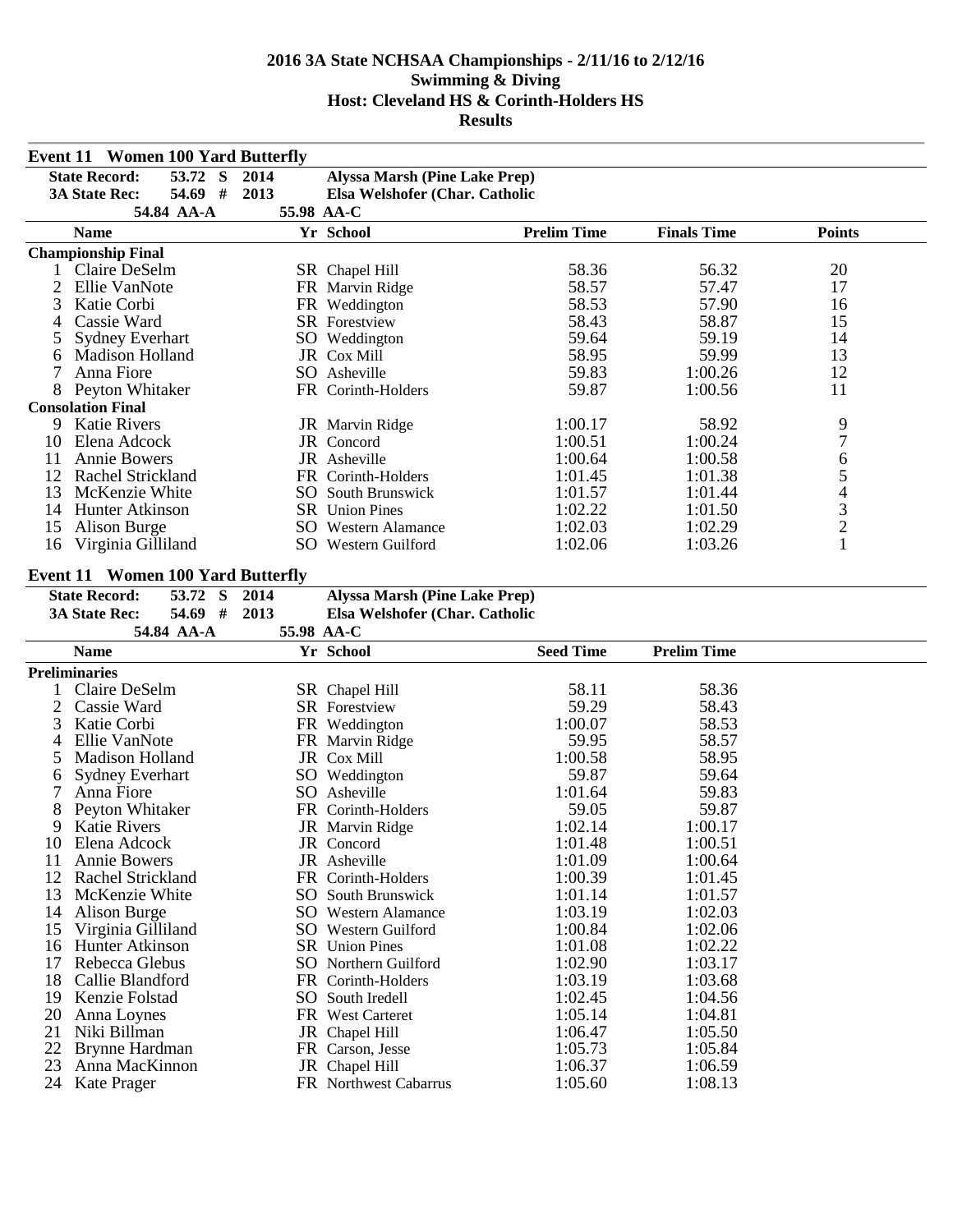|          | <b>Event 12 Men 100 Yard Butterfly</b> |            |                                     |                    |                    |                |
|----------|----------------------------------------|------------|-------------------------------------|--------------------|--------------------|----------------|
|          | <b>State Record:</b><br>47.33 S        | 2006       | <b>Ricky Berens (S Mecklenburg)</b> |                    |                    |                |
|          | 48.49 #<br><b>3A State Rec:</b>        | 2006       | <b>Eugene Godsoe (SE Guilford)</b>  |                    |                    |                |
|          | 49.37 AA-A                             | 50.27 AA-C |                                     |                    |                    |                |
|          | <b>Name</b>                            |            | Yr School                           | <b>Prelim Time</b> | <b>Finals Time</b> | <b>Points</b>  |
|          | <b>Championship Final</b>              |            |                                     |                    |                    |                |
|          | 1 Noah Henderson                       |            | FR Western Alamance                 | 50.75              | 49.70              | $AA-C$<br>20   |
| 2        | Peter Dwyer                            |            | JR Marvin Ridge                     | 50.60              | 50.41              | 17             |
| 3        | Patrick Edge                           |            | JR West Carteret                    | 51.12              | 50.54              | 16             |
| 4        | Jordan Reed                            |            | <b>SR</b> Northern Guilford         | 51.46              | 50.75              | 15             |
| 5        | Louis Jensen                           |            | JR Cox Mill                         | 52.01              | 51.80              | 14             |
| 6        | <b>Zachary Compton</b>                 |            | SR Hunt                             | 53.38              | 52.60              | 13             |
| 7        | Ang Li                                 |            | JR Chapel Hill                      | 53.09              | 52.65              | 12             |
| 8        | <b>Adam Fisher</b>                     |            | JR Marvin Ridge                     | 53.26              | 53.36              | 11             |
|          | <b>Consolation Final</b>               |            |                                     |                    |                    |                |
| 9        | <b>Tyler Bowersox</b>                  |            | <b>JR</b> South Brunswick           | 53.70              | 53.64              | 9              |
| 10       | Dalton Langston                        |            | JR Cleveland                        | 53.93              | 54.30              | $\overline{7}$ |
| 11       | <b>Kyle Evans</b>                      |            | JR Robinson, J. M.                  | 53.86              | 54.35              |                |
| 12       | <b>Tyler Williams</b>                  |            | SO Robinson, J. M.                  | 55.16              | 55.15              |                |
| 13       | <b>Christian Lower</b>                 |            | SO Corinth-Holders                  | 54.79              | 55.32              |                |
| 14       | <b>Cameron Eure</b>                    |            | FR West Carteret                    | 56.66              | 55.95              |                |
| 15       | Michael Lewis                          |            | <b>SR</b> South Point               | 55.76              | 56.30              | 65432          |
| 16       | John Darguzas                          |            | SO Tuscola                          | 56.56              | 57.32              | $\mathbf{1}$   |
|          |                                        |            |                                     |                    |                    |                |
|          | <b>Event 12 Men 100 Yard Butterfly</b> |            |                                     |                    |                    |                |
|          | <b>State Record:</b><br>47.33 S        | 2006       | <b>Ricky Berens (S Mecklenburg)</b> |                    |                    |                |
|          | 48.49 #<br><b>3A State Rec:</b>        | 2006       | <b>Eugene Godsoe (SE Guilford)</b>  |                    |                    |                |
|          | 49.37 AA-A<br><b>Name</b>              | 50.27 AA-C | Yr School                           |                    | <b>Prelim Time</b> |                |
|          |                                        |            |                                     | <b>Seed Time</b>   |                    |                |
|          |                                        |            |                                     |                    |                    |                |
|          | <b>Preliminaries</b>                   |            |                                     |                    |                    |                |
|          | Peter Dwyer                            |            | JR Marvin Ridge                     | 52.63              | 50.60              |                |
| 2        | Noah Henderson                         |            | FR Western Alamance                 | 51.02              | 50.75              |                |
| 3        | Patrick Edge                           |            | <b>JR</b> West Carteret             | 51.62              | 51.12              |                |
| 4        | Jordan Reed                            |            | SR Northern Guilford                | 52.27              | 51.46              |                |
| 5        | Louis Jensen                           |            | JR Cox Mill                         | 52.98              | 52.01              |                |
| 6        | Ang Li                                 |            | JR Chapel Hill                      | 53.24              | 53.09              |                |
| 7        | Adam Fisher                            |            | JR Marvin Ridge                     | 54.38              | 53.26              |                |
| 8        | <b>Zachary Compton</b>                 |            | SR Hunt                             | 52.80              | 53.38              |                |
| 9        | <b>Tyler Bowersox</b>                  |            | JR South Brunswick                  | 52.77              | 53.70              |                |
|          | 10 Kyle Evans                          |            | JR Robinson, J. M.                  | 52.85              | 53.86              |                |
| 11       | Dalton Langston                        |            | JR Cleveland                        | 55.05              | 53.93              |                |
| 12       | <b>Christian Lower</b>                 |            | SO Corinth-Holders                  | 54.04              | 54.79              |                |
| 13       | <b>Tyler Williams</b>                  |            | SO Robinson, J. M.                  | 55.27              | 55.16              |                |
| 14       | Michael Lewis                          |            | SR South Point                      | 57.95              | 55.76              |                |
| 15       | John Darguzas                          |            | SO Tuscola                          | 56.70              | 56.56              |                |
| 16       | <b>Cameron Eure</b>                    |            | FR West Carteret                    | 55.20              | 56.66              |                |
| 17       | John Morehead                          |            | JR Weddington                       | 57.19              | 56.67              |                |
| 18       | Bryan Hill                             |            | SO Northern Guilford                | 57.51              | 56.82              |                |
| 19       | <b>Tyler Murray</b>                    |            | JR Jacksonville                     | 56.52              | 56.85              |                |
| 20       | John Thompson                          |            | JR Freedom                          | 58.19              | 57.38              |                |
| 21       | Alexander Setzer                       |            | FR Ledford                          | 57.62              | 57.56              |                |
| 22<br>23 | Kieran Arbury<br>Stephan Procopii      |            | JR Hickory Ridge<br>FR St. Stephens | 58.29<br>59.13     | 58.34<br>58.64     |                |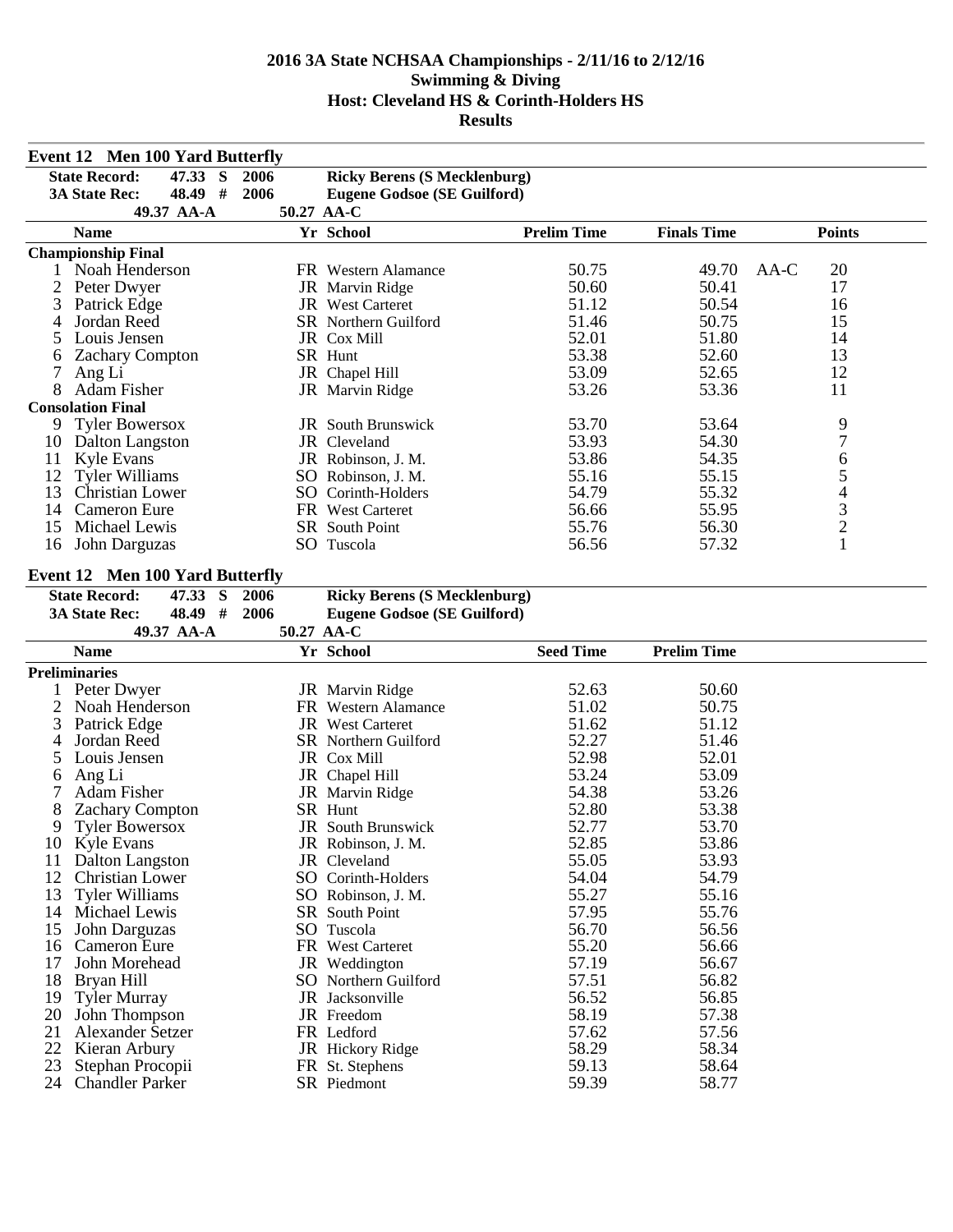|          | <b>Event 13 Women 100 Yard Freestyle</b> |            |                                                  |                    |                    |                                            |  |
|----------|------------------------------------------|------------|--------------------------------------------------|--------------------|--------------------|--------------------------------------------|--|
|          | 49.68 S<br><b>State Record:</b>          | 2014       | Emily Allen (Hough, W.A.)                        |                    |                    |                                            |  |
|          | $50.02$ #<br><b>3A State Rec:</b>        | 2013       | Lauren Rhodes (Char. Catholic)                   |                    |                    |                                            |  |
|          | 50.59 AA-A                               | 51.40 AA-C |                                                  |                    |                    |                                            |  |
|          | <b>Name</b>                              |            | Yr School                                        | <b>Prelim Time</b> | <b>Finals Time</b> | <b>Points</b>                              |  |
|          | <b>Championship Final</b>                |            |                                                  |                    |                    |                                            |  |
| 1        | Anna Durak                               |            | SO Hickory                                       | 52.54              | 51.76              | 20                                         |  |
| 2        | <b>Cathleen Rogers</b>                   |            | JR Cox Mill                                      | 53.60              | 53.93              | 17                                         |  |
| 3        | Marissa Tocci                            |            | FR Chapel Hill                                   | 54.54              | 54.26              | 16                                         |  |
| 4        | Anna Beohler                             |            | SO Concord                                       | 54.96              | 54.70              | 15                                         |  |
| 5        | Kate Marshall                            |            | JR Marvin Ridge                                  | 54.52              | 54.74              | 14                                         |  |
| 6        | <b>Ashley Baum</b>                       |            | JR Marvin Ridge                                  | 54.80              | 55.00              | 13                                         |  |
| 7        | Kayla Miller                             |            | FR Rocky Mount                                   | 54.88              | 57.22              | 12                                         |  |
|          | <b>Allison Blanchard</b>                 |            | FR South Point                                   | 54.85              | DQ                 |                                            |  |
|          | <b>Consolation Final</b>                 |            |                                                  |                    |                    |                                            |  |
|          | 9 Paige Jones                            |            | SR Chapel Hill                                   | 54.98              | 54.55              | 9                                          |  |
| 10       | Kaylea Tolchin                           |            | JR Weddington                                    | 55.23              | 55.04              | $\overline{7}$                             |  |
| 11       | Shae Knox                                |            | SO Concord                                       | 55.21              | 55.58              | 6                                          |  |
| 12       | Caroline Daly                            |            | SO Northern Guilford                             | 55.31              | 55.72              | 5                                          |  |
| 13       | Katherine Epler                          |            | SO Concord                                       | 56.14              | 56.24              |                                            |  |
| 14       | Lauren "drew" Marshall                   |            | SO Topsail                                       | 56.18              | 56.87              | $\begin{array}{c} 4 \\ 3 \\ 2 \end{array}$ |  |
| 15       | <b>Annie Bowers</b>                      |            | JR Asheville                                     | 56.37              | 56.99              |                                            |  |
| $---$    | <b>Maddison Baiotto</b>                  |            | SR Swansboro                                     | 55.10              | DQ                 |                                            |  |
|          |                                          |            |                                                  |                    |                    |                                            |  |
|          | <b>Event 13 Women 100 Yard Freestyle</b> |            |                                                  |                    |                    |                                            |  |
|          | 49.68 S<br><b>State Record:</b>          | 2014       | Emily Allen (Hough, W.A.)                        |                    |                    |                                            |  |
|          | $50.02$ #<br><b>3A State Rec:</b>        | 2013       | Lauren Rhodes (Char. Catholic)                   |                    |                    |                                            |  |
|          |                                          |            |                                                  |                    |                    |                                            |  |
|          | 50.59 AA-A                               | 51.40 AA-C |                                                  |                    |                    |                                            |  |
|          | <b>Name</b>                              |            | Yr School                                        | <b>Seed Time</b>   | <b>Prelim Time</b> |                                            |  |
|          | <b>Preliminaries</b>                     |            |                                                  |                    |                    |                                            |  |
|          | Anna Durak                               |            | SO Hickory                                       | 53.62              | 52.54              |                                            |  |
| 2        | <b>Cathleen Rogers</b>                   |            | JR Cox Mill                                      | 54.88              | 53.60              |                                            |  |
| 3        | Kate Marshall                            |            | JR Marvin Ridge                                  | 54.73              | 54.52              |                                            |  |
| 4        | Marissa Tocci                            |            | FR Chapel Hill                                   | 54.91              | 54.54              |                                            |  |
| 5        | <b>Ashley Baum</b>                       |            | JR Marvin Ridge                                  | 55.71              | 54.80              |                                            |  |
| 6        | <b>Allison Blanchard</b>                 |            | FR South Point                                   | 56.21              | 54.85              |                                            |  |
| 7        | Kayla Miller                             |            | FR Rocky Mount                                   | 54.22              | 54.88              |                                            |  |
| 8        | Anna Beohler                             |            | SO Concord                                       | 55.53              | 54.96              |                                            |  |
| 9        | Paige Jones                              |            | SR Chapel Hill                                   | 54.42              | 54.98              |                                            |  |
|          | 10 Maddison Baiotto                      |            | SR Swansboro                                     | 55.33              | 55.10              |                                            |  |
| 11       | Shae Knox                                |            | SO Concord                                       | 55.99              | 55.21              |                                            |  |
| 12       | Kaylea Tolchin                           |            | JR Weddington                                    | 54.99              | 55.23              |                                            |  |
| 13       | Caroline Daly                            |            | SO Northern Guilford                             | 54.24              | 55.31              |                                            |  |
| 14       | Katherine Epler                          |            | SO Concord                                       | 56.80              | 56.14              |                                            |  |
| 15       | Lauren "drew" Marshall                   |            | SO Topsail                                       | 56.78              | 56.18              |                                            |  |
| 16       | <b>Annie Bowers</b>                      |            | JR Asheville                                     | 56.08              | 56.37              |                                            |  |
| 17       | Jillian Lavely                           |            | <b>SO</b> Rocky Mount                            | 57.63              | 56.50              |                                            |  |
| 18       | Samantha Bitter                          |            | SR Marvin Ridge                                  | 57.17              | 56.58              |                                            |  |
| 19       | Paige Bauer                              |            | Corinth-Holders                                  | 56.61              | 57.51              |                                            |  |
| 20       | Michaela Edwards                         |            | SR Foard, F. T.                                  | 57.47              | 57.62              |                                            |  |
| 21       | Kennedy Rex                              |            | FR Corinth-Holders                               | 57.21              | 57.74              |                                            |  |
| 22       | Isabella Forst                           |            | <b>JR</b> Northern Guilford                      | 56.56              | 58.23              |                                            |  |
| 23<br>24 | Sophie Bryant<br>Abby Gribble            |            | JR Hickory Ridge<br><b>SR</b> Northwest Cabarrus | 57.96<br>58.53     | 58.56<br>1:00.28   |                                            |  |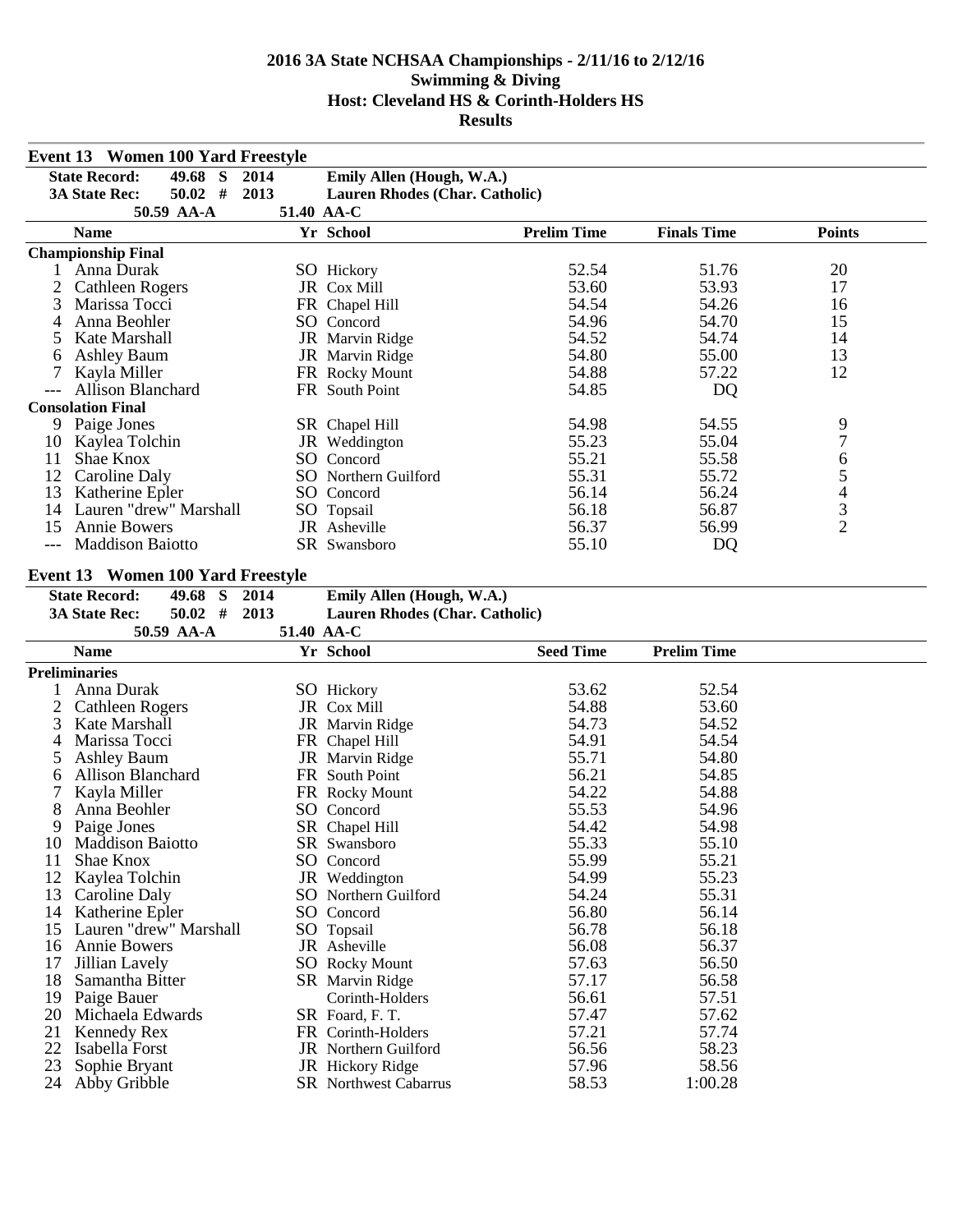| Event 14 Men 100 Yard Freestyle |                                            |            |                                        |                    |                    |                  |  |  |
|---------------------------------|--------------------------------------------|------------|----------------------------------------|--------------------|--------------------|------------------|--|--|
|                                 | S<br><b>State Record:</b><br>44.86<br>2014 |            | <b>Colin Ellington</b> (Holly Springs) |                    |                    |                  |  |  |
|                                 | 45.47 # 1990<br><b>3A State Rec:</b>       |            | <b>Chris Compton (T.W. Andrews)</b>    |                    |                    |                  |  |  |
|                                 | 45.28 AA-A                                 | 45.97 AA-C |                                        |                    |                    |                  |  |  |
|                                 | <b>Name</b>                                |            | Yr School                              | <b>Prelim Time</b> | <b>Finals Time</b> | <b>Points</b>    |  |  |
|                                 | <b>Championship Final</b>                  |            |                                        |                    |                    |                  |  |  |
|                                 | 1 Jack MacDonald                           |            | SR Tuscola                             | 46.72              | 46.28              | 20               |  |  |
| 2                               | Colson Zucker                              |            | SO South Iredell                       | 47.68              | 47.41              | 17               |  |  |
| 3                               | Robbie Epler                               |            | SO Concord                             | 47.21              | 47.58              | 16               |  |  |
| 4                               | Mitchell Langston                          |            | FR Cleveland                           | 49.34              | 48.50              | 15               |  |  |
| 5                               | Nate Utesch                                |            | JR Marvin Ridge                        | 48.81              | 48.74              | 14               |  |  |
| 6                               | <b>Christopher Eron</b>                    |            | SR Chapel Hill                         | 48.76              | 49.26              | 13               |  |  |
| 7                               | Jake Southern                              |            | SR Hickory Ridge                       | 49.41              | 49.63              | 12               |  |  |
|                                 | <b>Brady Leatherman</b>                    |            | FR St. Stephens                        | 49.23              | DQ                 |                  |  |  |
|                                 | <b>Consolation Final</b>                   |            |                                        |                    |                    |                  |  |  |
| 9                               | Shane Miller                               |            | SR North Lincoln                       | 50.43              | 49.54              | 9                |  |  |
| 10                              | <b>Zech Chastain</b>                       |            | JR Aycock, C. B.                       | 49.44              | 49.73              | $\boldsymbol{7}$ |  |  |
| 11                              | <b>Christian Fischer</b>                   |            | Cedar Ridge                            | 50.07              | 50.04              | 6                |  |  |
| 12                              | Jake Guerrero                              |            | SO Sanford, Terry                      | 50.12              | 50.57              | 5                |  |  |
| $*13$                           | Chris Anselmo                              |            | <b>JR</b> South Brunswick              | 51.27              | 50.62              | 3.50             |  |  |
| $*13$                           | Jonathan Wachendorfer                      |            | SO Northern Guilford                   | 49.89              | 50.62              | 3.50             |  |  |
| 15                              | <b>Reilly Geise</b>                        |            | SR Orange                              | 51.48              | 50.78              | $\overline{c}$   |  |  |
| 16                              | Takoda Ren                                 |            | SR Chapel Hill                         | 51.68              | 51.03              | $\mathbf{1}$     |  |  |
|                                 |                                            |            |                                        |                    |                    |                  |  |  |
|                                 | <b>Event 14 Men 100 Yard Freestyle</b>     |            |                                        |                    |                    |                  |  |  |
|                                 | <b>State Record:</b><br>44.86<br>S<br>2014 |            | <b>Colin Ellington</b> (Holly Springs) |                    |                    |                  |  |  |
|                                 | 45.47 # 1990<br><b>3A State Rec:</b>       |            | <b>Chris Compton (T.W. Andrews)</b>    |                    |                    |                  |  |  |
|                                 | 45.28 AA-A                                 | 45.97 AA-C |                                        |                    |                    |                  |  |  |
|                                 | <b>Name</b>                                |            | Yr School                              | <b>Seed Time</b>   | <b>Prelim Time</b> |                  |  |  |
|                                 | <b>Preliminaries</b>                       |            |                                        |                    |                    |                  |  |  |
| 1                               | Jack MacDonald                             |            | SR Tuscola                             | 47.54              | 46.72              |                  |  |  |
| 2                               | Robbie Epler                               |            | SO Concord                             | 48.97              | 47.21              |                  |  |  |
| 3                               | Colson Zucker                              |            | SO South Iredell                       | 47.59              | 47.68              |                  |  |  |
| 4                               | Christopher Eron                           |            | SR Chapel Hill                         | 48.69              | 48.76              |                  |  |  |
| 5                               | Nate Utesch                                |            | JR Marvin Ridge                        | 49.64              | 48.81              |                  |  |  |
| 6                               | <b>Brady Leatherman</b>                    |            | FR St. Stephens                        | 49.65              | 49.23              |                  |  |  |
| 7                               | Mitchell Langston                          |            | FR Cleveland                           | 49.11              | 49.34              |                  |  |  |
| 8                               | Jake Southern                              |            | SR Hickory Ridge                       | 50.00              | 49.41              |                  |  |  |
| 9                               | Zech Chastain                              |            | JR Aycock, C. B.                       | 50.37              | 49.44              |                  |  |  |
| 10                              | Jonathan Wachendorfer                      |            | SO Northern Guilford                   | 51.10              | 49.89              |                  |  |  |
| 11                              | Christian Fischer                          |            | Cedar Ridge                            | 50.32              | 50.07              |                  |  |  |
| 12                              | Jake Guerrero                              |            | SO Sanford, Terry                      | 50.25              | 50.12              |                  |  |  |
| 13                              | <b>Shane Miller</b>                        |            | SR North Lincoln                       | 51.20              | 50.43              |                  |  |  |
| 14                              | Chris Anselmo                              |            | <b>JR</b> South Brunswick              | 50.53              | 51.27              |                  |  |  |
| 15                              | <b>Reilly Geise</b>                        |            | SR Orange                              | 50.80              | 51.48              |                  |  |  |
| 16                              | Takoda Ren                                 |            | SR Chapel Hill                         | 51.41              | 51.68              |                  |  |  |
| 17                              | <b>Bryce Sherrill</b>                      |            | SR Corinth-Holders                     | 51.28              | 51.74              |                  |  |  |
| 18                              | <b>Jonah Parks</b>                         |            | <b>JR</b> Central Davidson             | 51.97              | 52.04              |                  |  |  |
| 19                              | <b>Connor Charette</b>                     |            | FR Marvin Ridge                        | 52.18              | 52.17              |                  |  |  |
| 20                              | Shane McLeary                              |            | JR Union Pines                         | 52.11              | 52.34              |                  |  |  |
| 21                              | <b>Brice Helms</b>                         |            | SO Piedmont                            | 52.09              | 52.45              |                  |  |  |
| 22                              | Alec Boulware                              |            | SR Weddington                          | 52.47              | 52.64              |                  |  |  |
| 23                              | Jordan Cross                               |            | <b>SR</b> Rockingham County            | 52.10              | 53.47<br>54.88     |                  |  |  |
| 24                              | <b>Scott Connelly</b>                      |            | SO Robinson, J. M.                     | 50.60              |                    |                  |  |  |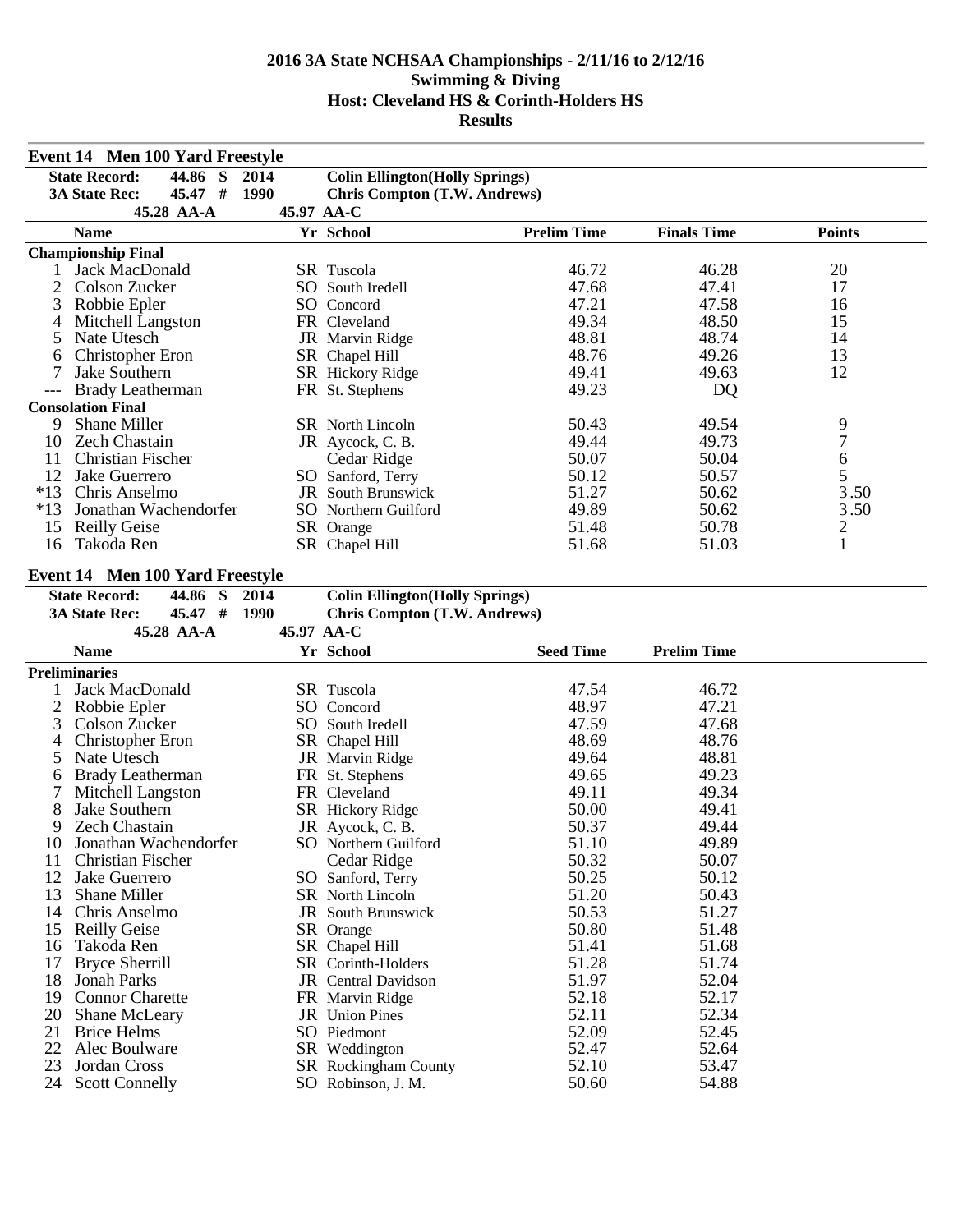|    | <b>Event 15 Women 500 Yard Freestyle</b>     |              |                                    |                  |                    |                          |
|----|----------------------------------------------|--------------|------------------------------------|------------------|--------------------|--------------------------|
|    | $4:40.98$ S<br>2014<br><b>State Record:</b>  |              | <b>Hannah Moore (Green Hope)</b>   |                  |                    |                          |
|    | #<br>2015<br><b>3A State Rec:</b><br>4:50.11 |              | <b>Emmaline Peterson (Hickory)</b> |                  |                    |                          |
|    | 4:52.18 AA-A                                 | 4:57.63 AA-C |                                    |                  |                    |                          |
|    | <b>Name</b>                                  |              | Yr School                          | <b>Seed Time</b> | <b>Finals Time</b> | <b>Points</b>            |
|    | <b>Emmaline Peterson</b>                     |              | JR Hickory                         | 4:59.91          | 4:52.80            | 20<br>AA-C               |
|    | Sophia Cherkez                               |              | JR St. Stephens                    | 5:09.00          | 4:58.73            | 17                       |
| 3  | Ashleigh Lechner                             |              | SO Asheville                       | 5:07.12          | 5:07.02            | 16                       |
| 4  | Uma Knaven                                   | JR           | Chapel Hill                        | 5:10.21          | 5:08.08            | 15                       |
| 5  | Nina Turcanu                                 |              | FR St. Stephens                    | 5:19.24          | 5:09.02            | 14                       |
| 6  | <b>Jaylyn Forrest</b>                        | JR           | Chapel Hill                        | 5:11.96          | 5:09.41            | 13                       |
|    | <b>Maly Shores</b>                           |              | JR Hickory                         | 5:19.96          | 5:11.57            | 12                       |
| 8  | Hannah Kloetzer                              |              | JR Cedar Ridge                     | 5:30.61          | 5:13.48            | 11                       |
| 9  | Erica Losey                                  |              | FR Central Cabarrus                | 5:18.36          | 5:17.96            | $\frac{9}{7}$            |
| 10 | Mary Agnes Rothenberger                      |              | <b>JR</b> Marvin Ridge             | 5:20.92          | 5:19.33            |                          |
| 11 | <b>Sydney Kramer</b>                         |              | <b>SR</b> Central Cabarrus         | 5:24.25          | 5:21.55            | $\sqrt{6}$               |
| 12 | <b>Natalie Thomas</b>                        |              | SR Chapel Hill                     | 5:22.96          | 5:22.48            | 5                        |
| 13 | <b>Izzy Mack</b>                             |              | SO Asheville                       | 5:22.86          | 5:22.73            | $\overline{\mathcal{A}}$ |
| 14 | Sarah Helfert                                |              | JR St. Stephens                    | 5:24.54          | 5:23.12            | $\frac{3}{2}$            |
| 15 | Katrina Nunez                                |              | FR Chapel Hill                     | 5:28.31          | 5:29.29            |                          |
| 16 | Julia Volz                                   |              | <b>SO</b> Hickory Ridge            | 5:29.65          | 5:30.12            | $\mathbf{1}$             |
| 17 | Abby Sauls                                   |              | SO Aycock, C. B.                   | 5:38.48          | 5:34.62            |                          |
| 18 | <b>Faith Meacham</b>                         |              | <b>JR</b> Williams                 | 5:40.92          | 5:34.93            |                          |
| 19 | Sarah Jones                                  |              | SO Fike                            | 5:56.11          | 5:48.97            |                          |
| 20 | <b>Holly Small</b>                           |              | FR Ledford                         | 5:52.49          | 5:50.06            |                          |
| 21 | Valerie King                                 |              | <b>SR</b> Northern Guilford        | 5:53.80          | 5:52.86            |                          |
| 22 | Rebecca Mangan                               |              | JR Robinson, J. M.                 | 5:52.15          | 5:59.82            |                          |
| 23 | Lauren Behringer                             |              | FR Orange                          | 5:59.23          | 6:00.23            |                          |
| 24 | Erin Brinkley                                |              | SO Cox Mill                        | 5:59.37          | 6:04.92            |                          |

## **Event 16 Men 500 Yard Freestyle**

| State Record: 4:25.52 S 2006   |                |                | <b>Charlie Houchin (Enloe)</b>       |
|--------------------------------|----------------|----------------|--------------------------------------|
| 3A State Rec: $4:29.73$ # 2006 |                |                | <b>Chip Peterson (West Carteret)</b> |
|                                | 4:29.64 $AA-A$ | 4:34.58 $AA-C$ |                                      |

| 4:29.64 AA-A                |                                                                                                                                                              |                  |                                                                                                                                                                                                                                                                                                                                                                                                                                                                                                     |                                                 |                                             |                                                              |
|-----------------------------|--------------------------------------------------------------------------------------------------------------------------------------------------------------|------------------|-----------------------------------------------------------------------------------------------------------------------------------------------------------------------------------------------------------------------------------------------------------------------------------------------------------------------------------------------------------------------------------------------------------------------------------------------------------------------------------------------------|-------------------------------------------------|---------------------------------------------|--------------------------------------------------------------|
| <b>Name</b>                 |                                                                                                                                                              |                  | <b>Seed Time</b>                                                                                                                                                                                                                                                                                                                                                                                                                                                                                    | <b>Finals Time</b>                              | <b>Points</b>                               |                                                              |
|                             |                                                                                                                                                              |                  |                                                                                                                                                                                                                                                                                                                                                                                                                                                                                                     |                                                 |                                             |                                                              |
|                             |                                                                                                                                                              |                  | 4:45.89                                                                                                                                                                                                                                                                                                                                                                                                                                                                                             | 4:38.10                                         | 17                                          |                                                              |
| Thomas Bretzmann            |                                                                                                                                                              |                  | 4:53.46                                                                                                                                                                                                                                                                                                                                                                                                                                                                                             | 4:43.06                                         | 16                                          |                                                              |
| Will Anderson               |                                                                                                                                                              |                  | 4:51.65                                                                                                                                                                                                                                                                                                                                                                                                                                                                                             | 4:44.85                                         | 15                                          |                                                              |
| Jacob Werden                |                                                                                                                                                              |                  | 4:48.77                                                                                                                                                                                                                                                                                                                                                                                                                                                                                             | 4:45.81                                         | 14                                          |                                                              |
| Patrick Edge                |                                                                                                                                                              |                  | 4:47.99                                                                                                                                                                                                                                                                                                                                                                                                                                                                                             | 4:51.42                                         | 13                                          |                                                              |
| Jason White                 |                                                                                                                                                              | Central Cabarrus | 4:55.30                                                                                                                                                                                                                                                                                                                                                                                                                                                                                             | 4:51.60                                         | 12                                          |                                                              |
| Beau Brauer                 |                                                                                                                                                              |                  | 5:01.60                                                                                                                                                                                                                                                                                                                                                                                                                                                                                             | 4:54.40                                         | 11                                          |                                                              |
| Dalton Stier                |                                                                                                                                                              |                  | 5:00.48                                                                                                                                                                                                                                                                                                                                                                                                                                                                                             | 4:58.14                                         | 9                                           |                                                              |
| <b>Grant Meadows</b>        |                                                                                                                                                              |                  | 5:02.29                                                                                                                                                                                                                                                                                                                                                                                                                                                                                             | 4:59.57                                         |                                             |                                                              |
|                             |                                                                                                                                                              |                  | 5:00.95                                                                                                                                                                                                                                                                                                                                                                                                                                                                                             | 5:00.99                                         | 6                                           |                                                              |
| Stephan Procopii            |                                                                                                                                                              |                  | 5:05.37                                                                                                                                                                                                                                                                                                                                                                                                                                                                                             | 5:02.66                                         |                                             |                                                              |
| Eli Rose                    |                                                                                                                                                              |                  | 5:10.16                                                                                                                                                                                                                                                                                                                                                                                                                                                                                             | 5:02.87                                         |                                             |                                                              |
| Agrim Sharma                |                                                                                                                                                              |                  | 5:11.85                                                                                                                                                                                                                                                                                                                                                                                                                                                                                             | 5:05.64                                         |                                             |                                                              |
| <b>Charles Rothenberger</b> |                                                                                                                                                              |                  | 5:14.83                                                                                                                                                                                                                                                                                                                                                                                                                                                                                             | 5:05.78                                         |                                             |                                                              |
|                             |                                                                                                                                                              |                  | 5:10.10                                                                                                                                                                                                                                                                                                                                                                                                                                                                                             | 5:06.74                                         |                                             |                                                              |
|                             |                                                                                                                                                              |                  | 5:21.66                                                                                                                                                                                                                                                                                                                                                                                                                                                                                             | 5:08.23                                         |                                             |                                                              |
| <b>Ryan Partrick</b>        |                                                                                                                                                              |                  | 5:04.59                                                                                                                                                                                                                                                                                                                                                                                                                                                                                             | 5:11.03                                         |                                             |                                                              |
|                             |                                                                                                                                                              |                  | 5:37.10                                                                                                                                                                                                                                                                                                                                                                                                                                                                                             |                                                 |                                             |                                                              |
| Steven Herrera              |                                                                                                                                                              |                  | 5:38.66                                                                                                                                                                                                                                                                                                                                                                                                                                                                                             | 5:40.47                                         |                                             |                                                              |
|                             |                                                                                                                                                              |                  |                                                                                                                                                                                                                                                                                                                                                                                                                                                                                                     |                                                 |                                             |                                                              |
| <b>Andrew Perry</b>         |                                                                                                                                                              |                  | 5:50.93                                                                                                                                                                                                                                                                                                                                                                                                                                                                                             | 5:42.47                                         |                                             |                                                              |
| <b>Samuel Moore</b>         |                                                                                                                                                              |                  | 5:54.23                                                                                                                                                                                                                                                                                                                                                                                                                                                                                             | 5:47.64                                         |                                             |                                                              |
|                             |                                                                                                                                                              |                  |                                                                                                                                                                                                                                                                                                                                                                                                                                                                                                     |                                                 |                                             |                                                              |
|                             | Jacob Queen<br>Curtis Wiltsey<br><b>Dustin Ruppart</b><br>John Darguzas<br><b>Spencer Oneale</b><br>Ethan Dumoulin<br>Parker Allred<br><b>Tyler Williams</b> |                  | Yr School<br>SR St. Stephens<br>SO Weddington<br>SO Chapel Hill<br><b>JR</b> North Gaston<br>JR Chapel Hill<br><b>JR</b> West Carteret<br>SO Chapel Hill<br>SO Sun Valley<br>FR Swansboro<br><b>SR</b> West Brunswick<br>FR St. Stephens<br>SR Chapel Hill<br>JR Marvin Ridge<br>FR Marvin Ridge<br>SO Tuscola<br><b>SR</b> Northwest Cabarrus<br>SO Corinth-Holders<br>SO Ledford<br>JR Southern Lee<br>SR Central Davidson<br><b>SR</b> South Rowan<br>SR Rockingham County<br>SO Robinson, J. M. | 4:34.58 $AA-C$<br>4:47.78<br>5:45.99<br>5:19.04 | 4:36.92<br>5:34.16<br>5:41.51<br><b>DFS</b> | 20<br>$\overline{7}$<br>5<br>$\overline{4}$<br>$\frac{3}{2}$ |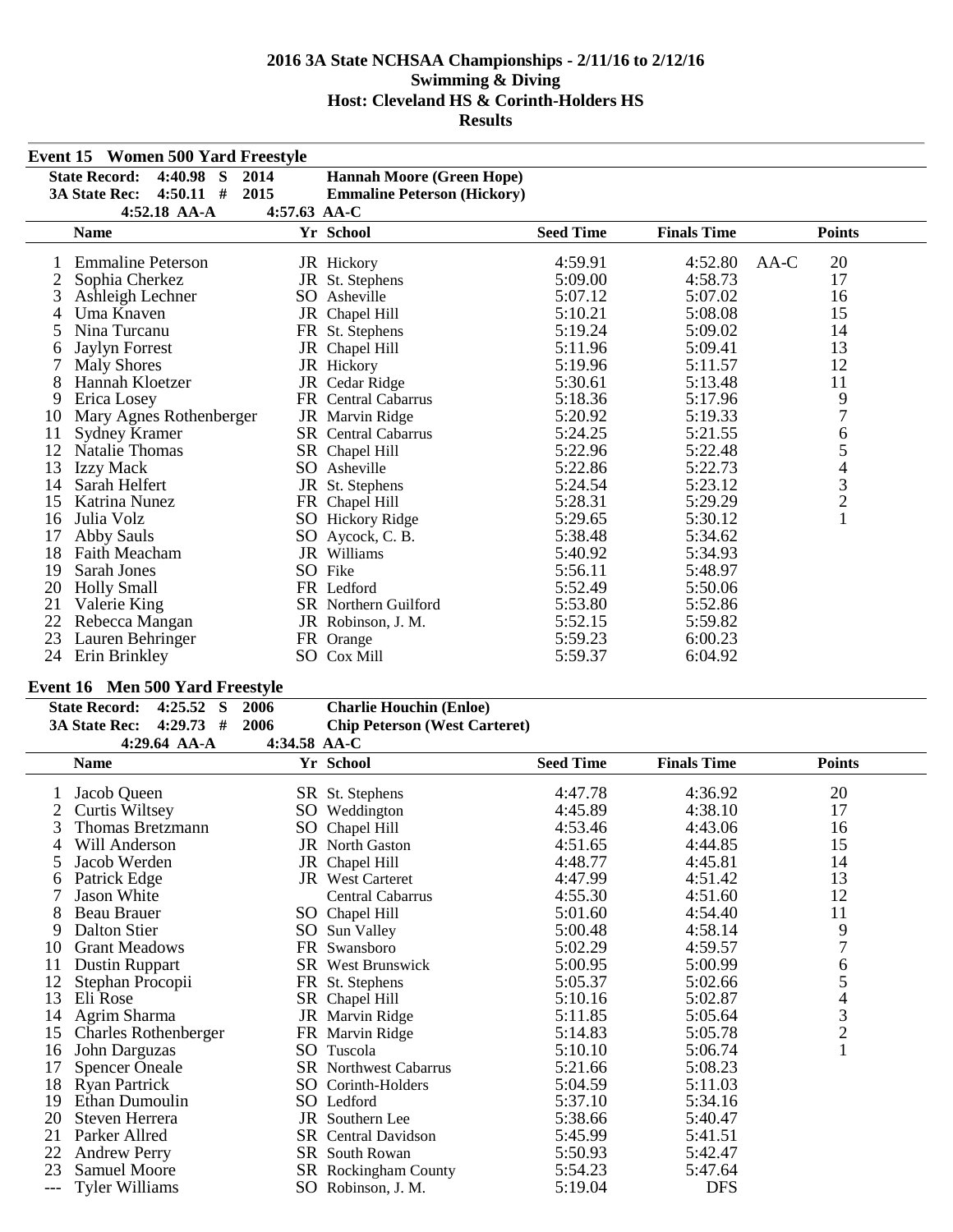|        | <b>Event 17 Women 200 Yard Freestyle Relay</b>                          |                                                                        |                                    |                                                               |                |
|--------|-------------------------------------------------------------------------|------------------------------------------------------------------------|------------------------------------|---------------------------------------------------------------|----------------|
|        | <b>State Record:</b><br>$1:33.22$ S<br>1:35.00#<br><b>3A State Rec:</b> | 2014<br><b>Charlotte Catholic</b><br>2013<br><b>Charlotte Catholic</b> |                                    |                                                               |                |
|        | 1:36.02 AA-A<br><b>Team</b>                                             | 1:37.45 AA-C<br><b>Relay</b>                                           | <b>Prelim Time</b>                 | <b>Finals Time</b>                                            | <b>Points</b>  |
|        | <b>Championship Final</b>                                               |                                                                        |                                    |                                                               |                |
|        | 1 Marvin Ridge<br>1) Ellie VanNote FR                                   | 2) Kate Marshall JR                                                    | 1:42.73<br>3) Samantha Bitter SR   | 1:39.65<br>4) Ashley Baum JR                                  | 40             |
|        | 2 Northern Guilford<br>1) Olivia Bene SO                                | 2) Caroline Daly SO                                                    | 1:41.53<br>3) Rebecca Glebus SO    | 1:40.13<br>4) Isabella Forst JR                               | 34             |
|        | 3 Hickory                                                               |                                                                        | 1:42.12                            | 1:40.33                                                       | 32             |
|        | 1) Maly Shores JR<br>4 Cox Mill                                         | 2) Audrey Shores FR                                                    | 3) Emmaline Peterson JR<br>1:41.17 | 4) Anna Durak SO<br>1:40.84                                   | 30             |
| 5      | 1) Madison Holland JR<br>Chapel Hill                                    | 2) Madison Greenhall JR<br>2) Marissa Tocci FR                         | 3) Bailey Minnick JR<br>1:43.63    | 4) Cathleen Rogers JR<br>1:41.76<br>4) Sarah Taekman SR       | 28             |
|        | 1) Paige Jones SR<br>6 Concord                                          |                                                                        | 3) Jaylyn Forrest JR<br>1:43.13    | 1:41.79                                                       | 26             |
| $\tau$ | 1) Anna Beohler SO<br>Corinth-Holders                                   | 2) Katherine Epler SO                                                  | 3) Elena Adcock JR<br>1:44.96      | 4) Shae Knox SO<br>1:44.12                                    | 24             |
|        | 1) Paige Bauer<br>8 Weddington                                          | 2) Callie Blandford FR                                                 | 3) Peyton Tyler SO<br>1:45.71      | 4) Kennedy Rex FR<br>1:44.17                                  | 22             |
|        | 1) Kaylea Tolchin JR<br><b>Consolation Final</b>                        | 2) Emily Castellano JR                                                 | 3) Sydney Everhart SO              | 4) Katie Corbi FR                                             |                |
| 9      | South Iredell                                                           |                                                                        | 1:46.06                            | 1:45.20                                                       | 18             |
| 10     | 1) Kenzie Folstad SO<br>Sun Valley                                      | 2) Megan Busse JR                                                      | 3) Nicole Fortin SO<br>1:45.95     | 4) Rachel Snyder FR<br>1:45.55                                | 14             |
| 11     | 1) Courtney Dean JR<br>South Brunswick                                  | 2) Nicole Cox SR                                                       | 3) Camryn Dean SO<br>1:47.66       | 4) Alexandra Wysocki SR<br>1:47.67                            | 12             |
|        | 1) Bailey Rudd JR<br>12 Union Pines                                     | 2) Elizabeth Palmquist SO                                              | 3) Hannah Scharf SO<br>1:47.07     | 4) McKenzie White SO<br>1:47.92                               | 10             |
|        | 1) Lily Majuri<br>13 Rocky Mount                                        | 2) Madison Schmitz SO                                                  | 3) Emma Saunders FR<br>1:46.79     | 4) Hunter Atkinson SR<br>1:48.59                              | 8              |
|        | 1) Aimee Dalsimer<br>14 Topsail                                         | 2) Megan Moss                                                          | 3) Jillian Lavely SO<br>1:48.23    | 4) Kayla Miller FR<br>1:48.74                                 | 6              |
|        | 1) Danielle Swiss JR<br>15 Hickory Ridge                                | 2) Kelsey Eaves JR                                                     | 1:49.33                            | 3) Lauren "drew" Marshall SO 4) Delaney Popella FR<br>1:50.48 | 4              |
|        | 1) Sophie Bryant JR<br>16 Nash Central                                  | 2) McKenna Holland SO                                                  | 3) Jessica Minton SR<br>1:48.71    | 4) Julia Volz SO<br>1:52.65                                   | $\overline{2}$ |
|        | 1) Sarah Hicks FR                                                       | 2) Kaley Sharpe JR                                                     | 3) Mia Gibson SR                   | 4) Jennifer Jackson SR                                        |                |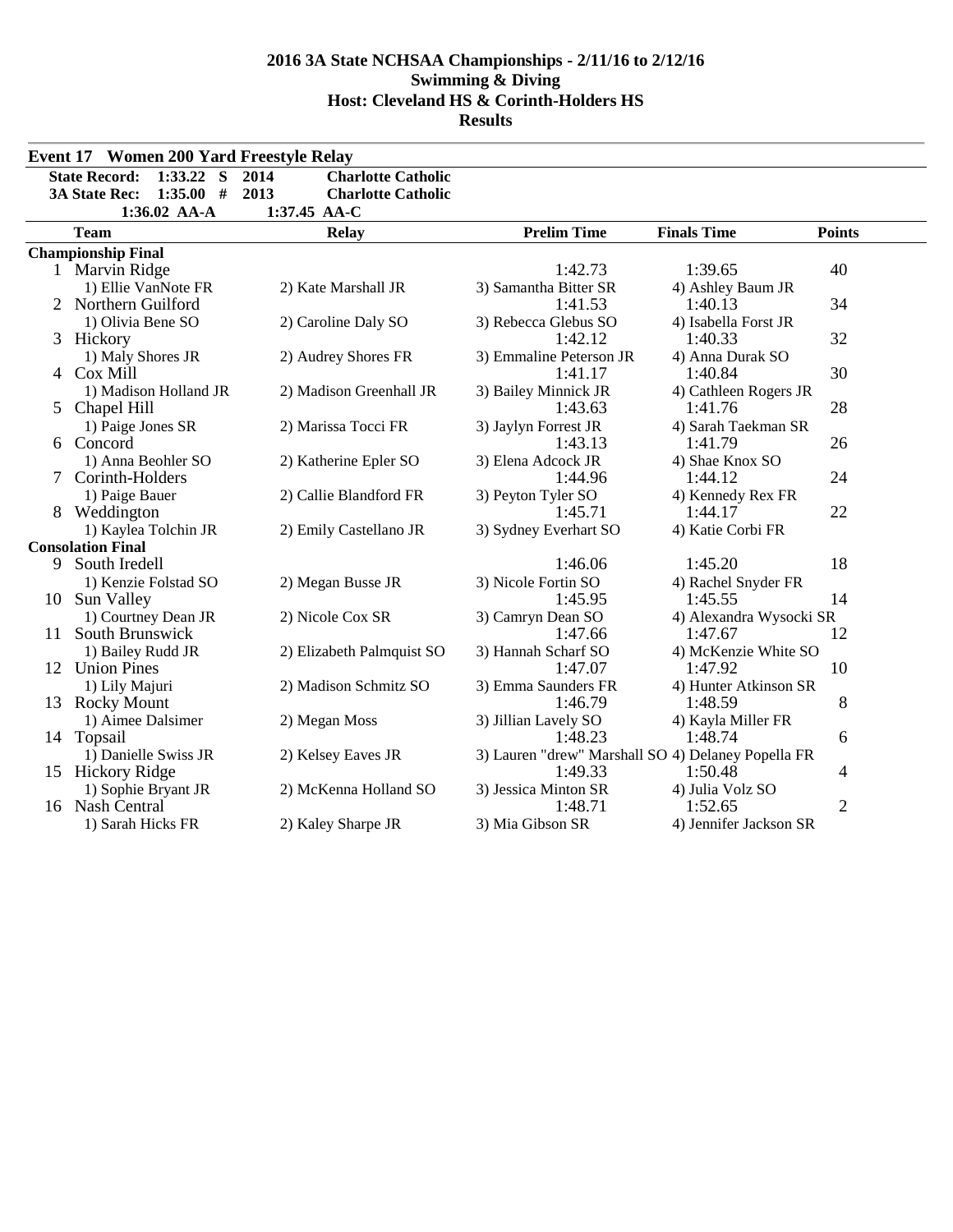|    | <b>Event 17 Women 200 Yard Freestyle Relay</b> |                                   |                                                    |                                   |
|----|------------------------------------------------|-----------------------------------|----------------------------------------------------|-----------------------------------|
|    | <b>State Record:</b><br>$1:33.22$ S            | 2014<br><b>Charlotte Catholic</b> |                                                    |                                   |
|    | 3A State Rec:<br>1:35.00#                      | 2013<br><b>Charlotte Catholic</b> |                                                    |                                   |
|    | 1:36.02 AA-A                                   | 1:37.45 AA-C                      |                                                    |                                   |
|    | <b>Team</b>                                    | <b>Relay</b>                      | <b>Seed Time</b>                                   | <b>Prelim Time</b>                |
|    | <b>Preliminaries</b>                           |                                   |                                                    |                                   |
|    | 1 Cox Mill                                     |                                   | 1:42.77                                            | 1:41.17                           |
|    | 1) Madison Holland JR                          | 2) Madison Greenhall JR           | 3) Bailey Minnick JR                               | 4) Cathleen Rogers JR             |
|    | 2 Northern Guilford                            |                                   | 1:40.65                                            | 1:41.53                           |
|    | 1) Olivia Bene SO                              | 2) Caroline Daly SO               | 3) Rebecca Glebus SO                               | 4) Isabella Forst JR              |
|    | 3 Hickory                                      |                                   | 1:45.43                                            | 1:42.12                           |
|    | 1) Maly Shores JR                              | 2) Audrey Shores FR               | 3) Emmaline Peterson JR                            | 4) Anna Durak SO                  |
|    | 4 Marvin Ridge                                 |                                   | 1:42.48                                            | 1:42.73                           |
|    | 1) Ellie VanNote FR                            | 2) Samantha Bitter SR             | 3) Sophia Zaiz                                     | 4) Kate Marshall JR               |
|    | 5 Concord                                      |                                   | 1:42.66                                            | 1:43.13                           |
|    | 1) Anna Beohler SO                             | 2) Katherine Epler SO             | 3) Elena Adcock JR                                 | 4) Shae Knox SO                   |
|    | 6 Chapel Hill                                  |                                   | 1:44.22                                            | 1:43.63                           |
|    | 1) Katherine Acierno SO<br>7 Corinth-Holders   | 2) Marissa Tocci FR               | 3) Jaylyn Forrest JR                               | 4) Sarah Taekman SR               |
|    | 1) Paige Bauer                                 | 2) Callie Blandford FR            | 1:44.95                                            | 1:44.96                           |
|    | 8 Weddington                                   |                                   | 3) Peyton Tyler SO<br>1:44.54                      | 4) Kennedy Rex FR<br>1:45.71      |
|    | 1) Kaylea Tolchin JR                           | 2) Emily Castellano JR            | 3) Sydney Everhart SO                              | 4) Katie Corbi FR                 |
| 9  | Sun Valley                                     |                                   | 1:48.06                                            | 1:45.95                           |
|    | 1) Courtney Dean JR                            | 2) Nicole Cox SR                  | 3) Camryn Dean SO                                  | 4) Alexandra Wysocki SR           |
| 10 | South Iredell                                  |                                   | 1:45.37                                            | 1:46.06                           |
|    | 1) Kenzie Folstad SO                           | 2) Megan Busse JR                 | 3) Nicole Fortin SO                                | 4) Rachel Snyder FR               |
|    | 11 Rocky Mount                                 |                                   | 1:46.77                                            | 1:46.79                           |
|    | 1) Aimee Dalsimer                              | 2) Megan Moss                     | 3) Jillian Lavely SO                               | 4) Kayla Miller FR                |
|    | 12 Union Pines                                 |                                   | 1:47.92                                            | 1:47.07                           |
|    | 1) Lily Majuri                                 | 2) Madison Schmitz SO             | 3) Emma Saunders FR                                | 4) Hunter Atkinson SR             |
|    | 13 South Brunswick                             |                                   | 1:47.37                                            | 1:47.66                           |
|    | 1) Bailey Rudd JR                              | 2) Elizabeth Palmquist SO         | 3) Hannah Scharf SO                                | 4) McKenzie White SO              |
|    | 14 Topsail                                     |                                   | 1:49.02                                            | 1:48.23                           |
|    | 1) Danielle Swiss JR                           | 2) Kelsey Eaves JR                | 3) Lauren "drew" Marshall SO 4) Delaney Popella FR |                                   |
|    | 15 Nash Central                                |                                   | 1:53.44                                            | 1:48.71                           |
|    | 1) Sarah Hicks FR                              | 2) Kaley Sharpe JR                | 3) Mia Gibson SR<br>1:48.50                        | 4) Jennifer Jackson SR<br>1:49.33 |
|    | 16 Hickory Ridge                               | 2) McKenna Holland SO             | 3) Jessica Minton SR                               | 4) Julia Volz SO                  |
|    | 1) Sophie Bryant JR<br>17 Robinson, J. M.      |                                   | 1:49.47                                            | 1:50.31                           |
|    | 1) Alexa Woodard SO                            | 2) Chloe Brown FR                 | 3) Rebecca Mangan JR                               | 4) Ashton Brown SR                |
|    | 18 Kings Mountain                              |                                   | 1:50.18                                            | 1:50.52                           |
|    | 1) Katie Tucker SO                             | 2) Ashley Strenger SO             | 3) Bethany Wilson SR                               | 4) Kassidy Hamrick JR             |
| 19 | St. Stephens                                   |                                   | 1:51.23                                            | 1:51.15                           |
|    | 1) Kelsey Krumanocker JR                       | 2) Polina Cherkez SR              | 3) Carly Godfrey FR                                | 4) Sarah Helfert JR               |
|    | 20 Cuthbertson                                 |                                   | 1:51.58                                            | 1:51.37                           |
|    | 1) Alexia Noch JR                              | 2) Ayden Cohen SO                 | 3) Ashley Hobensack JR                             | 4) Adalaya Nemitz SO              |
|    | 21 West Carteret                               |                                   | 1:52.32                                            | 1:51.62                           |
|    | 1) Veronica Munagorri JR                       | 2) Jenna Rea                      | 3) Ellie Rose SO                                   | 4) Anna Loynes FR                 |
|    | 22 Sanford, Terry                              |                                   | 1:51.41                                            | 1:52.89                           |
|    | 1) Sophie Hodge JR                             | 2) Brooklyn Pierson SR            | 3) Tate Horman JR                                  | 4) Hannah Yarborough SO           |
|    | 23 Carson, Jesse                               |                                   | 1:50.79                                            | 1:53.54                           |
|    | 1) Shea Hardman SO                             | 2) Taylor Sever FR                | 3) Olivia Shorter FR                               | 4) Brynne Hardman FR              |
|    | 24 Fike                                        |                                   | 1:53.88                                            | 1:53.85                           |
|    | 1) Madeline Harrell SO                         | 2) Abby Hodges SO                 | 3) Sarah Jones SO                                  | 4) Cassie Jones SO                |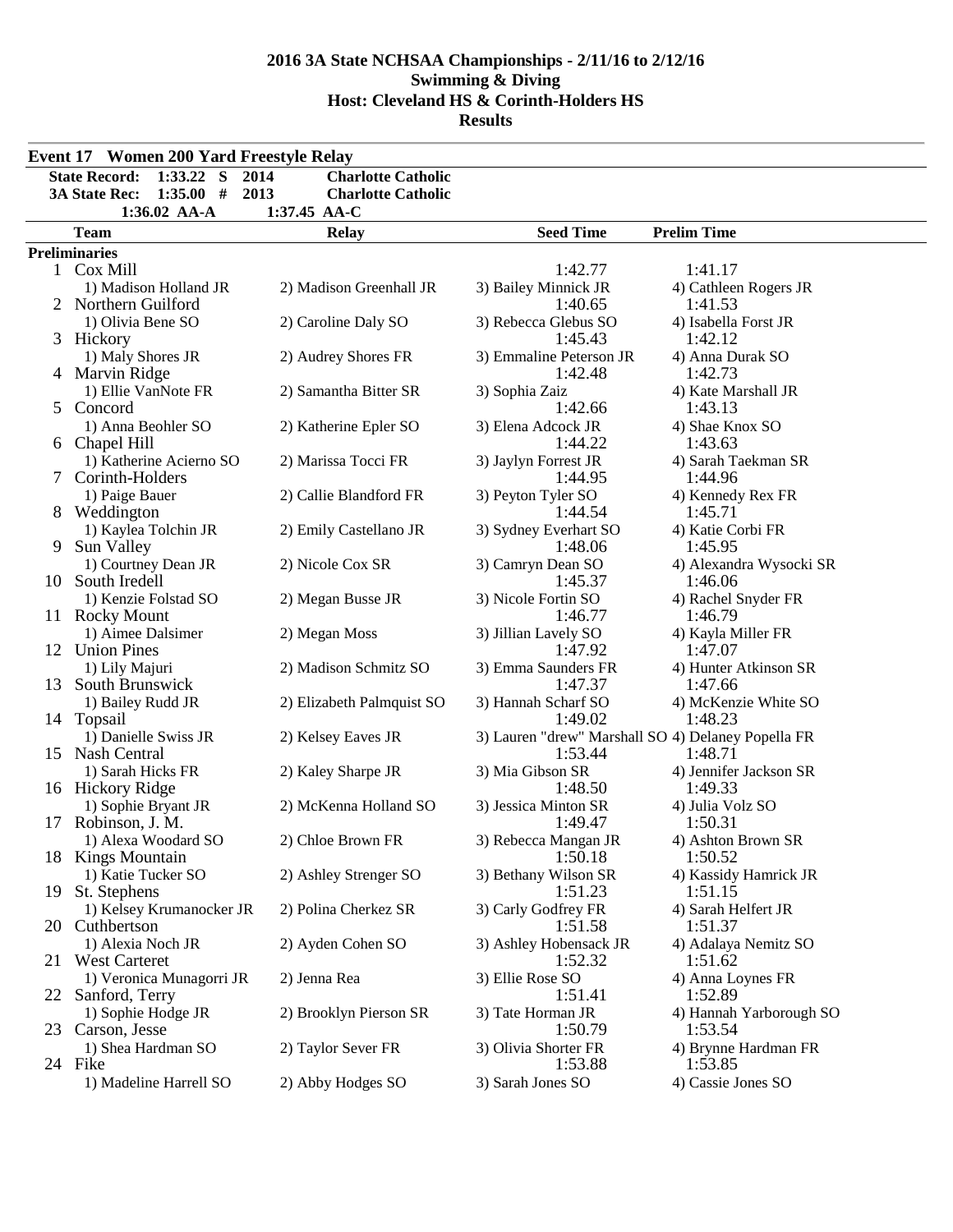| <b>State Record:</b><br>$1:23.66$ S<br>Rose, J. H.<br>2014<br><b>3A State Rec:</b><br>$1:27.51$ #<br>2013<br><b>Cardinal Gibbons</b><br>$1:25.05$ AA-A<br>1:26.40 AA-C<br><b>Prelim Time</b><br><b>Finals Time</b><br><b>Team</b><br><b>Points</b><br><b>Relay</b><br><b>Championship Final</b><br>1:30.23<br>1 Chapel Hill<br>1:28.42<br>40<br>3) Jordan Ren SO<br>4) Eli Rose SR<br>1) Christopher Eron SR<br>2) Ang Li JR<br>34<br>1:31.05<br>2 Marvin Ridge<br>1:28.61<br>2) Connor Charette FR<br>1) Jeffrey Murray JR<br>3) Charles Rothenberger FR<br>4) Peter Dwyer JR<br>32<br>Robinson, J. M.<br>1:30.23<br>1:29.35<br>3<br>3) Scott Connelly SO<br>1) Kyle Evans JR<br>2) Declan Lapsley SO<br>4) Travis Rogers SR<br>29<br>$*4$<br>South Brunswick<br>1:31.72<br>1:31.73<br>2) Owen Bell FR<br>1) Matt Anselmo FR<br>3) Chris Anselmo JR<br>4) Tyler Bowersox JR<br>1:32.10<br>29<br>*4 Concord<br>1:31.73<br>1) George Ritchie SO<br>2) Aleksander Fajtek SO<br>3) Sam Jones SR<br>4) Robbie Epler SO<br>Cox Mill<br>1:32.95<br>26<br>1:32.18<br>6<br>1) Max Haskins JR<br>2) Max Holt SO<br>3) Malcolm Skinner SO<br>4) Louis Jensen JR<br>24<br>South Iredell<br>1:32.86<br>1:32.43<br>7<br>1) Austin Dickinson FR<br>2) Lindley Williams JR<br>3) Hunter Dickinson SR<br>4) Colson Zucker SO<br>22<br>8 Fike<br>1:33.23<br>1:32.89<br>1) Robert Blackwell SR<br>3) Andrew Terdik JR<br>4) John Holsten SR<br>2) Luke Page JR<br><b>Consolation Final</b><br>18<br>1:33.54<br>1:32.60<br>9 Weddington<br>3) Dillon Gasparek SR<br>1) Alec Boulware SR<br>2) John Morehead JR<br>4) Curtis Wiltsey SO<br>14<br>10 Corinth-Holders<br>1:34.52<br>1:33.24<br>1) Bryce Sherrill SR<br>2) Eric Svadeba SR<br>3) Chris Carter SR<br>4) Jacob Stokes JR<br>12<br><b>Union Pines</b><br>1:33.84<br>11<br>1:33.75<br>3) Trevor Womack SR<br>1) Dakota Hicks SR<br>2) Jacob Chavis JR<br>4) Shane McLeary JR | <b>Event 18 Men 200 Yard Freestyle Relay</b> |  |  |
|-------------------------------------------------------------------------------------------------------------------------------------------------------------------------------------------------------------------------------------------------------------------------------------------------------------------------------------------------------------------------------------------------------------------------------------------------------------------------------------------------------------------------------------------------------------------------------------------------------------------------------------------------------------------------------------------------------------------------------------------------------------------------------------------------------------------------------------------------------------------------------------------------------------------------------------------------------------------------------------------------------------------------------------------------------------------------------------------------------------------------------------------------------------------------------------------------------------------------------------------------------------------------------------------------------------------------------------------------------------------------------------------------------------------------------------------------------------------------------------------------------------------------------------------------------------------------------------------------------------------------------------------------------------------------------------------------------------------------------------------------------------------------------------------------------------------------------------------------------------------------------------------------------------------|----------------------------------------------|--|--|
|                                                                                                                                                                                                                                                                                                                                                                                                                                                                                                                                                                                                                                                                                                                                                                                                                                                                                                                                                                                                                                                                                                                                                                                                                                                                                                                                                                                                                                                                                                                                                                                                                                                                                                                                                                                                                                                                                                                   |                                              |  |  |
|                                                                                                                                                                                                                                                                                                                                                                                                                                                                                                                                                                                                                                                                                                                                                                                                                                                                                                                                                                                                                                                                                                                                                                                                                                                                                                                                                                                                                                                                                                                                                                                                                                                                                                                                                                                                                                                                                                                   |                                              |  |  |
|                                                                                                                                                                                                                                                                                                                                                                                                                                                                                                                                                                                                                                                                                                                                                                                                                                                                                                                                                                                                                                                                                                                                                                                                                                                                                                                                                                                                                                                                                                                                                                                                                                                                                                                                                                                                                                                                                                                   |                                              |  |  |
|                                                                                                                                                                                                                                                                                                                                                                                                                                                                                                                                                                                                                                                                                                                                                                                                                                                                                                                                                                                                                                                                                                                                                                                                                                                                                                                                                                                                                                                                                                                                                                                                                                                                                                                                                                                                                                                                                                                   |                                              |  |  |
|                                                                                                                                                                                                                                                                                                                                                                                                                                                                                                                                                                                                                                                                                                                                                                                                                                                                                                                                                                                                                                                                                                                                                                                                                                                                                                                                                                                                                                                                                                                                                                                                                                                                                                                                                                                                                                                                                                                   |                                              |  |  |
|                                                                                                                                                                                                                                                                                                                                                                                                                                                                                                                                                                                                                                                                                                                                                                                                                                                                                                                                                                                                                                                                                                                                                                                                                                                                                                                                                                                                                                                                                                                                                                                                                                                                                                                                                                                                                                                                                                                   |                                              |  |  |
|                                                                                                                                                                                                                                                                                                                                                                                                                                                                                                                                                                                                                                                                                                                                                                                                                                                                                                                                                                                                                                                                                                                                                                                                                                                                                                                                                                                                                                                                                                                                                                                                                                                                                                                                                                                                                                                                                                                   |                                              |  |  |
|                                                                                                                                                                                                                                                                                                                                                                                                                                                                                                                                                                                                                                                                                                                                                                                                                                                                                                                                                                                                                                                                                                                                                                                                                                                                                                                                                                                                                                                                                                                                                                                                                                                                                                                                                                                                                                                                                                                   |                                              |  |  |
|                                                                                                                                                                                                                                                                                                                                                                                                                                                                                                                                                                                                                                                                                                                                                                                                                                                                                                                                                                                                                                                                                                                                                                                                                                                                                                                                                                                                                                                                                                                                                                                                                                                                                                                                                                                                                                                                                                                   |                                              |  |  |
|                                                                                                                                                                                                                                                                                                                                                                                                                                                                                                                                                                                                                                                                                                                                                                                                                                                                                                                                                                                                                                                                                                                                                                                                                                                                                                                                                                                                                                                                                                                                                                                                                                                                                                                                                                                                                                                                                                                   |                                              |  |  |
|                                                                                                                                                                                                                                                                                                                                                                                                                                                                                                                                                                                                                                                                                                                                                                                                                                                                                                                                                                                                                                                                                                                                                                                                                                                                                                                                                                                                                                                                                                                                                                                                                                                                                                                                                                                                                                                                                                                   |                                              |  |  |
|                                                                                                                                                                                                                                                                                                                                                                                                                                                                                                                                                                                                                                                                                                                                                                                                                                                                                                                                                                                                                                                                                                                                                                                                                                                                                                                                                                                                                                                                                                                                                                                                                                                                                                                                                                                                                                                                                                                   |                                              |  |  |
|                                                                                                                                                                                                                                                                                                                                                                                                                                                                                                                                                                                                                                                                                                                                                                                                                                                                                                                                                                                                                                                                                                                                                                                                                                                                                                                                                                                                                                                                                                                                                                                                                                                                                                                                                                                                                                                                                                                   |                                              |  |  |
|                                                                                                                                                                                                                                                                                                                                                                                                                                                                                                                                                                                                                                                                                                                                                                                                                                                                                                                                                                                                                                                                                                                                                                                                                                                                                                                                                                                                                                                                                                                                                                                                                                                                                                                                                                                                                                                                                                                   |                                              |  |  |
|                                                                                                                                                                                                                                                                                                                                                                                                                                                                                                                                                                                                                                                                                                                                                                                                                                                                                                                                                                                                                                                                                                                                                                                                                                                                                                                                                                                                                                                                                                                                                                                                                                                                                                                                                                                                                                                                                                                   |                                              |  |  |
|                                                                                                                                                                                                                                                                                                                                                                                                                                                                                                                                                                                                                                                                                                                                                                                                                                                                                                                                                                                                                                                                                                                                                                                                                                                                                                                                                                                                                                                                                                                                                                                                                                                                                                                                                                                                                                                                                                                   |                                              |  |  |
|                                                                                                                                                                                                                                                                                                                                                                                                                                                                                                                                                                                                                                                                                                                                                                                                                                                                                                                                                                                                                                                                                                                                                                                                                                                                                                                                                                                                                                                                                                                                                                                                                                                                                                                                                                                                                                                                                                                   |                                              |  |  |
|                                                                                                                                                                                                                                                                                                                                                                                                                                                                                                                                                                                                                                                                                                                                                                                                                                                                                                                                                                                                                                                                                                                                                                                                                                                                                                                                                                                                                                                                                                                                                                                                                                                                                                                                                                                                                                                                                                                   |                                              |  |  |
|                                                                                                                                                                                                                                                                                                                                                                                                                                                                                                                                                                                                                                                                                                                                                                                                                                                                                                                                                                                                                                                                                                                                                                                                                                                                                                                                                                                                                                                                                                                                                                                                                                                                                                                                                                                                                                                                                                                   |                                              |  |  |
|                                                                                                                                                                                                                                                                                                                                                                                                                                                                                                                                                                                                                                                                                                                                                                                                                                                                                                                                                                                                                                                                                                                                                                                                                                                                                                                                                                                                                                                                                                                                                                                                                                                                                                                                                                                                                                                                                                                   |                                              |  |  |
|                                                                                                                                                                                                                                                                                                                                                                                                                                                                                                                                                                                                                                                                                                                                                                                                                                                                                                                                                                                                                                                                                                                                                                                                                                                                                                                                                                                                                                                                                                                                                                                                                                                                                                                                                                                                                                                                                                                   |                                              |  |  |
|                                                                                                                                                                                                                                                                                                                                                                                                                                                                                                                                                                                                                                                                                                                                                                                                                                                                                                                                                                                                                                                                                                                                                                                                                                                                                                                                                                                                                                                                                                                                                                                                                                                                                                                                                                                                                                                                                                                   |                                              |  |  |
|                                                                                                                                                                                                                                                                                                                                                                                                                                                                                                                                                                                                                                                                                                                                                                                                                                                                                                                                                                                                                                                                                                                                                                                                                                                                                                                                                                                                                                                                                                                                                                                                                                                                                                                                                                                                                                                                                                                   |                                              |  |  |
|                                                                                                                                                                                                                                                                                                                                                                                                                                                                                                                                                                                                                                                                                                                                                                                                                                                                                                                                                                                                                                                                                                                                                                                                                                                                                                                                                                                                                                                                                                                                                                                                                                                                                                                                                                                                                                                                                                                   |                                              |  |  |
|                                                                                                                                                                                                                                                                                                                                                                                                                                                                                                                                                                                                                                                                                                                                                                                                                                                                                                                                                                                                                                                                                                                                                                                                                                                                                                                                                                                                                                                                                                                                                                                                                                                                                                                                                                                                                                                                                                                   |                                              |  |  |
|                                                                                                                                                                                                                                                                                                                                                                                                                                                                                                                                                                                                                                                                                                                                                                                                                                                                                                                                                                                                                                                                                                                                                                                                                                                                                                                                                                                                                                                                                                                                                                                                                                                                                                                                                                                                                                                                                                                   |                                              |  |  |
| 12 Central Cabarrus<br>1:36.55<br>1:36.94<br>10                                                                                                                                                                                                                                                                                                                                                                                                                                                                                                                                                                                                                                                                                                                                                                                                                                                                                                                                                                                                                                                                                                                                                                                                                                                                                                                                                                                                                                                                                                                                                                                                                                                                                                                                                                                                                                                                   |                                              |  |  |
| 1) Sam Wilson<br>2) Trey San Jose<br>3) Isaac Kunesh FR<br>4) Jason White                                                                                                                                                                                                                                                                                                                                                                                                                                                                                                                                                                                                                                                                                                                                                                                                                                                                                                                                                                                                                                                                                                                                                                                                                                                                                                                                                                                                                                                                                                                                                                                                                                                                                                                                                                                                                                         |                                              |  |  |
| 8<br>13 West Henderson<br>1:36.44<br>1:37.35                                                                                                                                                                                                                                                                                                                                                                                                                                                                                                                                                                                                                                                                                                                                                                                                                                                                                                                                                                                                                                                                                                                                                                                                                                                                                                                                                                                                                                                                                                                                                                                                                                                                                                                                                                                                                                                                      |                                              |  |  |
| 1) Jake Johnson SO<br>2) Gavin Blake SO<br>3) Andrew Guffey JR<br>4) George Tsakalos SO<br>1:36.48<br>1:37.71                                                                                                                                                                                                                                                                                                                                                                                                                                                                                                                                                                                                                                                                                                                                                                                                                                                                                                                                                                                                                                                                                                                                                                                                                                                                                                                                                                                                                                                                                                                                                                                                                                                                                                                                                                                                     |                                              |  |  |
| 14 Northwest Cabarrus<br>6<br>3) Connor Vandenbulcke SR<br>4) Jacob Weston JR                                                                                                                                                                                                                                                                                                                                                                                                                                                                                                                                                                                                                                                                                                                                                                                                                                                                                                                                                                                                                                                                                                                                                                                                                                                                                                                                                                                                                                                                                                                                                                                                                                                                                                                                                                                                                                     |                                              |  |  |
| 1) Dylan Rose SR<br>2) Nick England SR<br>15 North Lincoln<br>1:37.30<br>1:37.88<br>4                                                                                                                                                                                                                                                                                                                                                                                                                                                                                                                                                                                                                                                                                                                                                                                                                                                                                                                                                                                                                                                                                                                                                                                                                                                                                                                                                                                                                                                                                                                                                                                                                                                                                                                                                                                                                             |                                              |  |  |
| 3) James Biondi SR<br>4) Shane Miller SR<br>1) Kyle Engborg SR<br>2) Will Ramsey FR                                                                                                                                                                                                                                                                                                                                                                                                                                                                                                                                                                                                                                                                                                                                                                                                                                                                                                                                                                                                                                                                                                                                                                                                                                                                                                                                                                                                                                                                                                                                                                                                                                                                                                                                                                                                                               |                                              |  |  |
| $\overline{2}$<br>16 Hunt<br>1:36.25<br>1:38.40                                                                                                                                                                                                                                                                                                                                                                                                                                                                                                                                                                                                                                                                                                                                                                                                                                                                                                                                                                                                                                                                                                                                                                                                                                                                                                                                                                                                                                                                                                                                                                                                                                                                                                                                                                                                                                                                   |                                              |  |  |
| 1) Hunter Boyette SR<br>2) Zachary Compton SR<br>3) Jacob Saunders<br>4) Thomas Helms JR                                                                                                                                                                                                                                                                                                                                                                                                                                                                                                                                                                                                                                                                                                                                                                                                                                                                                                                                                                                                                                                                                                                                                                                                                                                                                                                                                                                                                                                                                                                                                                                                                                                                                                                                                                                                                          |                                              |  |  |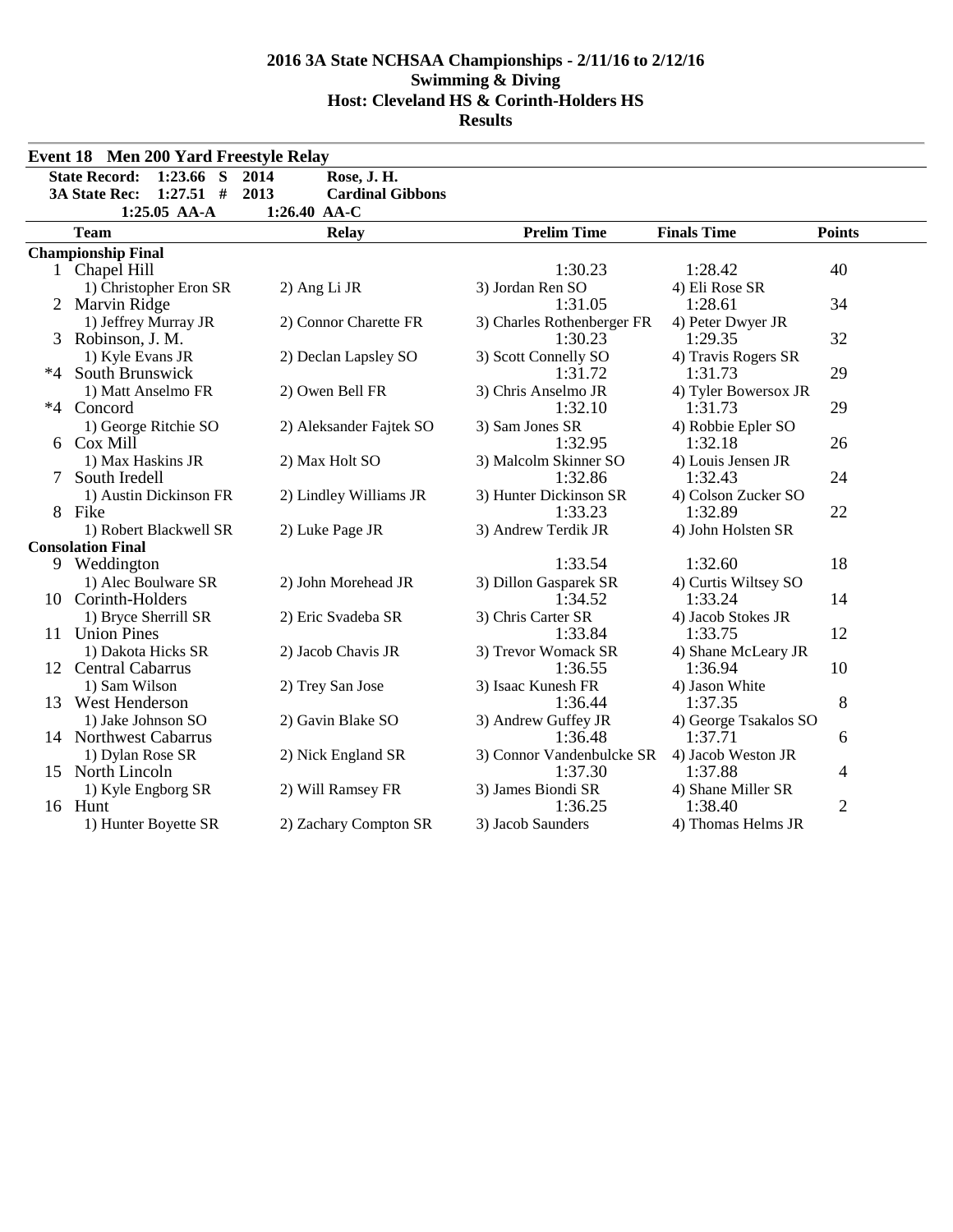|       | <b>Event 18 Men 200 Yard Freestyle Relay</b> |                                 |                               |                                |
|-------|----------------------------------------------|---------------------------------|-------------------------------|--------------------------------|
|       | <b>State Record:</b><br>$1:23.66$ S          | 2014<br>Rose, J. H.             |                               |                                |
|       | <b>3A State Rec:</b><br>$1:27.51$ #          | 2013<br><b>Cardinal Gibbons</b> |                               |                                |
|       | 1:25.05 AA-A                                 | 1:26.40 AA-C                    |                               |                                |
|       | <b>Team</b>                                  | <b>Relay</b>                    | <b>Seed Time</b>              | <b>Prelim Time</b>             |
|       | <b>Preliminaries</b>                         |                                 |                               |                                |
|       | *1 Robinson, J. M.                           |                                 | 1:30.32                       | 1:30.23                        |
|       | 1) Kyle Evans JR                             | 2) Declan Lapsley SO            | 3) Scott Connelly SO          | 4) Travis Rogers SR            |
| $*1$  | Chapel Hill                                  |                                 | 1:30.33                       | 1:30.23                        |
|       | 1) Christopher Eron SR                       | 2) Ang Li JR                    | 3) Jordan Ren SO              | 4) Eli Rose SR                 |
| 3     | Marvin Ridge                                 |                                 | 1:31.19                       | 1:31.05                        |
|       | 1) Jeffrey Murray JR                         | 2) Connor Charette FR           | 3) Charles Rothenberger FR    | 4) Peter Dwyer JR              |
|       | 4 South Brunswick                            |                                 | 1:31.78                       | 1:31.72                        |
|       | 1) Matt Anselmo FR                           | 2) Owen Bell FR                 | 3) Chris Anselmo JR           | 4) Tyler Bowersox JR           |
| 5     | Concord                                      |                                 | 1:33.44                       | 1:32.10                        |
|       | 1) George Ritchie SO                         | 2) Aleksander Fajtek SO         | 3) Sam Jones SR<br>1:34.53    | 4) Robbie Epler SO             |
| 6     | South Iredell<br>1) Austin Dickinson FR      |                                 | 3) Hunter Dickinson SR        | 1:32.86                        |
|       | Cox Mill                                     | 2) Matthew Windsor SR           | 1:33.32                       | 4) Colson Zucker SO<br>1:32.95 |
|       | 1) Max Haskins JR                            | 2) Max Holt SO                  | 3) Malcolm Skinner SO         | 4) Louis Jensen JR             |
|       | 8 Fike                                       |                                 | 1:34.48                       | 1:33.23                        |
|       | 1) John Holsten SR                           | 2) Luke Page JR                 | 3) Andrew Terdik JR           | 4) Robert Blackwell SR         |
|       | 9 Weddington                                 |                                 | 1:35.65                       | 1:33.54                        |
|       | 1) Alec Boulware SR                          | 2) John Morehead JR             | 3) Dillon Gasparek SR         | 4) Curtis Wiltsey SO           |
|       | 10 Union Pines                               |                                 | 1:34.36                       | 1:33.84                        |
|       | 1) Dakota Hicks SR                           | 2) Jacob Chavis JR              | 3) Trevor Womack SR           | 4) Shane McLeary JR            |
|       | 11 Corinth-Holders                           |                                 | 1:32.29                       | 1:34.52                        |
|       | 1) Bryce Sherrill SR                         | 2) Jacob Stokes JR              | 3) Chris Carter SR            | 4) Eric Svadeba SR             |
|       | 12 Hunt                                      |                                 | 1:36.87                       | 1:36.25                        |
|       | 1) Zachary Compton SR                        | 2) Hunter Boyette SR            | 3) Thomas Helms JR            | 4) Matthew Joyner SR           |
|       | 13 West Henderson                            |                                 | 1:38.91                       | 1:36.44                        |
|       | 1) Jake Johnson SO                           | 2) Gavin Blake SO               | 3) Andrew Guffey JR           | 4) George Tsakalos SO          |
|       | 14 Northwest Cabarrus                        |                                 | 1:36.02                       | 1:36.48                        |
|       | 1) Dylan Rose SR                             | 2) Nick England SR              | 3) Edward Enriquez FR         | 4) Jacob Weston JR             |
|       | 15 Central Cabarrus<br>1) Sam Wilson         | 2) Trey San Jose                | 1:39.09<br>3) Isaac Kunesh FR | 1:36.55<br>4) Jason White      |
|       | 16 North Lincoln                             |                                 | 1:36.69                       | 1:37.30                        |
|       | 1) Kyle Engborg SR                           | 2) Will Ramsey FR               | 3) James Biondi SR            | 4) Shane Miller SR             |
| 17    | Swansboro                                    |                                 | 1:36.77                       | 1:37.64                        |
|       | 1) Christian Rivera SO                       | 2) Thomas Copeland SR           | 3) Josh Siggers JR            | 4) Grant Meadows FR            |
|       | 18 Orange                                    |                                 | 1:37.02                       | 1:37.67                        |
|       | 1) Collin Montague SO                        | 2) Conor Towell JR              | 3) Gabe Walker FR             | 4) Reilly Geise SR             |
|       | 19 Lee County                                |                                 | 1:38.33                       | 1:37.88                        |
|       | 1) Dylan Cox JR                              | 2) Carter Vogelsang             | 3) Austin Vogelsang           | 4) Salas Seth SO               |
|       | 20 Piedmont                                  |                                 | 1:37.77                       | 1:38.36                        |
|       | 1) Garrett McKee FR                          | 2) Lee Belk SR                  | 3) Jack Kiker SR              | 4) Redmon Parker SR            |
|       | 21 Topsail                                   |                                 | 1:37.49                       | 1:38.44                        |
|       | 1) Payton Rice SR                            | 2) Gavin Finley JR              | 3) Mason Sessions SR          | 4) Brandon Croom SR            |
|       | 22 Cuthbertson                               |                                 | 1:39.16                       | 1:38.65                        |
|       | 1) Bailey Lupo SO                            | 2) Carter Gupton JR             | 3) James Szczepkowski JR      | 4) Gage Mayer SO               |
| 23    | <b>Rockingham County</b>                     |                                 | 1:38.67                       | 1:39.94                        |
|       | 1) Ben Isley SR<br>Tuscola                   | 2) Eric Reichenbach SR          | 3) Ethan Wilson SO<br>1:33.81 | 4) Jordan Cross SR<br>DQ       |
| $---$ | 1) Stephen Wenzel SO                         | 2) John Darguzas SO             | 3) Mason MacDonald SO         | 4) Jack MacDonald SR           |
|       |                                              |                                 |                               |                                |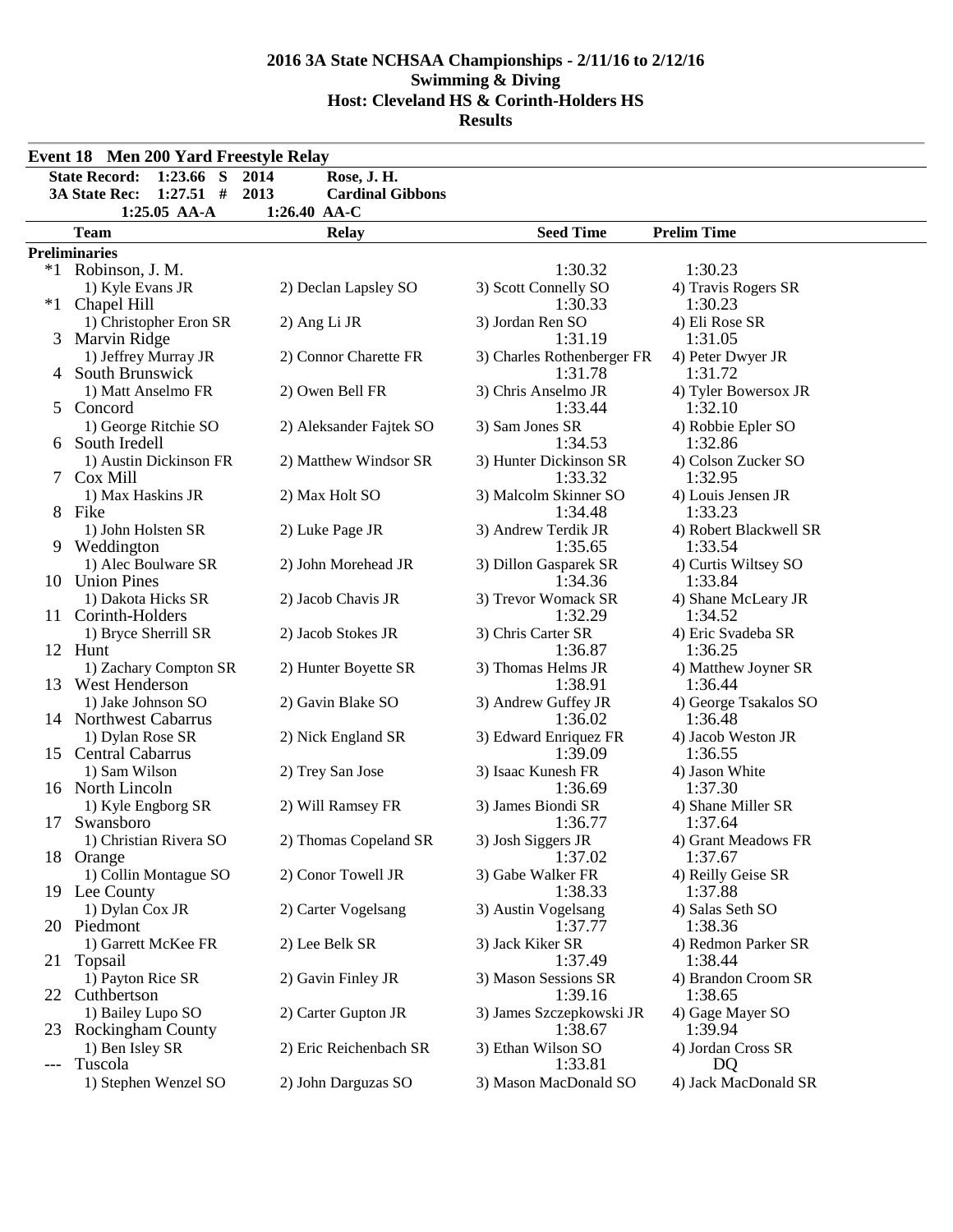|                | Event 19 Women 100 Yard Backstroke       |            |                                         |                    |                    |                          |
|----------------|------------------------------------------|------------|-----------------------------------------|--------------------|--------------------|--------------------------|
|                | <b>State Record:</b><br>53.59 S          | 2014       | <b>Nora McCullagh (Char Catholic)</b>   |                    |                    |                          |
|                | 55.09 #<br><b>3A State Rec:</b>          | 2013       | <b>Nora McCullagh (Char Catholic)</b>   |                    |                    |                          |
|                | 55.31 AA-A                               | 56.51 AA-C |                                         |                    |                    |                          |
|                | <b>Name</b>                              |            | Yr School                               | <b>Prelim Time</b> | <b>Finals Time</b> | <b>Points</b>            |
|                | <b>Championship Final</b>                |            |                                         |                    |                    |                          |
|                | 1 Madison Holland                        |            | JR Cox Mill                             | 57.27              | 56.61              | 20                       |
| $\overline{2}$ | <b>Maddy Flickinger</b>                  |            | FR Weddington                           | 58.17              | 57.28              | 17                       |
| 3              | Rachel Strickland                        |            | FR Corinth-Holders                      | 58.40              | 57.61              | 16                       |
| 4              | Cassie Ward                              |            | <b>SR</b> Forestview                    | 58.37              | 57.91              | 15                       |
| 5              | Alex Bonfilio                            |            | SR Marvin Ridge                         | 58.29              | 58.36              | 14                       |
| 6              | Elena Adcock                             |            | JR Concord                              | 59.51              | 59.29              | 13                       |
|                | <b>Bailey Minnick</b>                    |            | JR Cox Mill                             | 59.63              | 1:00.11            | 12                       |
|                | 8 Peyton Whitaker                        |            | FR Corinth-Holders                      | 59.73              | 1:00.84            | 11                       |
|                | <b>Consolation Final</b>                 |            |                                         |                    |                    |                          |
|                | 9 McKenzie White                         |            | <b>SO</b> South Brunswick               | 1:00.95            | 1:00.50            | 9                        |
| 10             | Sarah Helen Shepherd                     |            | JR Northwood                            | 1:00.83            | 1:00.95            | 7                        |
| 11             | Anna Beohler                             |            | SO Concord                              | 1:00.94            | 1:01.02            | 6                        |
| 12             | <b>Natalie Ford</b>                      |            | SO Marvin Ridge                         | 1:01.40            | 1:01.66            | 5                        |
| 13             | <b>Sydney Kramer</b>                     |            | SR Central Cabarrus                     | 1:02.00            | 1:01.84            | $\overline{\mathcal{L}}$ |
| 14             | Marissa Tocci                            |            | FR Chapel Hill                          | 1:02.42            | 1:01.97            |                          |
| 15             | Kelsey Krumanocker                       |            | JR St. Stephens                         | 1:02.55            | 1:02.70            | $\frac{3}{2}$            |
| 16             | Sarah Corbi                              |            | JR Weddington                           | 1:02.77            | 1:02.80            | $\mathbf{1}$             |
|                |                                          |            |                                         |                    |                    |                          |
|                | Event 19 Women 100 Yard Backstroke       |            |                                         |                    |                    |                          |
|                | 53.59 S<br><b>State Record:</b>          | 2014       | Nora McCullagh (Char Catholic)          |                    |                    |                          |
|                | 55.09 #<br><b>3A State Rec:</b>          | 2013       | <b>Nora McCullagh (Char Catholic)</b>   |                    |                    |                          |
|                |                                          |            |                                         |                    |                    |                          |
|                | 55.31 AA-A                               | 56.51 AA-C |                                         |                    |                    |                          |
|                | <b>Name</b>                              |            | Yr School                               | <b>Seed Time</b>   | <b>Prelim Time</b> |                          |
|                | <b>Preliminaries</b>                     |            |                                         |                    |                    |                          |
|                | Madison Holland                          |            | JR Cox Mill                             | 59.30              | 57.27              |                          |
| $\overline{2}$ |                                          |            |                                         | 58.01              | 58.17              |                          |
| 3              | <b>Maddy Flickinger</b><br>Alex Bonfilio |            | FR Weddington                           | 59.19              | 58.29              |                          |
| 4              | Cassie Ward                              |            | SR Marvin Ridge<br><b>SR</b> Forestview | 1:00.05            | 58.37              |                          |
|                | Rachel Strickland                        |            | FR Corinth-Holders                      | 57.88              | 58.40              |                          |
| 6              | Elena Adcock                             |            | JR Concord                              | 1:01.59            | 59.51              |                          |
|                |                                          |            | JR Cox Mill                             | 59.07              | 59.63              |                          |
| 8              | <b>Bailey Minnick</b><br>Peyton Whitaker |            | FR Corinth-Holders                      | 59.55              | 59.73              |                          |
| 9              | Sarah Helen Shepherd                     |            | JR Northwood                            | 1:03.92            | 1:00.83            |                          |
| 10             | Anna Beohler                             |            | SO Concord                              | 1:01.62            | 1:00.94            |                          |
| 11             | McKenzie White                           |            | <b>SO</b> South Brunswick               | 1:01.38            | 1:00.95            |                          |
| 12             | Natalie Ford                             |            | SO Marvin Ridge                         | 1:02.60            | 1:01.40            |                          |
| 13             | <b>Sydney Kramer</b>                     |            | SR Central Cabarrus                     | 1:03.31            | 1:02.00            |                          |
|                | 14 Marissa Tocci                         |            | FR Chapel Hill                          | 1:02.32            | 1:02.42            |                          |
| 15             | Kelsey Krumanocker                       |            | JR St. Stephens                         | 1:04.15            | 1:02.55            |                          |
| 16             | Sarah Corbi                              |            | JR Weddington                           | 1:02.94            | 1:02.77            |                          |
| 17             | <b>Maddison Baiotto</b>                  |            | SR Swansboro                            | 1:02.70            | 1:02.91            |                          |
| 18             | Hannah Barbour                           |            | Central Cabarrus                        | 1:03.50            | 1:03.55            |                          |
| 19             | <b>Sydney Haynes</b>                     |            | SO Marvin Ridge                         | 1:03.56            | 1:03.79            |                          |
|                | 20 Rachel Graham                         |            | SO Northern Guilford                    | 1:04.73            | 1:04.21            |                          |
| 21             | Cayla Hashe                              |            | JR Marvin Ridge                         | 1:03.55            | 1:04.38            |                          |
|                | 22 Lauren "drew" Marshall                |            | SO Topsail                              | 1:04.77            | 1:04.52            |                          |
| 23<br>24       | <b>Madison Schmitz</b><br>Anna MacKinnon |            | <b>SO</b> Union Pines<br>JR Chapel Hill | 1:04.80<br>1:08.92 | 1:05.61<br>1:08.91 |                          |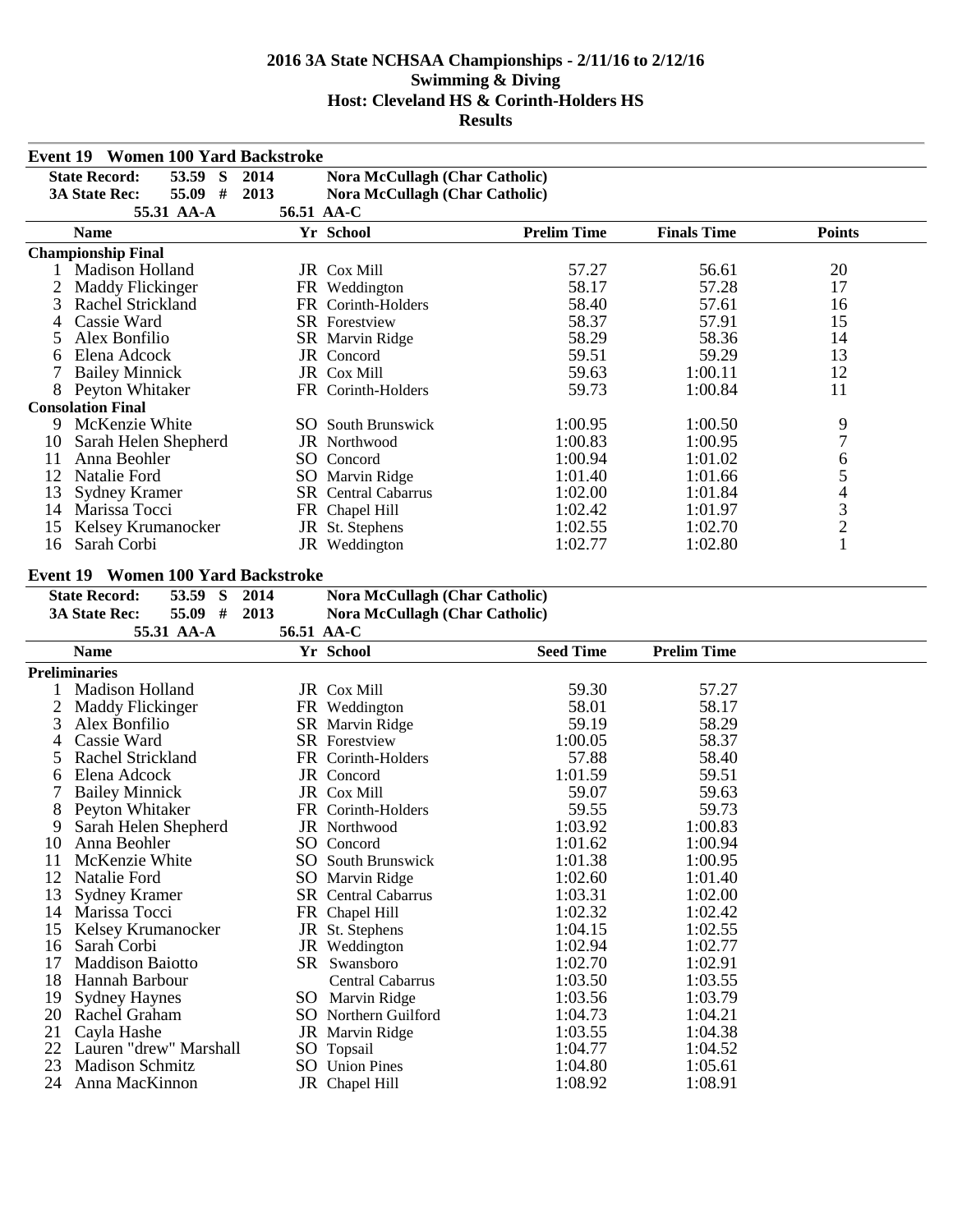|                | Event 20 Men 100 Yard Backstroke                         |      |                                    |                    |                    |                |
|----------------|----------------------------------------------------------|------|------------------------------------|--------------------|--------------------|----------------|
|                | $\overline{\mathbf{s}}$<br><b>State Record:</b><br>48.78 | 2006 | <b>Eugene Godsoe (SE Guilford)</b> |                    |                    |                |
|                | <b>3A State Rec:</b><br>48.78 #                          | 2006 | <b>Eugene Godsoe (SE Guilford)</b> |                    |                    |                |
|                | 49.85 AA-A                                               |      | 51.13 AA-C                         |                    |                    |                |
|                | <b>Name</b>                                              |      | Yr School                          | <b>Prelim Time</b> | <b>Finals Time</b> | <b>Points</b>  |
|                | <b>Championship Final</b>                                |      |                                    |                    |                    |                |
| 1              | Jordan Reed                                              |      | SR Northern Guilford               | 52.32              | 51.63              | 20             |
| $\overline{c}$ | John Holsten                                             |      | SR Fike                            | 53.15              | 51.85              | 17             |
| 3              | Jake Johnson                                             |      | <b>SO</b> West Henderson           | 52.59              | 51.88              | 16             |
| 4              | Peter Dwyer                                              |      | JR Marvin Ridge                    | 52.85              | 52.23              | 15             |
| 5              | <b>Zech Chastain</b>                                     |      | JR Aycock, C. B.                   | 52.65              | 52.45              | 14             |
| 6              | Ang Li                                                   |      | JR Chapel Hill                     | 53.01              | 52.57              | 13             |
| 7              | Mitchell Langston                                        |      | FR Cleveland                       | 54.27              | 53.01              | 12             |
| 8              | Sam Jones                                                |      | SR Concord                         | 54.18              | 54.15              | 11             |
|                | <b>Consolation Final</b>                                 |      |                                    |                    |                    |                |
| 9.             | <b>Jay Austin</b>                                        |      | SR Piedmont                        | 54.96              | 53.66              | 9              |
|                | 10 Gage Mayer                                            |      | SO Cuthbertson                     | 54.88              | 54.33              | $\overline{7}$ |
| 11             | Jake Southern                                            |      | SR Hickory Ridge                   | 54.95              | 55.42              | 6              |
| 12             | Jake Guerrero                                            |      | SO Sanford, Terry                  | 57.15              | 57.10              | 5              |
| 13             | <b>Thomas Alexander</b>                                  |      | SR Asheville                       | 57.59              | 57.55              |                |
| 14             | <b>Matthew Shen</b>                                      |      | SO Marvin Ridge                    | 57.59              | 58.01              | $rac{4}{3}$    |
|                | 15 Bryan Hill                                            |      | <b>SO</b> Northern Guilford        | 58.30              | 58.40              | $\overline{c}$ |
|                | 16 Dylan Rose                                            |      | SR Northwest Cabarrus              | 58.41              | 58.75              | $\mathbf{1}$   |
|                |                                                          |      |                                    |                    |                    |                |
|                | Event 20 Men 100 Yard Backstroke                         |      |                                    |                    |                    |                |
|                | $48.78$ S<br><b>State Record:</b>                        | 2006 | <b>Eugene Godsoe (SE Guilford)</b> |                    |                    |                |
|                | 48.78 #<br><b>3A State Rec:</b>                          | 2006 | <b>Eugene Godsoe (SE Guilford)</b> |                    |                    |                |
|                | 49.85 AA-A                                               |      | 51.13 AA-C                         |                    |                    |                |
|                | <b>Name</b>                                              |      | Yr School                          | <b>Seed Time</b>   | <b>Prelim Time</b> |                |
|                | <b>Preliminaries</b>                                     |      |                                    |                    |                    |                |
| 1              | Jordan Reed                                              |      | SR Northern Guilford               | 53.47              | 52.32              |                |
| $\overline{2}$ | Jake Johnson                                             |      | SO West Henderson                  | 54.51              | 52.59              |                |
| 3              | <b>Zech Chastain</b>                                     |      | JR Aycock, C. B.                   | 54.11              | 52.65              |                |
| 4              | Peter Dwyer                                              |      | JR Marvin Ridge                    | 54.20              | 52.85              |                |
| 5              | Ang Li                                                   |      | JR Chapel Hill                     | 52.42              | 53.01              |                |
| 6              | John Holsten                                             |      | SR Fike                            | 53.71              | 53.15              |                |
| 7              | Sam Jones                                                |      | SR Concord                         | 54.44              | 54.18              |                |
| 8              | Mitchell Langston                                        |      | FR Cleveland                       | 55.25              | 54.27              |                |
| 9              | Gage Mayer                                               |      | SO Cuthbertson                     | 54.73              | 54.88              |                |
| 10             | Jake Southern                                            |      | SR Hickory Ridge                   | 56.59              | 54.95              |                |
| 11             | Jay Austin                                               |      | SR Piedmont                        | 55.35              | 54.96              |                |
| 12             | Jake Guerrero                                            |      | SO Sanford, Terry                  | 55.98              | 57.15              |                |
| $*13$          | <b>Thomas Alexander</b>                                  |      | SR Asheville                       | 58.03              | 57.59              |                |
| $*13$          | <b>Matthew Shen</b>                                      |      | SO Marvin Ridge                    | 56.96              | 57.59              |                |
| 15             | Bryan Hill                                               |      | SO Northern Guilford               | 59.71              | 58.30              |                |
|                | 16 Dylan Rose                                            |      | <b>SR</b> Northwest Cabarrus       | 57.68              | 58.41              |                |

20 SR North Lincoln 59.25 1:00.82<br>
20 SR Fike 58.19 1:00.99

SR Central Davidson 1:01.17 1:01.83

SR Northwest Cabarrus<br>SO Chapel Hill 17 Adam Batson SO Chapel Hill 57.91 58.93<br>18 Stetson Johnston SR South Rowan 59.58 59.93 18 Stetson Johnston SR South Rowan 59.58 59.93<br>19 Cameron Eure FR West Carteret 57.74 1:00.31

21 Robert Blackwell SR Fike 58.19 1:00.99<br>
22 Austin Dickinson FR South Iredell 1:01.16 1:01.12

23 Isaac Byers<br>
24 Gabe Walker FR Orange 1:01.17 1:01.83<br>
24 Gabe Walker FR Orange 1:01.53 1:03.19

19 Cameron Eure FR West Carteret 57.74<br>20 James Biondi SR North Lincoln 59.25

22 Austin Dickinson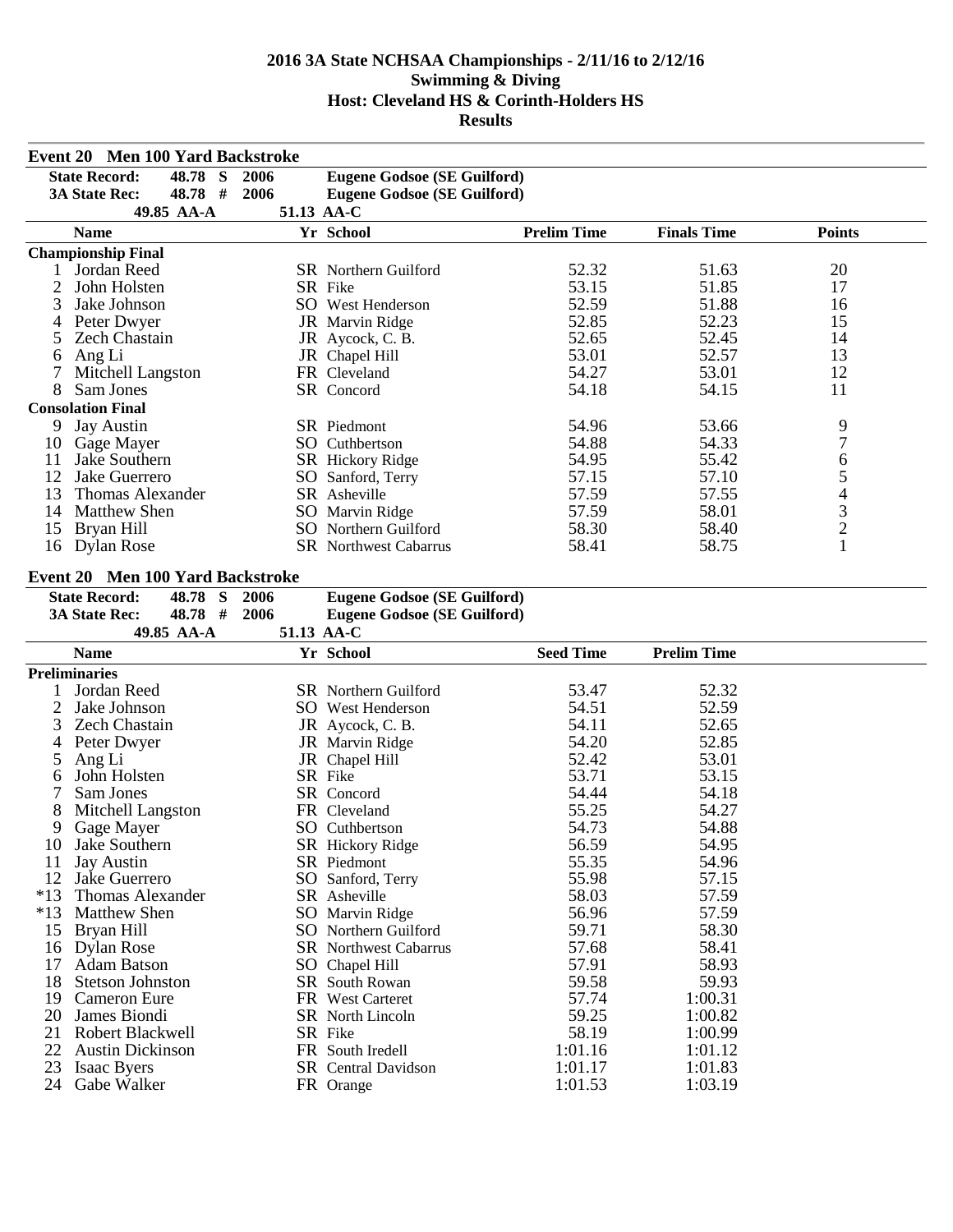|          | <b>Event 21 Women 100 Yard Breaststroke</b> |                |                                       |                    |                     |                  |
|----------|---------------------------------------------|----------------|---------------------------------------|--------------------|---------------------|------------------|
|          | <b>State Record:</b><br>$1:02.10$ S         | 2015           | Alyssa Arwood (Roberson, T.C.)        |                    |                     |                  |
|          | $1:03.19$ #<br><b>3A State Rec:</b>         | 2016           | <b>Caroline Hauder (Marvin Ridge)</b> |                    | <b>Marvin Ridge</b> |                  |
|          | $1:03.22$ AA-A                              | $1:04.66$ AA-C |                                       |                    |                     |                  |
|          | <b>Name</b>                                 |                | Yr School                             | <b>Prelim Time</b> | <b>Finals Time</b>  | <b>Points</b>    |
|          | <b>Championship Final</b>                   |                |                                       |                    |                     |                  |
|          | 1 Caroline Hauder                           |                | JR Marvin Ridge                       | 1:03.19            | $1:02.15#$ AA-A     | 20               |
| 2        | Mary Agnes Rothenberger                     |                | JR Marvin Ridge                       | 1:06.33            | 1:06.54             | 17               |
| 3        | <b>Ashton Brown</b>                         |                | SR Robinson, J. M.                    | 1:06.57            | 1:07.42             | 16               |
| 4        | Maria Turcanu                               |                | SR St. Stephens                       | 1:07.80            | 1:07.51             | 15               |
| 5        | Sarah Taekman                               |                | SR Chapel Hill                        | 1:07.44            | 1:08.99             | 14               |
| 6        | Veronica Munagorri                          |                | <b>JR</b> West Carteret               | 1:07.69            | 1:09.09             | 13               |
| 7        | Jennifer Jackson                            |                | <b>SR</b> Nash Central                | 1:07.68            | 1:09.11             | 12               |
| 8        | Stephanie Grandin                           |                | SR Corinth-Holders                    | 1:08.56            | 1:09.50             | 11               |
|          | <b>Consolation Final</b>                    |                |                                       |                    |                     |                  |
| 9        | Virginia Gilliland                          |                | SO Western Guilford                   | 1:09.82            | 1:07.34             | 9                |
|          | 10 Ellesse Stevens                          |                | SR Statesville                        | 1:08.68            | 1:08.46             | $\boldsymbol{7}$ |
| 11       | <b>Emerson Graham</b>                       |                | SO Marvin Ridge                       | 1:09.25            | 1:09.07             | 6                |
| 12       | Libby Hetherington                          |                | SR Sanford, Terry                     | 1:09.65            | 1:09.73             |                  |
| 13       | Emma Prager                                 |                | <b>SR</b> Northwest Cabarrus          | 1:09.08            | 1:09.96             |                  |
| 14       | Alicia Hutchins                             |                | FR North Gaston                       | 1:11.08            | 1:10.59             |                  |
| 15       | Anna Vess                                   |                | SR Reynolds, A.C.                     | 1:09.41            | 1:11.30             |                  |
| 16       | Sydney Geada                                |                | FR Marvin Ridge                       | 1:10.99            | 1:11.52             | 54321            |
|          |                                             |                |                                       |                    |                     |                  |
|          | <b>Event 21 Women 100 Yard Breaststroke</b> |                |                                       |                    |                     |                  |
|          | <b>State Record:</b><br>$1:02.10$ S         | 2015           | Alyssa Arwood (Roberson, T.C.)        |                    |                     |                  |
|          | $1:03.19$ #<br><b>3A State Rec:</b>         | 2016           | <b>Caroline Hauder (Marvin Ridge)</b> |                    | <b>Marvin Ridge</b> |                  |
|          | $1:03.22$ AA-A                              | 1:04.66 AA-C   |                                       |                    |                     |                  |
|          | <b>Name</b>                                 |                | Yr School                             | <b>Seed Time</b>   | <b>Prelim Time</b>  |                  |
|          | <b>Preliminaries</b>                        |                |                                       |                    |                     |                  |
| 1        | Caroline Hauder                             |                | JR Marvin Ridge                       | 1:05.08            | $1:03.19#$ AA-A     |                  |
| 2        | Mary Agnes Rothenberger                     |                | JR Marvin Ridge                       | 1:07.53            | 1:06.33             |                  |
| 3        | <b>Ashton Brown</b>                         |                | SR Robinson, J. M.                    | 1:07.71            | 1:06.57             |                  |
| 4        | Sarah Taekman                               |                | SR Chapel Hill                        | 1:09.40            | 1:07.44             |                  |
| 5        | Jennifer Jackson                            |                | SR Nash Central                       | 1:11.38            | 1:07.68             |                  |
| 6        | Veronica Munagorri                          |                | <b>JR</b> West Carteret               | 1:08.63            | 1:07.69             |                  |
| 7        | Maria Turcanu                               |                | SR St. Stephens                       | 1:09.73            | 1:07.80             |                  |
| 8        | Stephanie Grandin                           |                | SR Corinth-Holders                    | 1:08.29            | 1:08.56             |                  |
| 9        | <b>Ellesse Stevens</b>                      |                | SR Statesville                        | 1:07.84            | 1:08.68             |                  |
|          | 10 Emma Prager                              |                | SR Northwest Cabarrus                 |                    | 1:09.08             |                  |
|          |                                             |                |                                       |                    |                     |                  |
|          |                                             |                |                                       | 1:08.63            |                     |                  |
| 11       | <b>Emerson Graham</b>                       |                | SO Marvin Ridge                       | 1:09.18            | 1:09.25             |                  |
| 12       | Anna Vess                                   |                | SR Reynolds, A.C.                     | 1:10.38            | 1:09.41             |                  |
| 13       | Libby Hetherington                          |                | SR Sanford, Terry                     | 1:09.47            | 1:09.65             |                  |
| 14       | Virginia Gilliland                          |                | SO Western Guilford                   | 1:08.31            | 1:09.82             |                  |
| 15       | <b>Sydney Geada</b>                         |                | FR Marvin Ridge                       | 1:10.90            | 1:10.99             |                  |
| 16       | Alicia Hutchins                             |                | FR North Gaston                       | 1:10.93            | 1:11.08             |                  |
| 17       | Kaylee Davis                                |                | JR Cleveland                          | 1:12.10            | 1:12.21             |                  |
| 18       | Niki Billman                                |                | JR Chapel Hill                        | 1:13.19            | 1:12.68             |                  |
| 19       | <b>Mallory Santanicola</b>                  |                | SR Concord                            | 1:15.02            | 1:13.32             |                  |
| 20       | Tara Hetherington                           |                | SR Sanford, Terry                     | 1:13.87            | 1:14.13             |                  |
| 21       | McKenna Holland                             |                | SO Hickory Ridge                      | 1:12.63            | 1:14.25             |                  |
| 22<br>23 | Anna Geib<br>Hannah Scharf                  |                | FR Orange<br>SO South Brunswick       | 1:15.77<br>1:17.53 | 1:17.20<br>1:18.99  |                  |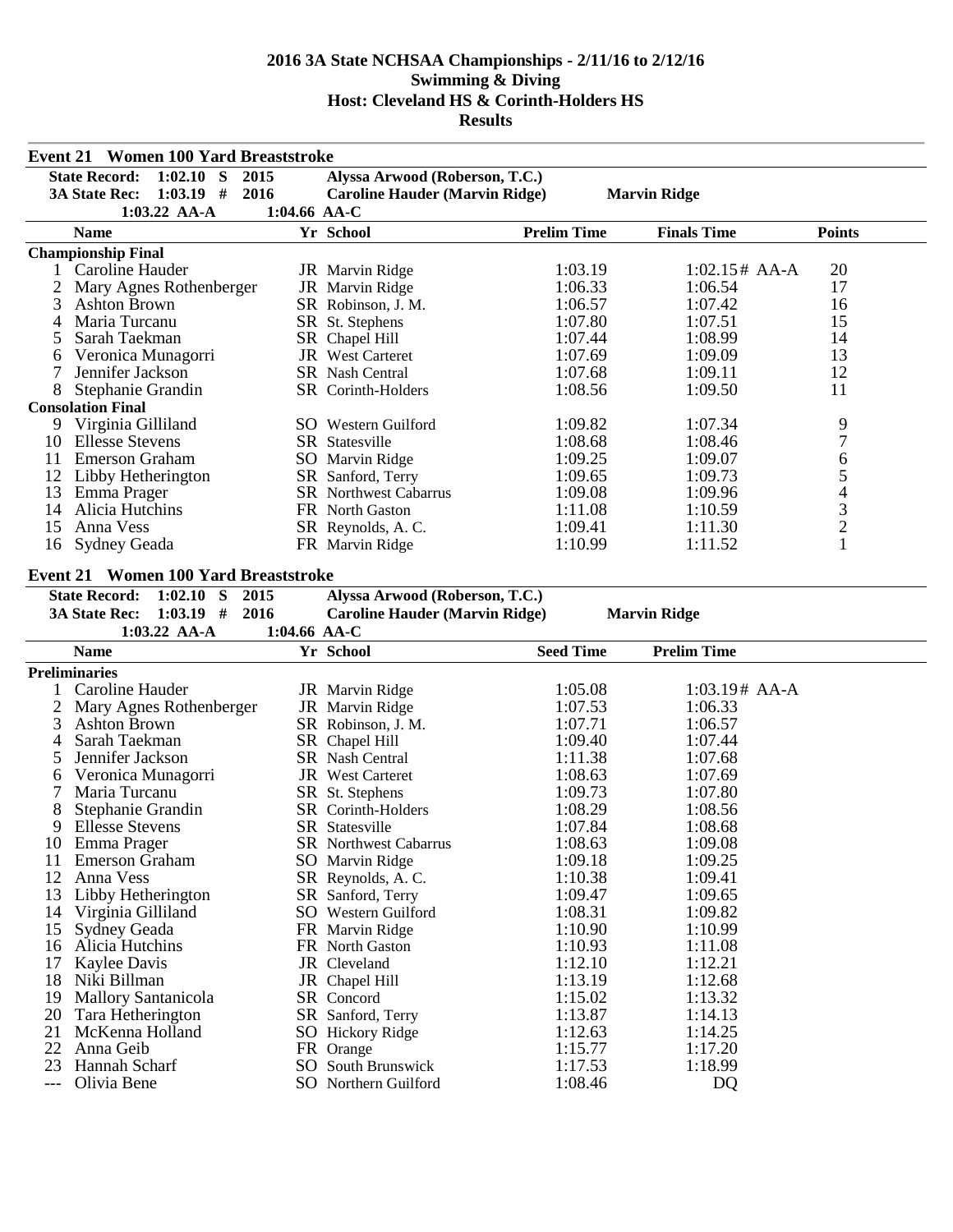|                | Event 22 Men 100 Yard Breaststroke         |            |            |                                   |                    |                    |                          |  |
|----------------|--------------------------------------------|------------|------------|-----------------------------------|--------------------|--------------------|--------------------------|--|
|                | <b>State Record:</b>                       | 55.14 S    | 2013       | Daniel Le (NW Guilford)           |                    |                    |                          |  |
|                | <b>State Record:</b>                       | S<br>55.14 | 2016       | & Will Chan (Hough)               |                    |                    |                          |  |
|                | <b>3A State Rec:</b>                       | 56.76 #    | 2009       | <b>Tanner Lowman (East Rowan)</b> |                    |                    |                          |  |
|                |                                            | 56.25 AA-A |            | 57.49 AA-C                        |                    |                    |                          |  |
|                | <b>Name</b>                                |            |            | Yr School                         | <b>Prelim Time</b> | <b>Finals Time</b> | <b>Points</b>            |  |
|                | <b>Championship Final</b>                  |            |            |                                   |                    |                    |                          |  |
|                | 1 Connor Blandford                         |            |            | SR Corinth-Holders                | 58.02              | 57.66              | 20                       |  |
| $\overline{c}$ | <b>Travis Rogers</b>                       |            |            | SR Robinson, J. M.                | 59.24              | 59.11              | 17                       |  |
| 3              | Jordan Ren                                 |            |            | SO Chapel Hill                    | 1:00.27            | 59.97              | 16                       |  |
| 4              | <b>Tyler Bowersox</b>                      |            |            | <b>JR</b> South Brunswick         | 59.87              | 1:00.04            | 15                       |  |
| 5              | Jacques Bene                               |            |            | SR Northern Guilford              | 1:00.49            | 1:00.49            | 14                       |  |
| 6              | Jeremy Lalumondier                         |            |            | SO Northern Guilford              | 1:00.21            | 1:00.54            | 13                       |  |
| 7              | Nate Utesch                                |            |            | JR Marvin Ridge                   | 1:01.46            | 1:02.28            | 12                       |  |
| 8              | <b>Edward Enriquez</b>                     |            |            | FR Northwest Cabarrus             | 1:03.12            | 1:02.72            | 11                       |  |
|                | <b>Consolation Final</b>                   |            |            |                                   |                    |                    |                          |  |
| 9              | Jacob Weston                               |            |            | <b>JR</b> Northwest Cabarrus      | 1:04.48            | 1:03.48            | 9                        |  |
| 10             | Andrew Zheng                               |            |            | FR Chapel Hill                    | 1:04.55            | 1:03.54            | $\overline{7}$           |  |
| 11             | Matt Anselmo                               |            |            | FR South Brunswick                | 1:04.16            | 1:03.71            | 6                        |  |
| 12             | Sam Wilson                                 |            |            | <b>Central Cabarrus</b>           | 1:04.58            | 1:04.11            | 5                        |  |
| 13             | Payton Tysinger                            |            |            | <b>JR</b> Central Davidson        | 1:04.10            | 1:04.18            | $\overline{\mathcal{L}}$ |  |
| 14             | Chris Carter                               |            |            | SR Corinth-Holders                | 1:03.69            | 1:04.48            | 3                        |  |
| 15             | Ting Pan                                   |            |            | JR Chapel Hill                    | 1:04.02            | 1:05.17            | $\overline{c}$           |  |
| 16             | <b>Austin Gorman</b>                       |            |            | JR St. Stephens                   | 1:05.37            | 1:06.05            | 1                        |  |
|                |                                            |            |            |                                   |                    |                    |                          |  |
|                | Event 22 Men 100 Yard Breaststroke         |            |            |                                   |                    |                    |                          |  |
|                | <b>State Record:</b>                       | 55.14 S    | 2013       | Daniel Le (NW Guilford)           |                    |                    |                          |  |
|                |                                            |            |            |                                   |                    |                    |                          |  |
|                | <b>State Record:</b>                       | 55.14 S    | 2016       | & Will Chan (Hough)               |                    |                    |                          |  |
|                | <b>3A State Rec:</b>                       | 56.76 #    | 2009       | <b>Tanner Lowman (East Rowan)</b> |                    |                    |                          |  |
|                |                                            | 56.25 AA-A | 57.49 AA-C |                                   |                    |                    |                          |  |
|                | <b>Name</b>                                |            |            | Yr School                         | <b>Seed Time</b>   | <b>Prelim Time</b> |                          |  |
|                | <b>Preliminaries</b>                       |            |            |                                   |                    |                    |                          |  |
| 1              | Connor Blandford                           |            |            | SR Corinth-Holders                | 57.82              | 58.02              |                          |  |
| 2              | <b>Travis Rogers</b>                       |            |            | SR Robinson, J. M.                | 59.94              | 59.24              |                          |  |
| 3              | <b>Tyler Bowersox</b>                      |            |            | <b>JR</b> South Brunswick         | 59.83              | 59.87              |                          |  |
| 4              | Jeremy Lalumondier                         |            |            | SO Northern Guilford              | 1:00.20            | 1:00.21            |                          |  |
| 5              | Jordan Ren                                 |            |            | SO Chapel Hill                    | 59.92              | 1:00.27            |                          |  |
| 6              | Jacques Bene                               |            |            | SR Northern Guilford              | 1:03.32            | 1:00.49            |                          |  |
| 7              | Nate Utesch                                |            |            | JR Marvin Ridge                   | 1:05.31            | 1:01.46            |                          |  |
| 8              |                                            |            |            | FR Northwest Cabarrus             | 1:01.81            | 1:03.12            |                          |  |
| 9              | <b>Edward Enriquez</b><br>Chris Carter     |            |            | SR Corinth-Holders                | 1:04.52            | 1:03.69            |                          |  |
| 10             | Ting Pan                                   |            |            | JR Chapel Hill                    | 1:05.03            | 1:04.02            |                          |  |
| 11             |                                            |            |            | JR Central Davidson               | 1:04.62            |                    |                          |  |
| 12             | Payton Tysinger<br>Matt Anselmo            |            |            | FR South Brunswick                | 1:04.25            | 1:04.10<br>1:04.16 |                          |  |
| 13             | Jacob Weston                               |            |            |                                   |                    |                    |                          |  |
|                |                                            |            |            | JR Northwest Cabarrus             | 1:03.73            | 1:04.48            |                          |  |
| 14             | Andrew Zheng                               |            |            | FR Chapel Hill                    | 1:04.13            | 1:04.55            |                          |  |
| 15<br>16       | Sam Wilson                                 |            |            | Central Cabarrus                  | 1:05.83            | 1:04.58<br>1:05.37 |                          |  |
|                | <b>Austin Gorman</b>                       |            |            | JR St. Stephens                   | 1:05.54            |                    |                          |  |
| 17             | Aleksander Fajtek                          |            |            | SO Concord                        | 1:05.89            | 1:05.91            |                          |  |
| 18             | Lee Belk                                   |            |            | SR Piedmont                       | 1:06.23            | 1:05.95            |                          |  |
| 19             | Eric Svadeba                               |            |            | SR Corinth-Holders                | 1:04.98            | 1:07.84            |                          |  |
| 20             | Val Burder                                 |            |            | SR Asheville                      | 1:09.09            | 1:07.87            |                          |  |
| 21             | <b>Carter Gupton</b>                       |            |            | JR Cuthbertson                    | 1:09.02            | 1:09.11            |                          |  |
| 22<br>23       | Mason MacDonald<br><b>Hunter Dickinson</b> |            |            | SO Tuscola<br>SR South Iredell    | 1:06.83<br>1:08.38 | 1:09.27<br>1:10.88 |                          |  |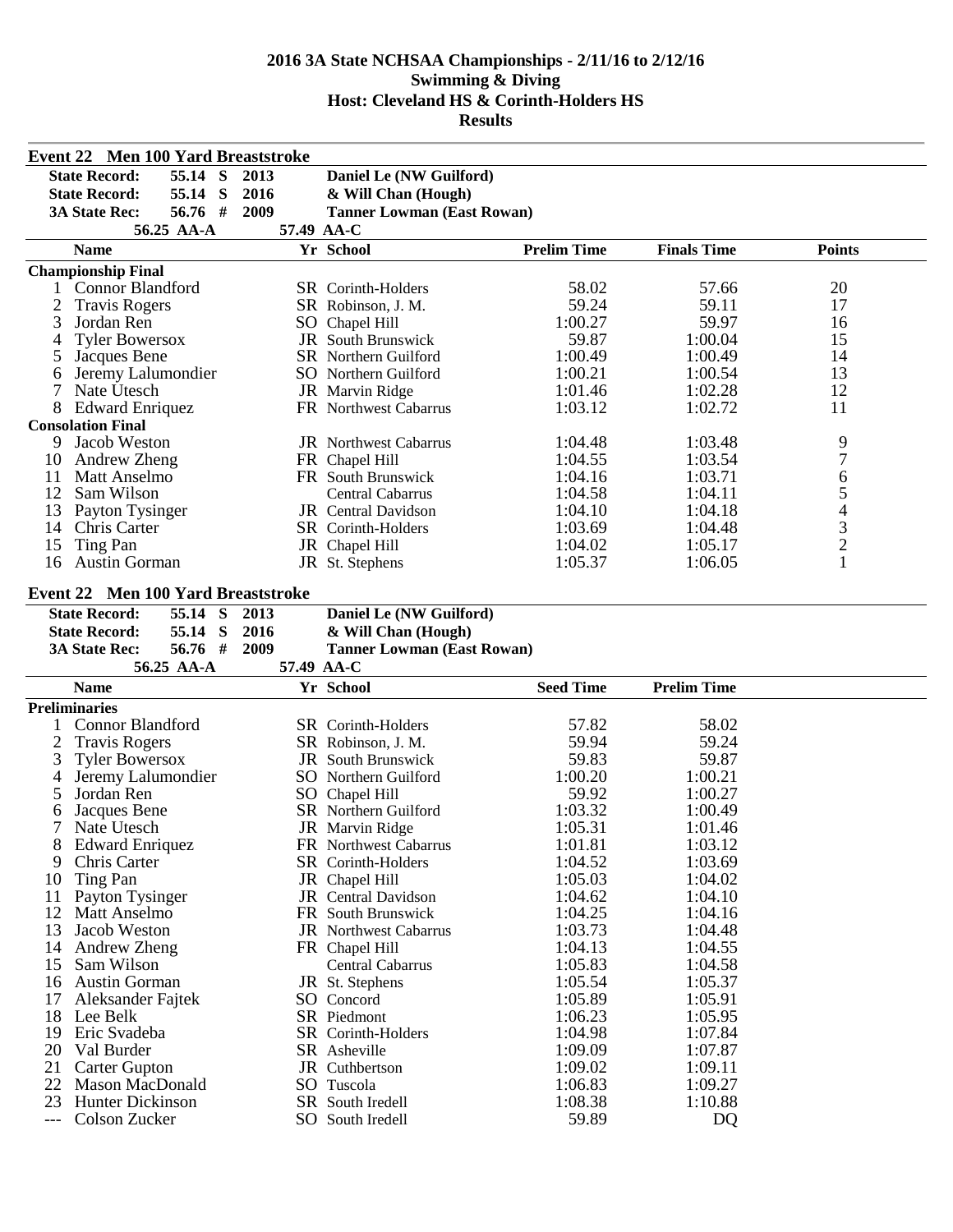|                              | $3:22.15$ S<br><b>State Record:</b> | 2014<br><b>Charlotte Catholic</b> |                                |                                  |                |  |  |
|------------------------------|-------------------------------------|-----------------------------------|--------------------------------|----------------------------------|----------------|--|--|
|                              | $3:24.61$ #<br><b>3A State Rec:</b> | 2013<br><b>Charlotte Catholic</b> |                                |                                  |                |  |  |
| 3:28.71 AA-A<br>3:32.15 AA-C |                                     |                                   |                                |                                  |                |  |  |
|                              | <b>Team</b>                         | <b>Relay</b>                      | <b>Seed Time</b>               | <b>Finals Time</b>               | <b>Points</b>  |  |  |
|                              |                                     |                                   | 3:39.89                        | 3:33.34                          | 40             |  |  |
|                              | 1 Marvin Ridge                      |                                   |                                |                                  |                |  |  |
|                              | 1) Alex Bonfilio SR                 | 2) Kate Marshall JR               | 3) Ellie VanNote FR<br>3:43.56 | 4) Caroline Hauder JR<br>3:37.24 | 34             |  |  |
|                              | 2 Hickory                           |                                   |                                |                                  |                |  |  |
|                              | 1) Maly Shores JR                   | 2) Audrey Shores FR               | 3) Emmaline Peterson JR        | 4) Anna Durak SO                 |                |  |  |
| 3                            | Chapel Hill                         |                                   | 3:41.45                        | 3:38.44                          | 32             |  |  |
|                              | 1) Marissa Tocci FR                 | 2) Jaylyn Forrest JR              | 3) Uma Knaven JR               | 4) Claire DeSelm SR              |                |  |  |
|                              | 4 St. Stephens                      |                                   | 3:43.68                        | 3:39.15                          | 30             |  |  |
|                              | 1) Nina Turcanu FR                  | 2) Sophia Cherkez JR              | 3) Sarah Helfert JR            | 4) Maria Turcanu SR              |                |  |  |
|                              | 5 Weddington                        |                                   | 3:43.20                        | 3:39.20                          | 28             |  |  |
|                              | 1) Maddy Flickinger FR              | 2) Emily Castellano JR            | 3) Kaylea Tolchin JR           | 4) Katie Corbi FR                |                |  |  |
|                              | 6 Northern Guilford                 |                                   | 3:49.42                        | 3:42.28                          | 26             |  |  |
|                              | 1) Isabella Forst JR                | 2) Rachel Graham SO               | 3) Rebecca Glebus SO           | 4) Caroline Daly SO              |                |  |  |
| $7^{\circ}$                  | Corinth-Holders                     |                                   | 3:41.58                        | 3:44.17                          | 24             |  |  |
|                              | 1) Peyton Whitaker FR               | 2) Paige Bauer                    | 3) Rachel E Strickland         | 4) Stephanie Grandin SR          |                |  |  |
|                              | 8 Asheville                         |                                   | 3:53.22                        | 3:49.05                          | 22             |  |  |
|                              | 1) Annie Bowers JR                  | 2) Anna Fiore SO                  | 3) Izzy Mack SO                | 4) Ashleigh Lechner SO           |                |  |  |
| 9                            | Concord                             |                                   | 3:51.12                        | 3:50.29                          | 18             |  |  |
|                              | 1) Mallory Santanicola SR           | 2) Julia Patrum FR                | 3) Lexi Rohrer SR              | 4) Anna Beohler SO               |                |  |  |
|                              | 10 Central Cabarrus                 |                                   | 3:50.46                        | 3:53.53                          | 14             |  |  |
|                              | 1) Sydney Kramer SR                 | 2) Alex Vandenberg                | 3) Hannah Barbour              | 4) Erica Losey FR                |                |  |  |
| 11 -                         | South Iredell                       |                                   | 3:56.52                        | 3:53.76                          | 12             |  |  |
|                              | 1) Ashley Powell SO                 | 2) Megan Busse JR                 | 3) Brenna Rodgers SO           | 4) Rachel Snyder FR              |                |  |  |
|                              | 12 Cuthbertson                      |                                   | 4:01.39                        | 3:58.05                          | 10             |  |  |
|                              | 1) Ayden Cohen SO                   | 2) Madeline Henry SR              | 3) Ashley Hobensack JR         | 4) Adalaya Nemitz SO             |                |  |  |
| 13                           | Sanford, Terry                      |                                   | 4:00.39                        | 3:58.48                          | 8              |  |  |
|                              | 1) Tara Hetherington SR             | 2) Emily Yarborough SR            | 3) Hannah Yarborough SO        | 4) Libby Hetherington SR         |                |  |  |
|                              | 14 Hickory Ridge                    |                                   | 4:01.27                        | 4:00.14                          | 6              |  |  |
|                              | 1) Sophie Bryant JR                 | 2) Morgan Beauregard JR           | 3) McKenna Holland SO          | 4) Julia Volz SO                 |                |  |  |
|                              | 15 Tuscola                          |                                   | 4:00.16                        | 4:00.17                          | 4              |  |  |
|                              | 1) Annie Ly SR                      | 2) Karalee Corbeil SR             | 3) Faith Hannah SO             | 4) Cora Dodson SR                |                |  |  |
|                              | 16 Western Guilford                 |                                   | 4:08.49                        | 4:02.01                          | $\overline{2}$ |  |  |
|                              | 1) Lillian Reppert JR               | 2) Jilien Steelman JR             | 3) Elizabeth Brogden SR        | 4) Virginia Gilliland SO         |                |  |  |
|                              | 17 Cox Mill                         |                                   | 4:04.83                        | 4:02.64                          |                |  |  |
|                              | 1) Samantha Houghton JR             | 2) Talya Ozbelli JR               | 3) Amaya Williams FR           | 4) GG McClamrock SO              |                |  |  |
|                              | 18 Topsail                          |                                   | 4:02.66                        | 4:02.68                          |                |  |  |
|                              | 1) Scout Pennington SR              | 2) Kersten Parrella SO            | 3) Danielle Swiss JR           | 4) Lauren "drew" Marshall SO     |                |  |  |
| 19                           | Northwood                           |                                   | 4:15.68                        | 4:06.85                          |                |  |  |
|                              | 1) Claire Shepherd FR               | 2) Mary Wardrop JR                | 3) Hannah Gail Shepherd JR     | 4) Sarah Helen Shepherd JR       |                |  |  |
| 20 Fike                      |                                     |                                   | 4:11.43                        | 4:07.87                          |                |  |  |
|                              | 1) Sarah Jones SO                   | 2) Abby Hodges SO                 | 3) Abigail Rogers SO           | 4) Cassie Jones SO               |                |  |  |
| 21                           | Williams                            |                                   | 4:09.26                        | 4:10.15                          |                |  |  |
|                              |                                     |                                   |                                |                                  |                |  |  |
|                              | 1) L'Deyah Daniel SO                | 2) Walker Gagnon SO               | 3) Hannah Williams JR          | 4) Faith Meacham JR              |                |  |  |
| 22                           | Cleveland                           |                                   | 4:19.36                        | 4:14.66                          |                |  |  |
|                              | 1) Veronica Yuziuk SR               | 2) Carolyn Yuziuk SO              | 3) Amber Parrish SO            | 4) Kaylee Davis JR               |                |  |  |
|                              | 23 Rocky Mount                      |                                   | 4:20.16                        | 4:18.76                          |                |  |  |
|                              | 1) Serena Dalsimer                  | 2) Katherine Moss FR              | 3) Megan Moss                  | 4) Aimee Dalsimer                |                |  |  |
|                              | 24 Northern Vance                   |                                   | 4:20.57                        | 4:19.01                          |                |  |  |
|                              | 1) Megan Andrews JR                 | 2) Laura Care FR                  | 3) Erin McAllister SO          | 4) Clara Bobbitt SO              |                |  |  |